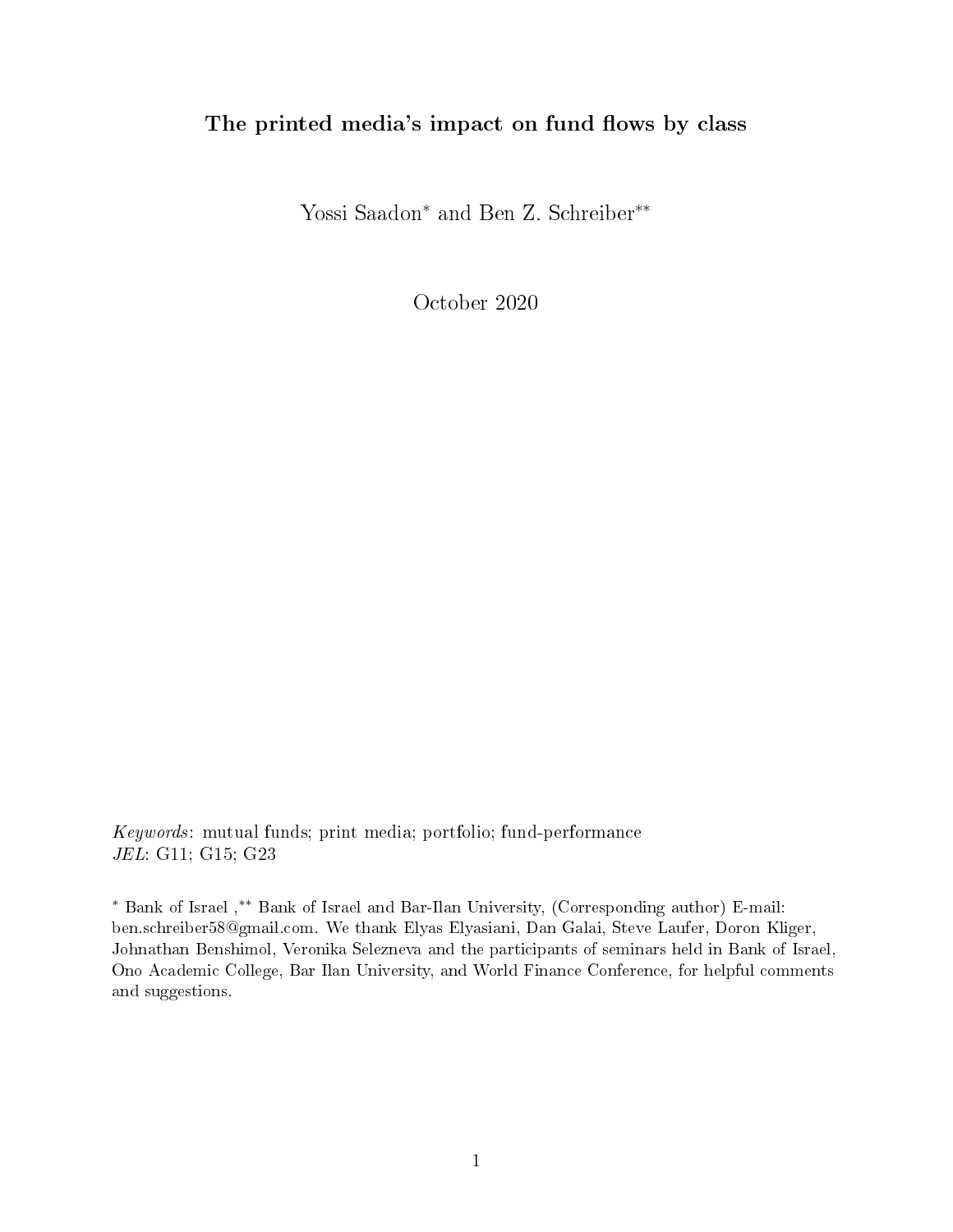## The printed media's impact on fund flows by class

## Abstract

This study investigates how tone of daily print media affects the aggregate flows to and from different classes of mutual funds (government bonds, corporate bonds, stocks, and money market instruments). Using a proprietary data set, we find that tone of print media has a significant positive (negative) impact on the mean returns of net flows (conditional variances), except for the safer money market instrument funds that appear as a mirror image to other, riskier fund classes. These effects are primarily driven by outflows from these funds caused by extremely negative tone especially in non-business newspapers. Using daily fund flows allows us to observe 'flight to liquidity', as money flows from high-risk funds such as corporate bonds and stocks to safer funds, such as money market instruments when tone is negative. We are also able to observe 'risk taking' and 'risk attenuation' as money flows between high-risk funds and moderate risk funds, such as government bonds, partially in response to changes in media tone.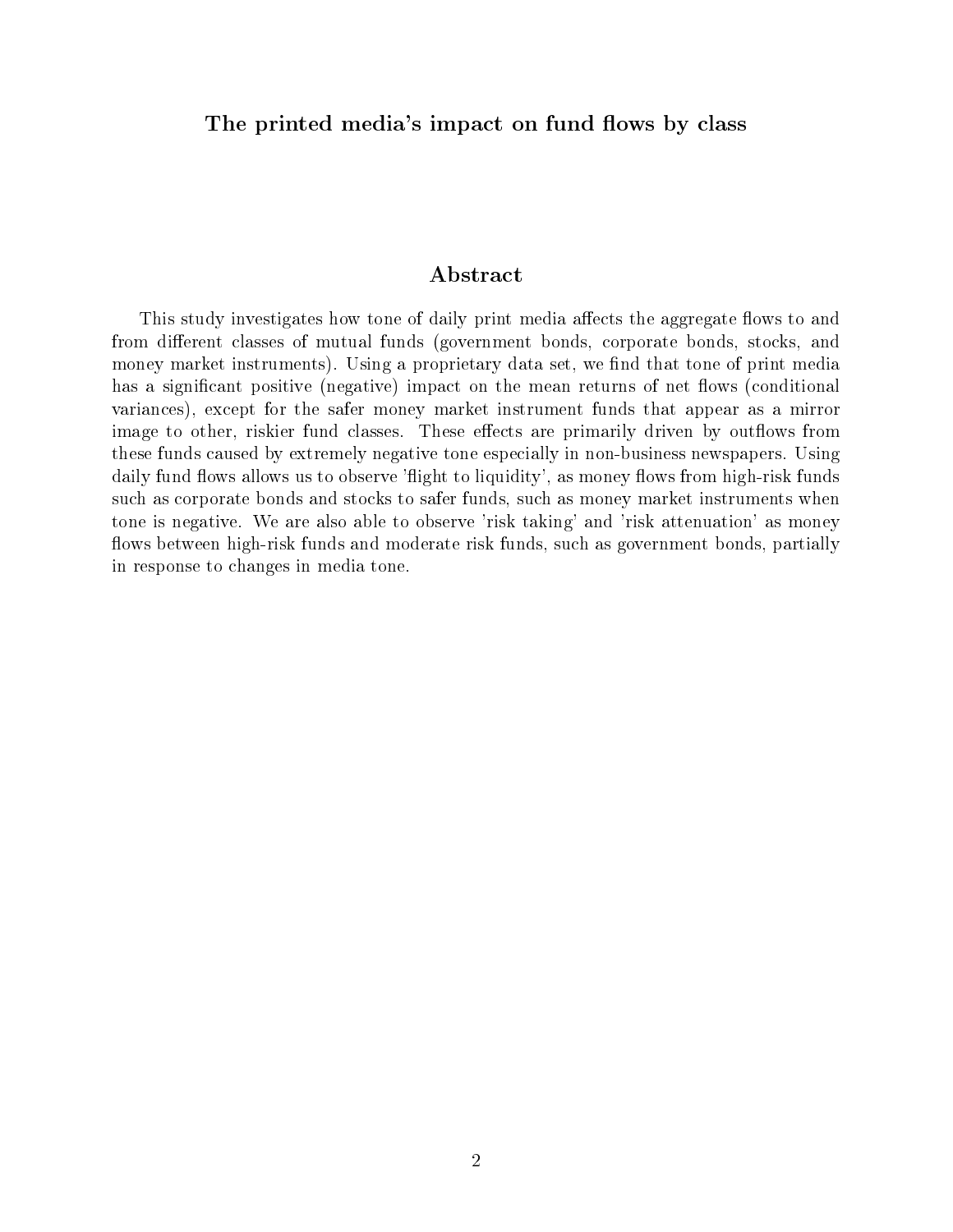# 1 Introduction

This study examines the influence of tone of print media on highly specialized (nongeneral) mutual fund flows.<sup>1</sup> For people who are generally not among the group of professional investors, general rather than business newspapers are the main, if not the only, channel for transmitting economic information [\(Peress](#page-50-0) [\(2014\)](#page-50-0)). Since the media are not unbiased reporters of the news, newspapers not only report the news, but also influence the decisions of the individual investors by emphasizing or downplaying relevant economic events. Thus, tone of print media reporting influences investors [\(Shiller](#page-50-1)  $(2005)$ ; [Tetlock](#page-50-2)  $(2011)$ ; [Solomon et al.](#page-50-3)  $(2014)$ , which in turn affects financial markets, and so on. As such, exploring the flows to and from mutual fund classes is of importance to investors and stability supervisors alike. The former's focus is momentum or return-chase trading while the latter are mainly interested in herd behavior of novice investors, sometimes referred to as 'dumb money' (see [Akbas et al.](#page-49-0) [\(2015\)](#page-49-0); [Jiang and Verardo](#page-50-4) [\(2018\)](#page-50-4)). An unsettled empirical question, though, is what are the driving forces of fund flows? Three main hypotheses describe the relationships between flows and returns (see [Ben-Rephael et al.](#page-49-1)  $(2011)$ ). (1) Feedback trading: Investors react to lag returns, with positive (negative) returns leading to positive (negative) flows. This hypothesis is adaptive rather rational in nature. (2) Temporary price pressure: If the demand for investments is inelastic to some extent, a large flow into (out of) equity funds will push market prices up (down), and this will be reversed in subsequent periods. Consequently, lagged positive flows should predict negative returns, and vice versa. (3) Information: Good (bad) news regarding market prices leads to positive (negative) returns and to flows into (out of) the respective funds. This hypothesis is rational in nature, thus, assuming efficient markets, no persistent relations between past and future flows/returns are expected.

<sup>&</sup>lt;sup>1</sup> We focus on funds in which most assets conform to the fund's specialization. For instance, in the government bonds class we select funds without any stocks or options. This is in order to obtain more robust results. For further details see Section 3.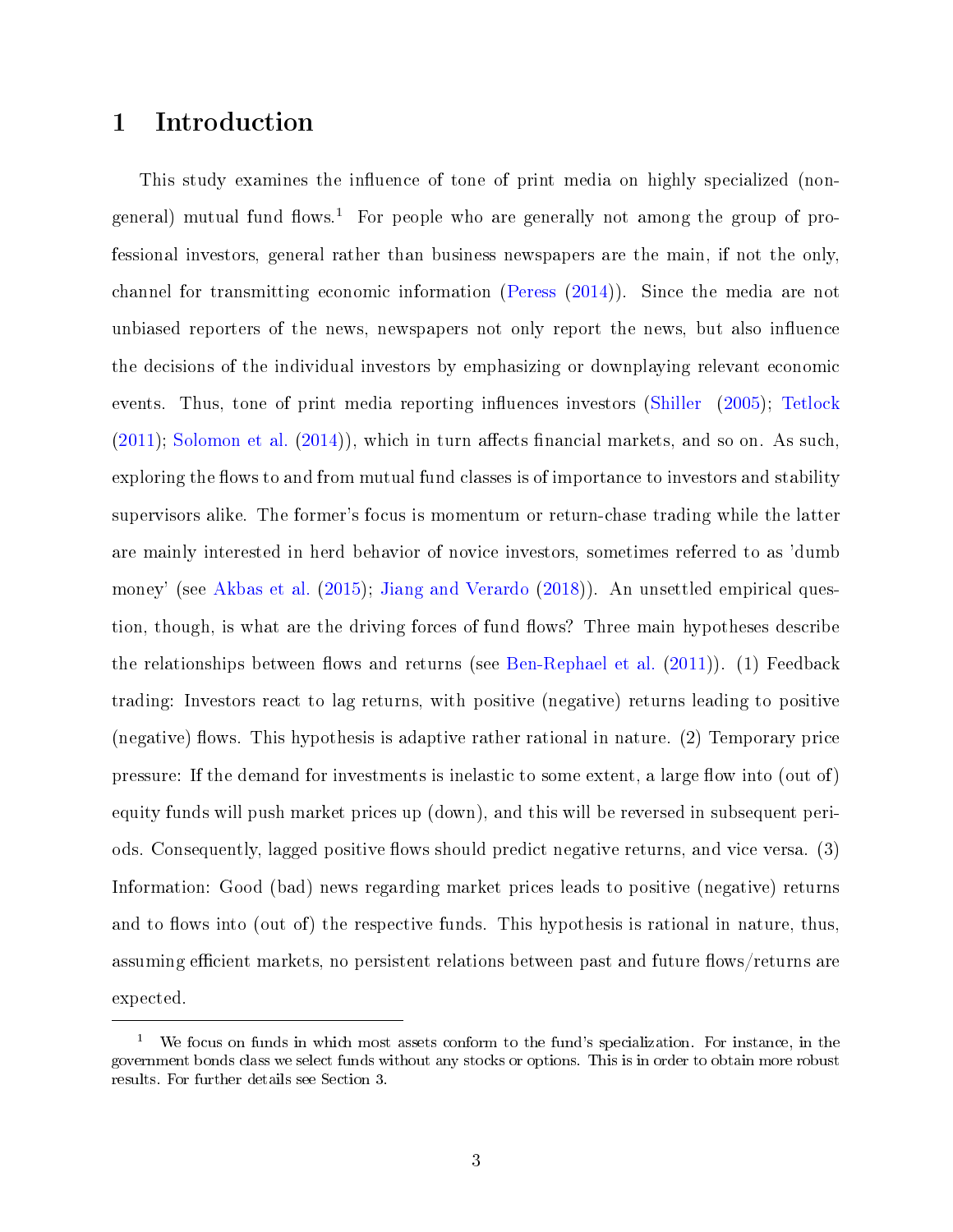Some studies examine the direct influence of print media on capital markets (for example, [Tetlock](#page-50-5) [\(2015\)](#page-50-5); [Ferguson et al.](#page-49-2) [\(2015\)](#page-49-2); [Frank and Sanati](#page-49-3) [\(2018\)](#page-49-3)). Others [\(Sirri and Tufano](#page-50-6) [\(1998\)](#page-50-6) [Berk and Green](#page-49-4) [\(2004\)](#page-49-4); [Cao et al.](#page-49-5) [\(2008\)](#page-49-5); [Rakowski and Wang](#page-50-7) [\(2009\)](#page-50-7); [Ben-Rephael](#page-49-6) [et al.](#page-49-6) [\(2012\)](#page-49-6); [Barber et al.](#page-49-7) [\(2016\)](#page-49-7); [Goldstein et al.](#page-50-8) [\(2017\)](#page-50-8); [Franzoni and Schmalz](#page-50-9) [\(2017\)](#page-50-9)) explore the performance-flow relations of mutual funds, and sometimes their role as mediators, with regard to financial anomalies (see the survey in [Nigam et al.](#page-50-10)  $(2018)$ ). Yet, few inves-tigate the influence of print media on performance-flow relations [\(Solomon et al.](#page-50-3)  $(2014)$ ). To the best of our knowledge, we are the first to investigate the print media's influence on aggregated fund flows to various classes (see [Jank](#page-50-11)  $(2012)$  on the relations between net flows to mutual funds and market indices). This study tries to fill the gap by examining the influence of tone, derived from daily print media, on the mean returns and on the conditional variances (risk) of aggregated daily flows to/from specialized funds between January 1, 2011 and March 31, 2019, in Israel. Using a proprietary data set, we examine the following specialized mutual fund classes: government bonds (hereafter 'GOV'), corporate bonds (hereafter 'CORP'), stocks (hereafter 'STOCK'), money market instruments (hereafter 'CASH'), and all funds including general funds (hereafter 'TOT').

In contrast with the relevant literature (see for instance, [Peress](#page-50-0) [\(2014\)](#page-50-0)), and implementing tone assessment of [Saadon and Schreiber](#page-50-12) [\(2019\)](#page-50-12), we examine the extent of an article's impact by the newspaper in which it is published (large circulation versus small), its location in the newspaper (first page in a weekend supplement compared with an inside page on a weekday). and its size (number of square inches). Then, the relevant newspaper articles are translated into equivalent monetary terms as if they had been commercial advertisements, assuming that advertisements are price sensitive (see Appendix [A](#page-52-0) and [Saadon and Schreiber](#page-50-12) [\(2019\)](#page-50-12) for more details on the calculation of tone). The translation of tone into equivalent monetary value is justified both theoretically and empirically, compared to the practice in which the number of positive less the number of negative articles or words is considered. We use tone of print media as a measure of investors' sentiment or mood, even though newspapers almost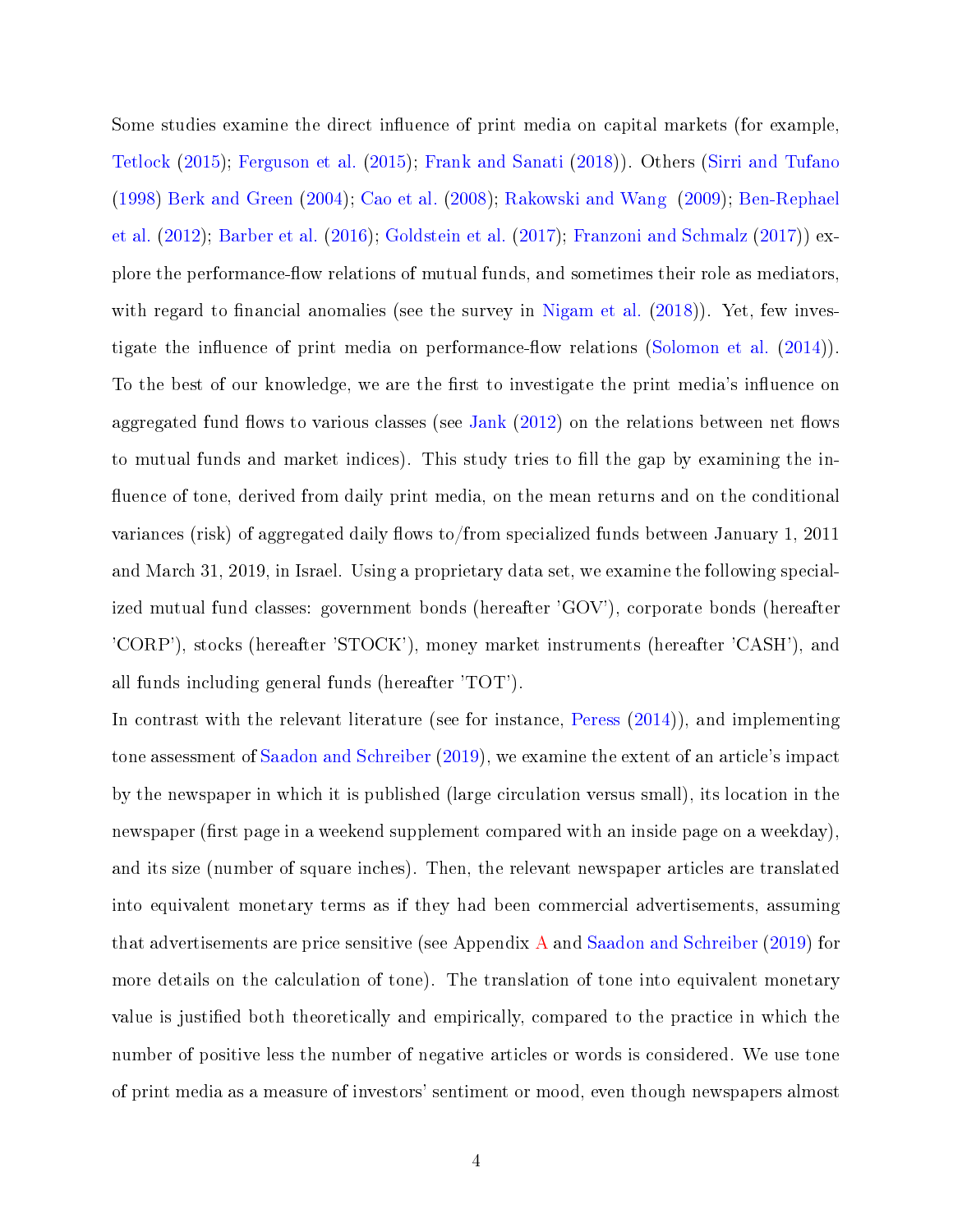never provide new information that should affect the financial markets in real time. This is because newspapers in Israel are printed at night (general newspapers: Yediot Aharonot, Ma'ariv, Israel Hayom) or in the evening (business newspapers: Globes, TheMarker, Calcalist) before the markets' open. In contrast with the newspapers, the Internet is currently the main channel conveying new information to the public. However, appearances in the print media also represent appearances in the electronic media, so that the use of print media data is similar in essence to the use of electronic media, though at a lag.

The print media is expected to influence naive ("nonprofessional") investors in two ways: (1) creating pessimism, optimism, fear, or euphoria as they react to stale information [\(Tet](#page-50-2)[lock](#page-50-2)  $(2011)$ ; and  $(2)$  making information on the financial markets accessible to those who have not been exposed to it through other media outlets [\(Peress](#page-50-0) [\(2014\)](#page-50-0)). For instance, a wide-ranging article in a widely distributed newspaper may create a reverberation that may influence media and public discourse, leading to a "herd mentality" of selling on the part of naive investors, which will in turn lead to follow-up articles, and in some cases to actions on the part of the government and regulators entrusted with the supervision of nancial markets.

This study is closely related to [Solomon et al.](#page-50-3)  $(2014)$ , who investigate the influence of printed media on a fund's holdings; to [Gabaix and Koijen](#page-50-13) [\(2020\)](#page-50-13) who introduced the Inelastic Market Hypothesis; to [Jank](#page-50-11) [\(2012\)](#page-50-11) and [Cao et al.](#page-49-5) [\(2008\)](#page-49-5) who explore the dynamic relationships between aggregate flows and market indices, and to [Ben-Rephael et al.](#page-49-1)  $(2011)$  who examined the relationships in Israel. However, most studies are conducted using US data, especially equity funds. Thus, they are not necessarily representative of other countries (see [Ferreira et](#page-49-8) [al.](#page-49-8) [\(2012\)](#page-49-8)), and their sample's frequency is at least monthly. In addition, they do not model the influence of media tone on the conditional mean and volatility of fund flows, particularly by class.

Our contribution is threefold. First, we examine the print media's influence on both daily mean and conditional volatility returns for four highly specialized fund classes, rather than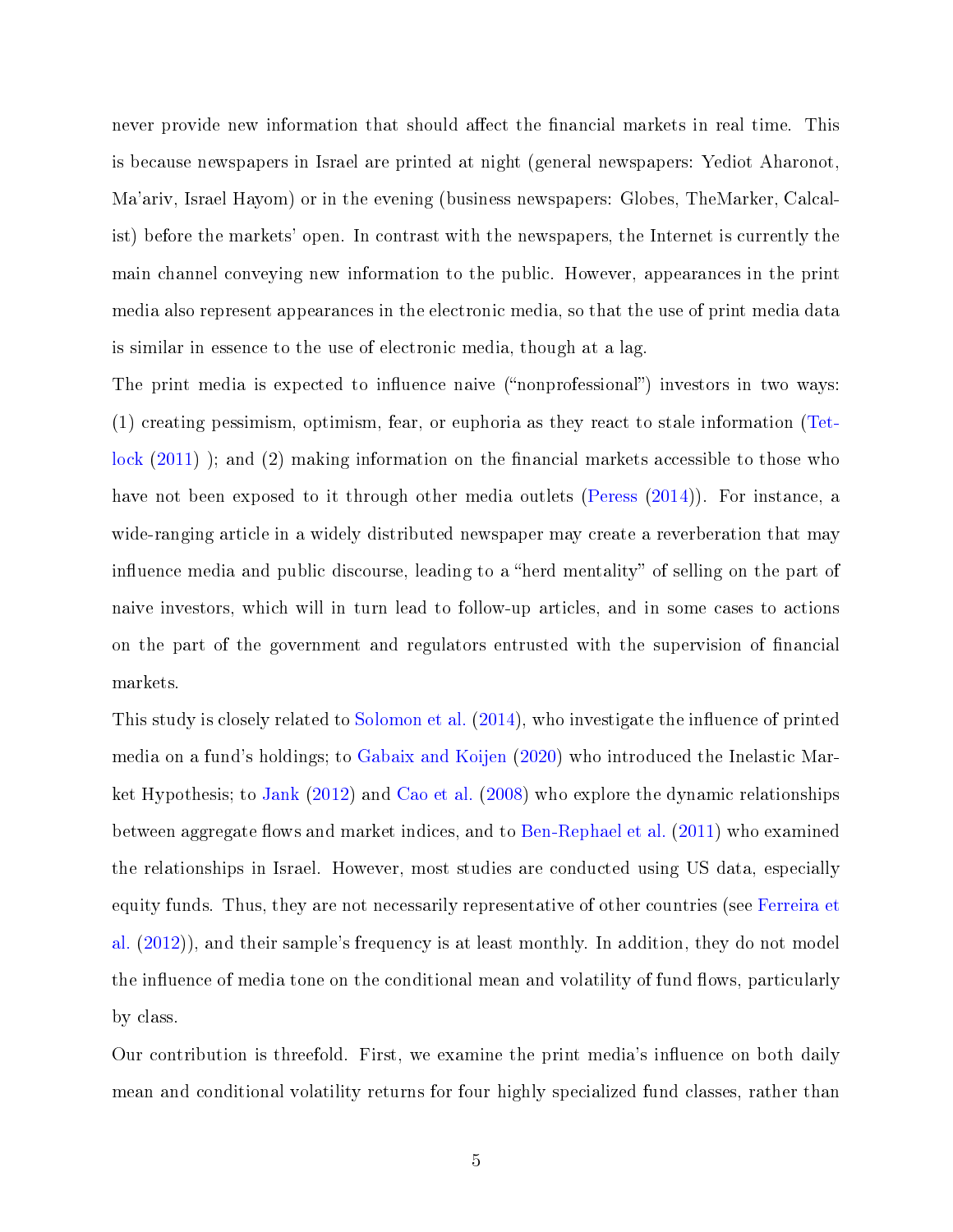equity or sometimes bond funds as is common in the literature. Secondly, using a proprietary data set, which includes all funds in a small open economy such as Israel, we investigate the influence of tone (equivalent monetary value) derived from various newspaper types, particularly business and general newspapers, on fund flows. Third, using aggregate inflows and outflows, we distinguish between a movement from poor performance funds to successful ones within an asset class and movements between two different fund classes. The former might reflect a market efficiency mechanism (return chasing), while the latter might point to a change in investors' revealed preferences. Moreover, [Gabaix and Koijen](#page-50-13) [\(2020\)](#page-50-13) show both theoretically and empirically that the former barely influences the entire stock market prices with a multiplier of approximately 1 while the latter substantially affects prices (a multiplier of 5). We distinguish between movements within asset classes and movements between them using both univariate models (GARCH/Quantile regressions) and comprehensive multivariate ones: [Engle and Kroner](#page-49-9) [\(2004\)](#page-49-9)`s VAR-GARCH with external regressors and a BEKK representation. The latter also enables us to examine spillover effects such as the impact of past shocks to fund flows on the current covariances between inflows and outflows.

We find that conditional means (variances) of a fund's net flows are positively (negatively) influenced by the print media tone except for money market funds that are perceived as 'flight to liquidity' funds (see [Ben-Rephael](#page-49-10)  $(2017)$ ; [Franzoni and Schmalz](#page-50-9)  $(2017)$ ). This is corroborated by the results of quantile regressions, in which tone effects are larger (in absolute values) in the distribution extremes, especially on the far left side of the net flows distribution. Moreover, since tone is defined in this paper as positive tone minus negative tone (see Appendix [A\)](#page-52-0), we find through the quantile regressions that negative tones are more influential than positive tones, namely the former are larger (in absolute values) and more robust than the latter.

We also find that tone that is derived from general (non-business) newspapers has a greater impact on net fund flows than respective tones from business newspapers, especially on the far left of the distribution of fund flows. By regressing each fund's inflows on all fund outflows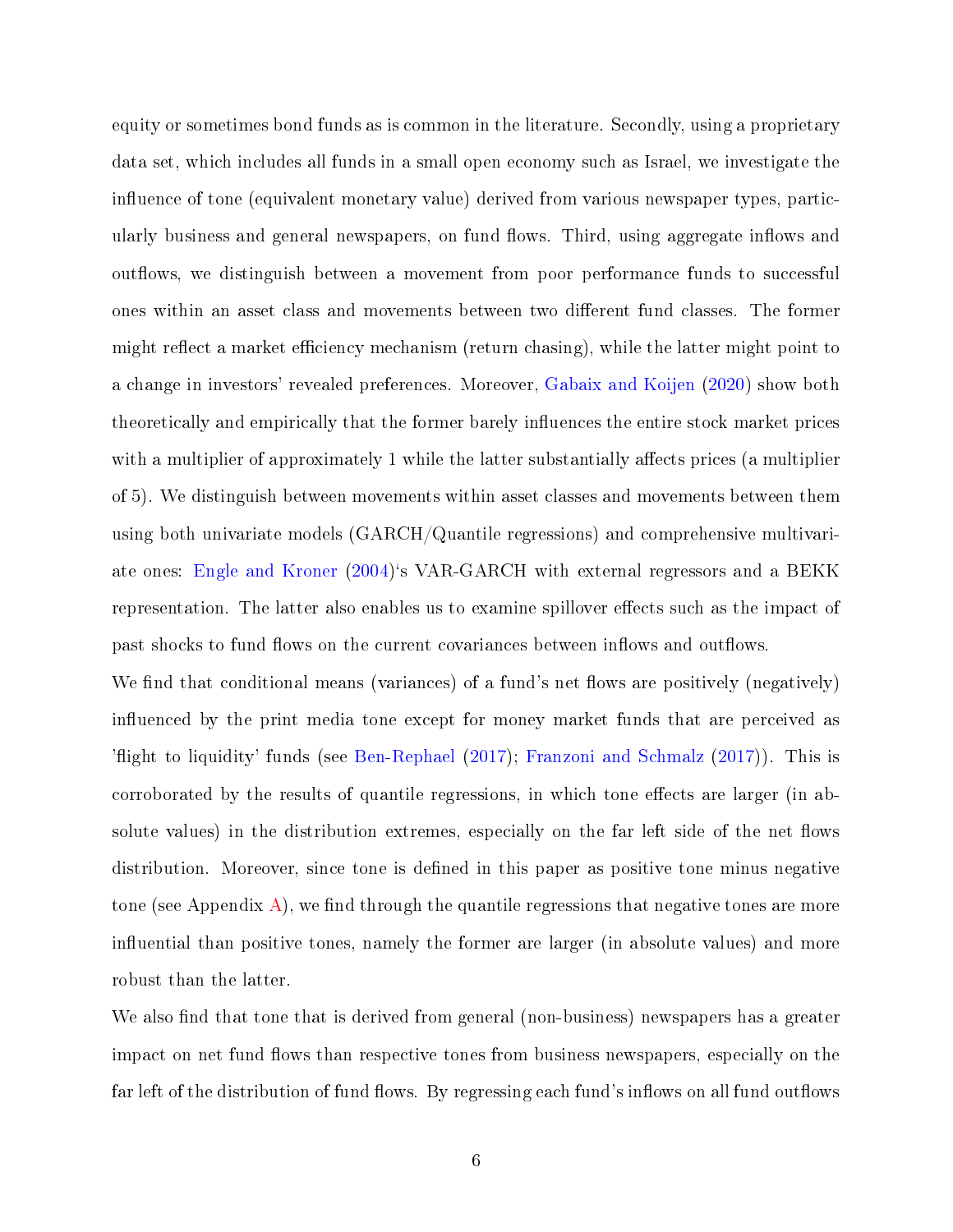in lag and each fund's outflows on all fund inflows in lag, we find in a system of bivariate VAR-GARCH with diagonal BEKK representation the followings:

(1) Selling risky funds in high-risk classes (CORP and STOCK) yesterday is followed by buying funds in a low-risk class  $(CASH)$  today (flight to liquidity),

(2) Selling funds in a moderate-risk class (GOV) yesterday is followed by buying funds in high-risk classes (CORP and STOCK) today (risk taking), and

(3) Buying funds in a moderate-risk class (GOV) yesterday is followed by selling funds in high-risk classes (CORP and STOCK) today (risk attenuation)

Finally, we find that lagged inflow or outflow shocks negatively influence the current conditional covariance between inflows and outflows.

The rest of the study is structured as follows: Section 2 presents the hypotheses and the statistical models that are implemented in this study; Section 3 describes the local environment and the data; Section 4 discusses the results of univariate regressions; Section 5 discusses the results of bi-variate VAR-GARCH-BEKK regressions; Section 6 conducts robustness checks, and Section 7 concludes.

# 2 Hypotheses and main statistical models

## 2.1 Testable hypotheses

Following [Rakowski and Wang](#page-50-7) [\(2009\)](#page-50-7); [Akbas et al.](#page-49-0) [\(2015\)](#page-49-0); [Blocher](#page-49-11) [\(2016\)](#page-49-11); [Goldstein et](#page-50-8) [al.](#page-50-8) [\(2017\)](#page-50-8); [Saadon and Schreiber](#page-50-12) [\(2019\)](#page-50-12), we conjecture some testable hypotheses, as follows: H1: Net flows to funds in high risk classes (CORP and  $STOCK$ ) are positively influenced by tone while net flows to the safer class (CASH) are negatively influenced by tone because the CASH class is a mirror image of other risky classes. This hypothesis assumes that investors increase (decrease) their risk appetite following positive (negative) media tones. As GOV is in between risky and safe classes, the influence of tone on net flows to GOV can be either positive or negative.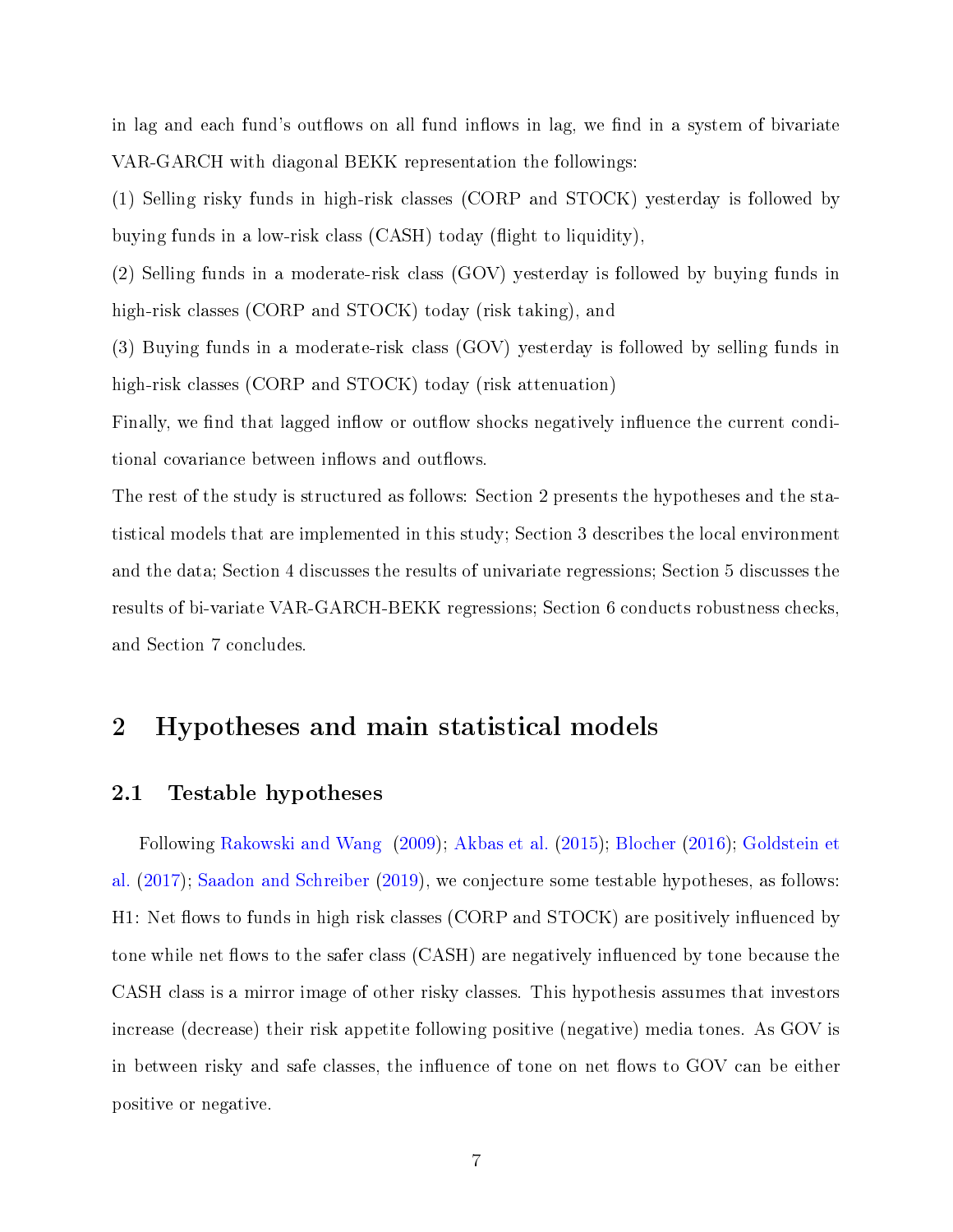H2: As tone = positive tone - negative tone (see Appendix [A\)](#page-52-0), positive tones (hereafter 'POS') behave like tone while negative tones (hereafter 'NEG') behave contrary to with greater intensity to tone, in affecting net flows to the various fund classes (except CASH). Although, the positive (negative) relations between POS (NEG) and tone are algebraic tautology, we test it statistically as significant relations between tone and net flows can be the result of either positive relations between POS and net flows, or NEG and net flows, or both. Yet, we expect more robust relations between NEG and net flows due the asymmetric influence of tone on stock markets as reported in the literature (see [Saadon and Schreiber](#page-50-12)  $(2019)$ .

H3: The conditional variance of net fund flows to all risky fund classes are negatively influenced by tone while net flows to the safe fund class (CASH) are positively influenced by tone. This conjecture assumes risk averse investors who prefer high returns but dislike risks. As a result, positive tone might presumably point on more volatile future returns, which in turn negatively affect risk averse investor's net flows (all other things being equal particularly, expected means). In contrast, the CASH class which is a safer fund class, is a mirror image to the other risky classes in both basic parameters: the mean and the variance.

H4: The impact of tone is greater in the extremes of the flows distribution, particularly on the left side of the distribution i.e., tone's influence is asymmetrical particularly left skewed. We check for non-linearity of investors' risk aversion (see [Tversky and Kahneman](#page-51-0) [\(1992\)](#page-51-0)) by implementing the quantile regressions.

H5: The tone's impact is greater when it is derived from general (non business) newspapers. This hypothesis is based on the evidence [\(Peress](#page-50-0) [\(2014\)](#page-50-0)) that naive investors make decisions to buy and sell funds based on newspaper reports. Even though Peress did not distinguish between general and business newspapers, we conjecture that most naive investors do not read business newspapers, and are influenced mainly by general newspapers.

H6: The effect of the various tones weakens with the time horizon and without outliers. This conjecture is in line with the literature (see for instance [Ben-Rephael et al.](#page-49-1) [\(2011\)](#page-49-1)) and H4,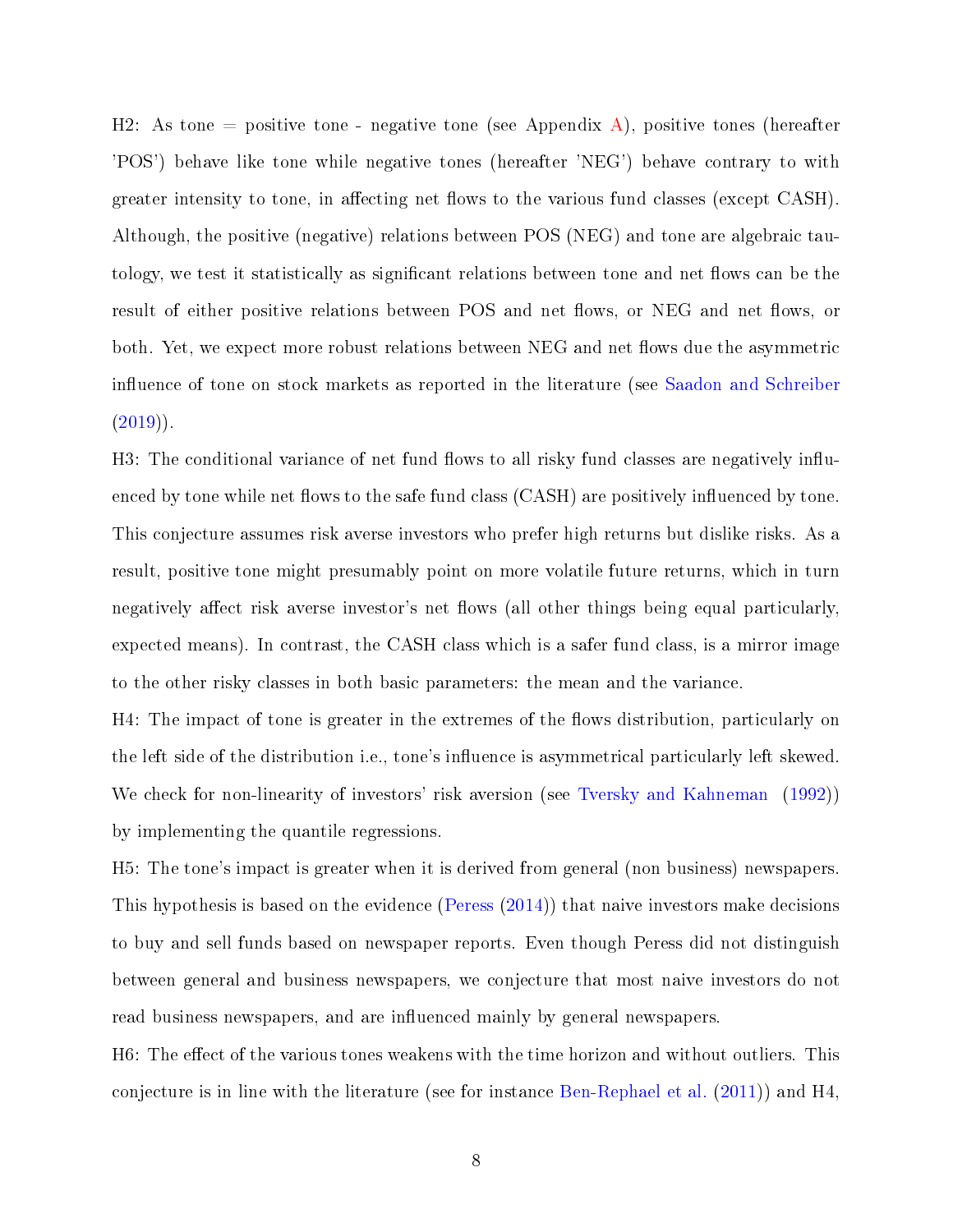respectively.

As fund flows and market indexes are daily and at least the latter are characterized by clustering and co-movements over time, the above hypotheses are examined using, inter alia, the GARCH models for the univariate dependent variables (net flows) and the bivariate VAR-GARCH-BEKK model for fund inflows and outflows as dependent variables.

## 2.2 Main statistical models

Our main statistical (benchmark) model for the univariate regressions is  $EGARCH(1,1)$ in which the conditional Mean and Variance equations are as follows:

<span id="page-8-0"></span>
$$
Meanf : NETt = \mu + RORt-1 + NETt-1 + BMt-1 + ALLt-1 + OVIXt
$$
  
+ Sunday + TONE<sub>t</sub> +  $\epsilon_t$   

$$
Variancef : log(\sigmat2) = \omega + \alpha \left| \frac{\epsilon_{t-1}}{\sigma_{t-1}} \right| + \beta log(\sigmat-12) + \gamma \frac{\epsilon_{t-1}}{\sigma_{t-1}} + TONEt
$$
 (1)

where,  $NET_t$  is the aggregate net flows to a fund class (f) at date t. Fund class, f, is categorized as: Government bonds (GOV), corporate bonds (CORP), equity (STOCK), money market instruments (CASH), and total flows to all funds including general funds (TOT). The latter is also estimated as a dependent variable in order to uncover whether tone has an impact on financial markets as a whole rather than on specialized funds only. Each mean equation (except the intercept -  $\mu$ ) consists of a self fund's rate of return in a lag in percent,  $ROR_{t-1}$ , where  $ROR_t = \frac{MV_t - NET_t}{MV_{t-1}}$  $\frac{W_t - NET_t}{MV_{t-1}} - 1$  and where  $MV_t$  is the aggregated market value of the funds included in class f at time t,  $NET_{t-1}$  is the net flows to a self fund class in an one day lag,  $ALL_{t-1}$  is the net flows to all funds in specialized classes in a lag, and  $BM_{t-1}$  is the return on a benchmark investment in a lag. Particularly, BM for GOV and CORP is the daily rate of return on government and corporate bond indexes, respectively, BM for equity (STOCK) is the rate of return on TA125 stock index, and BM for money market funds (CASH) is daily changes in the 3 month makam (similar to the treasury bills)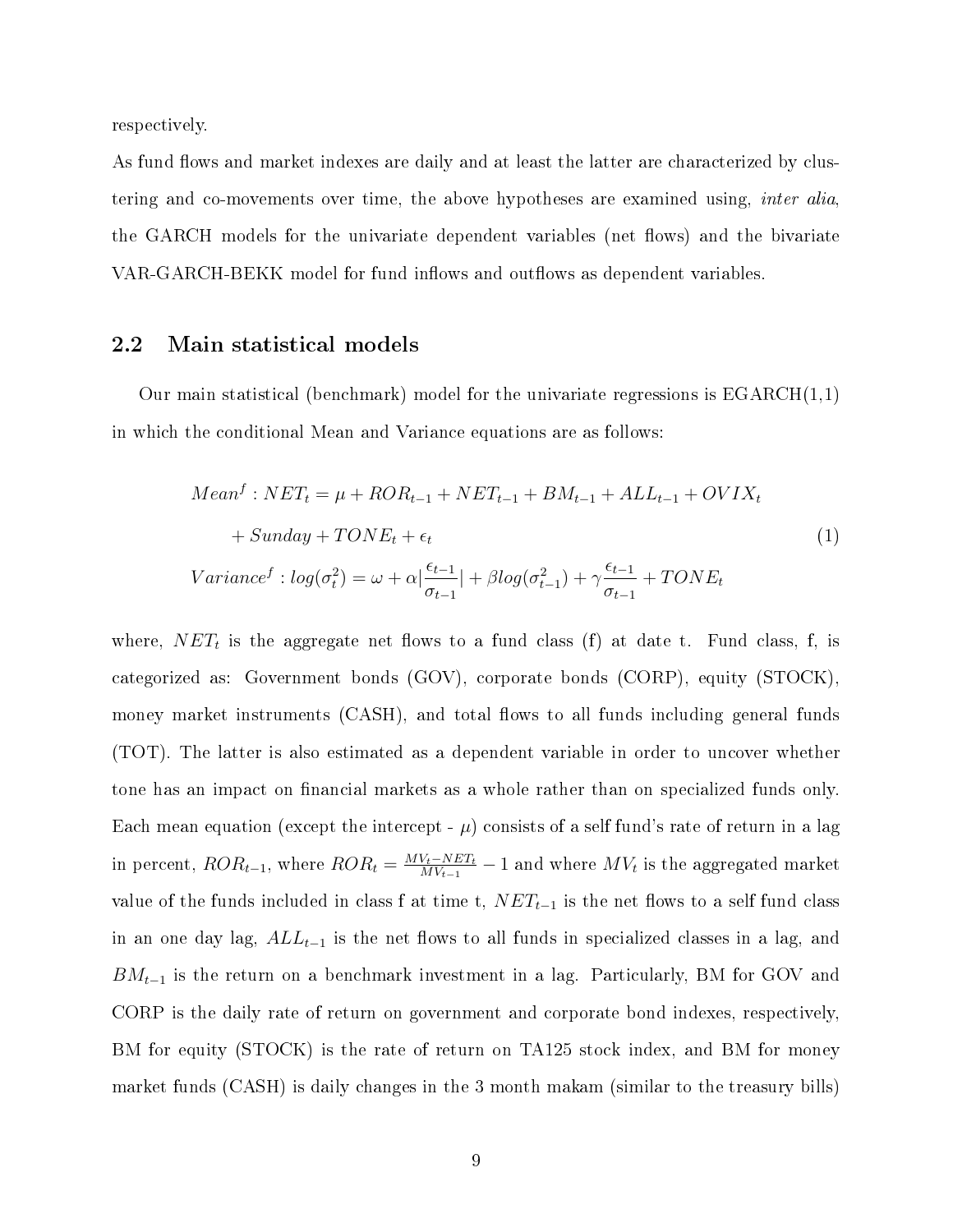yield. The BM for TOT is the simple mean of BM of all particular BMs.<sup>2</sup> OVIX reflects the changes in the Israeli overnight VIX (OVIX, from today's open to yesterday's close). This in order to control for shocks that occurred after the newspapers printing time. BM and OVIX control for the objective actual economic developments, so that tone is the net influence of the (subjective) print media given the market's actual performance. Sunday is a dummy for Sundays, in which trading volumes are thinner, and TONE is our main examined variable, which is published before market opening. In the variance equation, the only external regressor is tone  $(TONE)$  such that a negative and significant coefficient means that increasing tone is followed by decreasing volatility (H3).

The second statistical model assesses two contemporaneous variables in a bivariate VAR-GARCH(1,1)-BEKK. We examine two models with the same dependent variables but with different independent variables as follows:

(I) Inflows versus outflows and tone:

<span id="page-9-0"></span>
$$
Mean_{in}: IN_{t}^{f} = \mu_{in} + IN_{t-1}^{f} + OUT_{t-1}^{f} + ROR_{in,t-1}^{f} + ALL_{in,t-1} +
$$
  
\n
$$
OVIX_{in,t} + Sunday_{in} + TOR_{in,t} + \epsilon_{in,t}
$$
  
\n
$$
Mean_{out}: OUT_{t}^{f} = \mu_{out} + OUT_{t-1}^{f} + IN_{t-1}^{f} + ROR_{out,t-1}^{f} + ALL_{out,t-1} +
$$
  
\n
$$
OVIX_{out,t} + Sunday_{out} + TONE_{out,t} + \epsilon_{out,t}
$$
\n(2)

Where, subscripts 'in' and 'out' represent inflows and outflows to/from a fund class and superscript f represents the class ( $f \in (GOV, CORP, STOCK, CASH)$ ). All other terms are the same as in the univariate  $EGARCH(1,1)$  equation above (see eqn. [\(1\)](#page-8-0)).

<sup>&</sup>lt;sup>2</sup> We examine also a contemporaneous  $BM_t$  in the robustness checks section.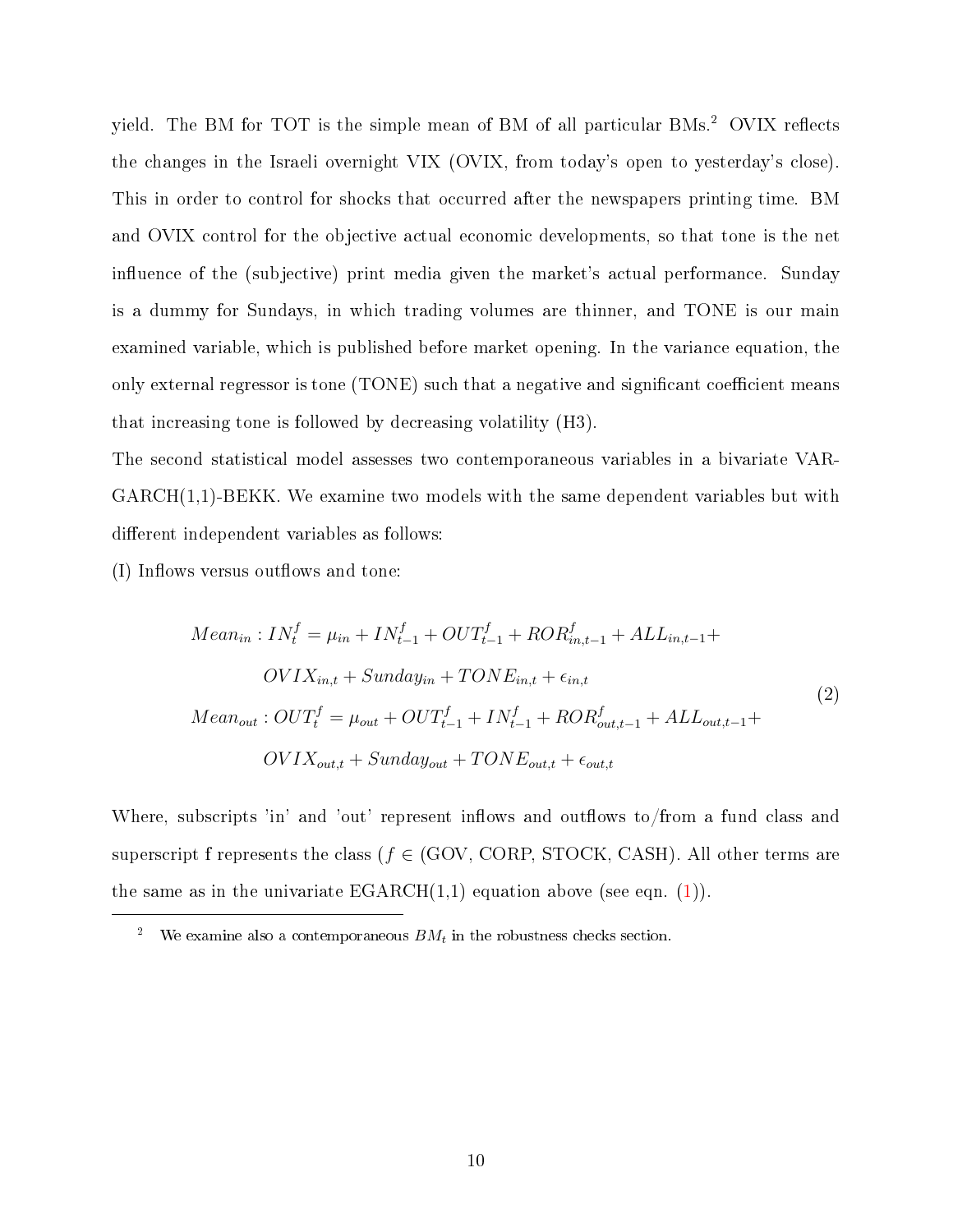(II) Movements between classes:

<span id="page-10-0"></span>
$$
Mean_{in}^{f}: IN_{t} = \mu_{in} + IN_{t-1} + \sum_{f=1}^{4} OUT_{t-1} + ROR_{t-1} + ALL_{in,t-1} + \frac{OVIX_{in,t} + Sunday_{in} + TONE_{in,t} + \epsilon_{in,t}}{OVIX_{in,t} + Out + OUT_{t-1} + \sum_{f=1}^{4} IN_{t-1} + ROR_{out,t-1} + ALL_{out,t-1} + \frac{OVIX_{out,t} + Sunday_{out} + TONE_{out,t} + \epsilon_{out,t}}{OVIX_{out,t} + Sunday_{out} + TONE_{out,t} + \epsilon_{out,t}}
$$
\n(3)

Where, subscripts 'in' and 'out' represent inflows and outflows to/from a fund class ( $f \in$ GOV, CORP, STOCK, CASH). All other terms are the same as in eqn. [\(2\)](#page-9-0).

For the conditional variance equations of the two systems above, denote the residual vector as  $\epsilon_t = (\epsilon_{1,t}, \epsilon_{2,t})$ , where subscripts 1 and 2 refer to the first and the second mean equations of the two VAR-GARCH-BEKK systems (e.g., 1 refers to subscript 'in' and 2 to subscript 'out', in eqn. [\(3\)](#page-10-0)). We assume that  $\epsilon_t$  is bivariate and normally distributed with  $\epsilon_t|I_{t-1} \sim$  $(0, H_t)$  where  $I_{t-1}$  reflects the information set at t-1. We implement the diagonal BEKK representation, proposed by [Baba et al.](#page-49-12) [\(1990\)](#page-49-12), as follows:

<span id="page-10-1"></span>
$$
H_t = C'_0 C_0 + A'_{11} \begin{bmatrix} \epsilon_{1,t-1}^2 & \epsilon_{2,t-1} \epsilon_{1,t-1} \\ \epsilon_{1,t-1} \epsilon_{2,t-1} & \epsilon_{2,t-1}^2 \end{bmatrix} A_{11} + B'_{11} H_{t-1} B_{11}
$$
 (4)

where,  $A_{11} =$  $\sqrt{ }$  $\overline{\phantom{a}}$  $a_{11}$  0 0  $a_{22}$ 1  $\overline{\phantom{a}}$ and  $B_{11} =$  $\lceil$  $\overline{\phantom{a}}$  $b_{11}$  0 0  $b_{22}$ 1 are diagonals and  $C'_0$  is restricted to be upper triangular. In [Baba et al.](#page-49-12) [\(1990\)](#page-49-12) a property of the BEKK model is that conditional covariance matrices like  $H_t$  above are positive definite by construction as the constant term is decomposed into a product of two triangular matrices. Accordingly, the number of estimated parameters in the conditional variance equation is 7 (3 for the upper triangular term -  $C_0^\prime C_0 ,$ 2 for  $A_{11}$  and another 2 for  $B_{11}$ ). Together with the two mean equations we end up with a maximum of 31 parameters (including an AR term in both Mean equations), which is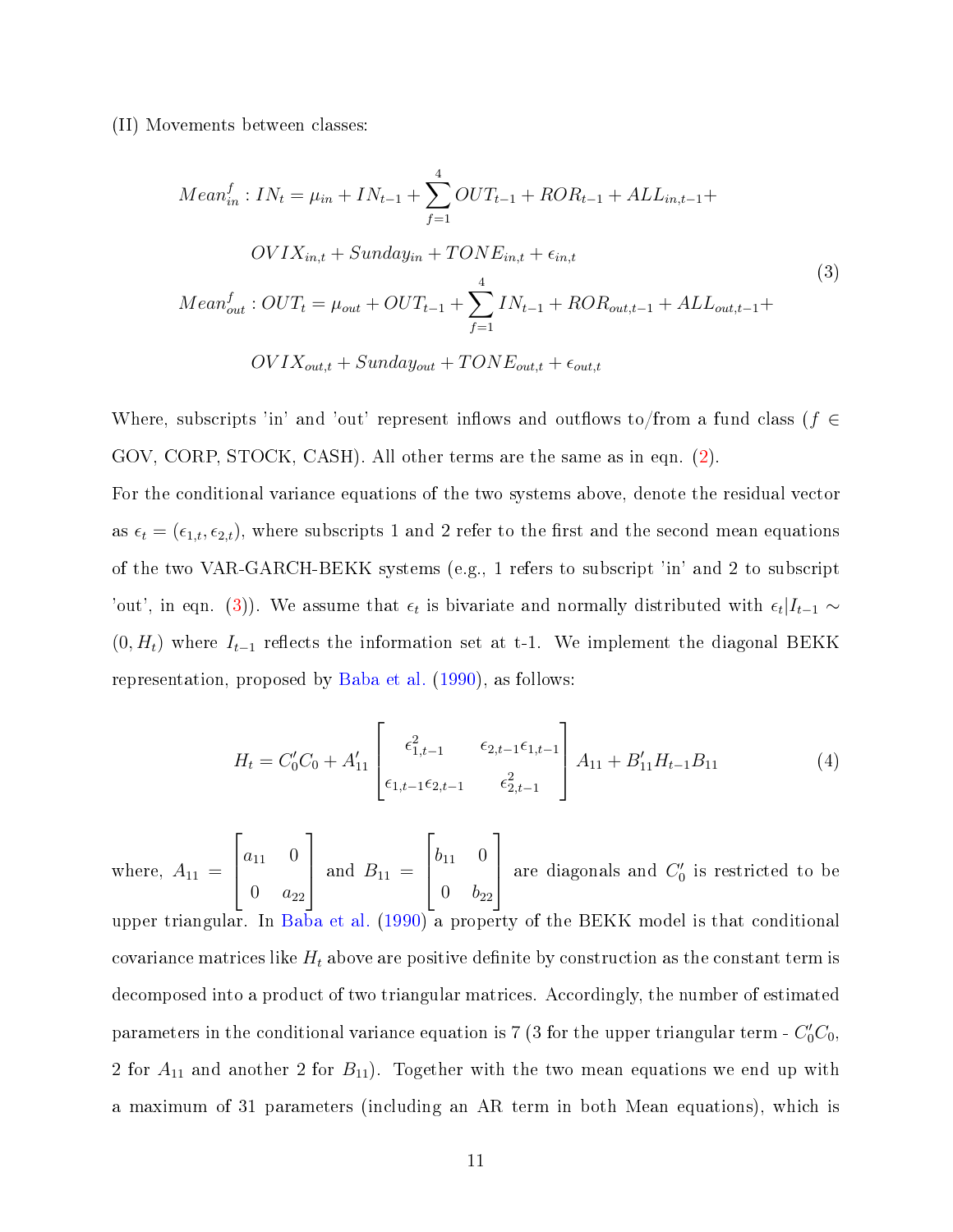a reasonable compromise between flexibility (many parameters and consequently a curse of dimensionality) and feasibility (few parameters). The conditional density function for statistical models 2-4, provided that  $\theta$  is a vector of unknown parameters to estimate and  $Y_t$ are our 2 x 1 vectors of variables in models (2-4):

$$
f(Y_t|I_{t-1};\theta) = (2\pi)^{-1}|H_t|^{-\frac{1}{2}}exp(-\frac{\epsilon'_t H_t^{-1}\epsilon_t}{2})
$$
\n(5)

Thus, the multivariate quasi-maximum-likelihood estimates can be obtained by maximizing the function:

$$
L = -\frac{1}{2}NTlog(2\pi) - \frac{1}{2}\sum_{t=1}^{T} (log|H_t| + \epsilon'_t H_t^{-1} \epsilon_t)
$$
\n(6)

where, N is the number of equations  $(N = 2$  in our case) and T is the number of observations  $(T = 2021)$  daily observations). The standard errors are calculated by the quasi-maximum likelihood method of Huber-White; a robust method to the underlying residuals distribution. It is well known that the diagonal BEKK is preferred to the Full BEKK in which off diagonal figures are not assumed to be 0, like in matrices  $A_{11}$  and  $B_{11}$  (see [Chang and McAleer](#page-49-13) [\(2018\)](#page-49-13)). Moreover, [Chang and McAleer](#page-49-13)  $(2018)$  assess the effect of a shock in asset j at t-1 on the subsequent co-volatility between j and another asset, i, at time t. This co-volatility spillover effect is defined as:

$$
\frac{\partial H_{ij,t}}{\partial \epsilon_{j,t-1}} = a_{ii} \times a_{jj} \times \epsilon_{i,t-1}, \qquad i \neq j \tag{7}
$$

As  $a_{ii} > 0$  for all i, a test of the co-volatility spillover effect is given as a test of the null hypothesis:  $H_0: a_{ii} \times a_{jj} = 0.$ 

If H<sub>0</sub> is rejected against the alternative hypothesis,  $H_1: a_{ii} \times a_{jj} \neq 0$ , one can argue that there is a spillover from the returns shock of asset j at t-1 to the co-volatility between assets i and j at t that depends only on the returns shock of asset i at t-1. As spillovers might vary over time, we base our estimates on the average return shocks of the entire sample period (see more details in [Chang and McAleer](#page-49-13) [\(2018\)](#page-49-13)).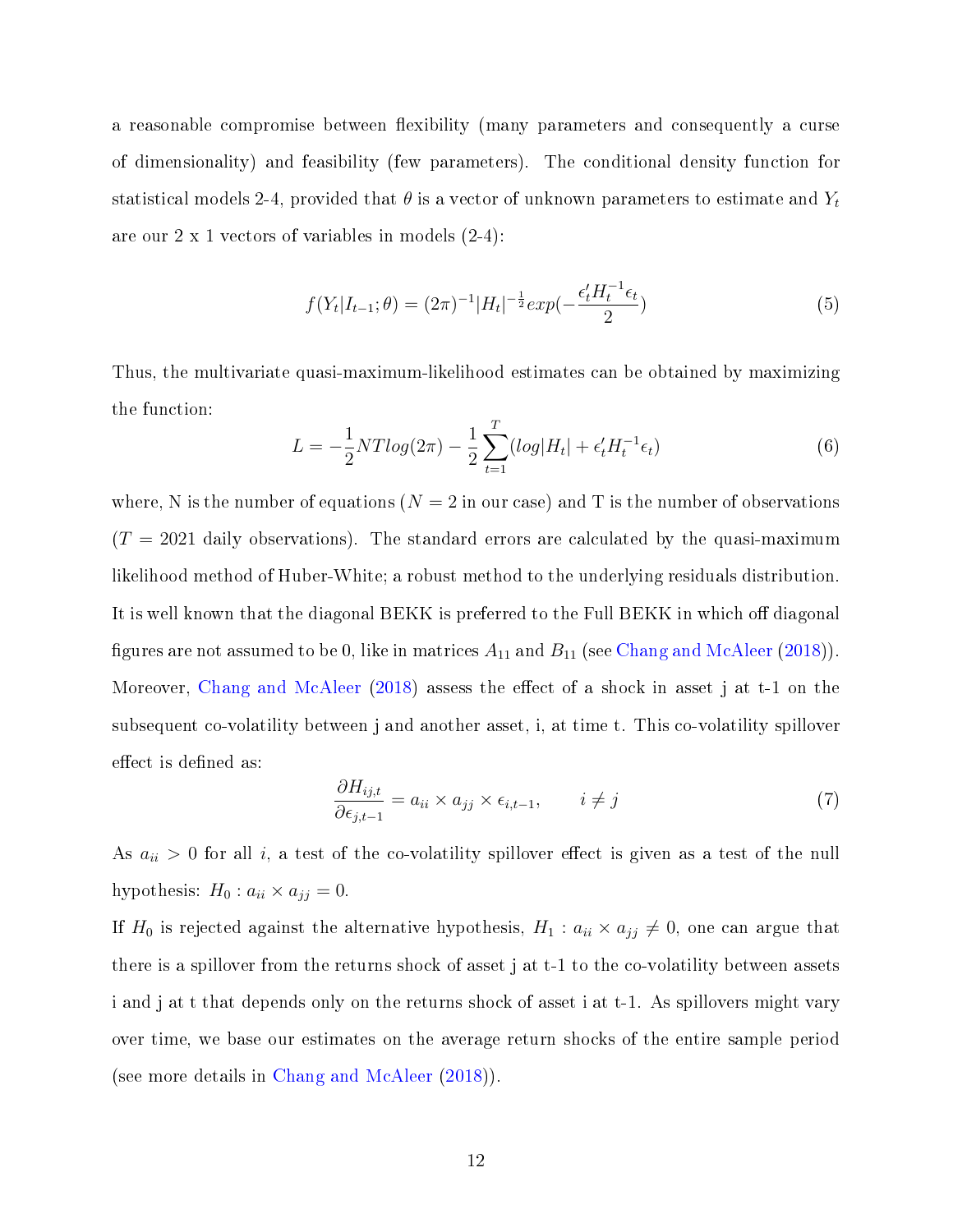# 3 The environment and Data

In March 2019 there were 2099 mutual funds in Israel (including 596 ETFs); Of those we focus on specialized funds that are categorized in four classes:

- 202 government bond funds without stocks or other risky assets (GOV) out of 245 government bond funds that are included in this class by the Israeli Securities Authority (ISA). - 29 high risk corporate bond funds (CORP) out of 307 corporate bond funds. We include in this class funds with exclamation mark (!) that represent high risk characteristics.

- 205 local equity funds including options (STOCK) out of 760 equity funds.

- 36 money market funds without options or other risky assets (CASH) out of 62 money market funds.

- 1,503 all funds excluding ETFs (TOT)

The sample period extends from January 1 2011 to March 31 2019 (2,021 trading days). Despite the 'minimum holdings' guidelines, that set a lower threshold to specialized fund holdings<sup>3</sup>, our sample contains more specialized funds than the Israeli Securities Authority (ISA) definitions. This in order to get stronger relations between tone and net flows to specific class types. Indeed, implementing the various procedures on the common wider definitions yield less robust results since the class types are not specialized as our choice.

Almost all mutual fund investors are retail however, some funds are held by wealthy families (as an alternative to portfolio management) or directly by portfolio managers. Also, the funds are not used for tax benefited retirement investments. Finally, by categorizing our selected specialized funds into four classes we end up with three types of risk: High risk (CORP and STOCK), Moderate risk (GOV) and Low risk/safe class (CASH). The time line of fund flows is as follows:

i) An investor transmits an order (to buy or sell mutual fund units) to the bank. It can be

<sup>&</sup>lt;sup>3</sup> Most specialized fund classes are obliged by the law to hold a minimum of class assets and face various limitations. For example, the wide government and corporate fund classes (including our subset GOV and CORP classes) must hold at least 75 percent of their assets in bonds, CASH must hold money market assets with average duration of maximum 90 days, and STOCK must hold at least 50 percent equities.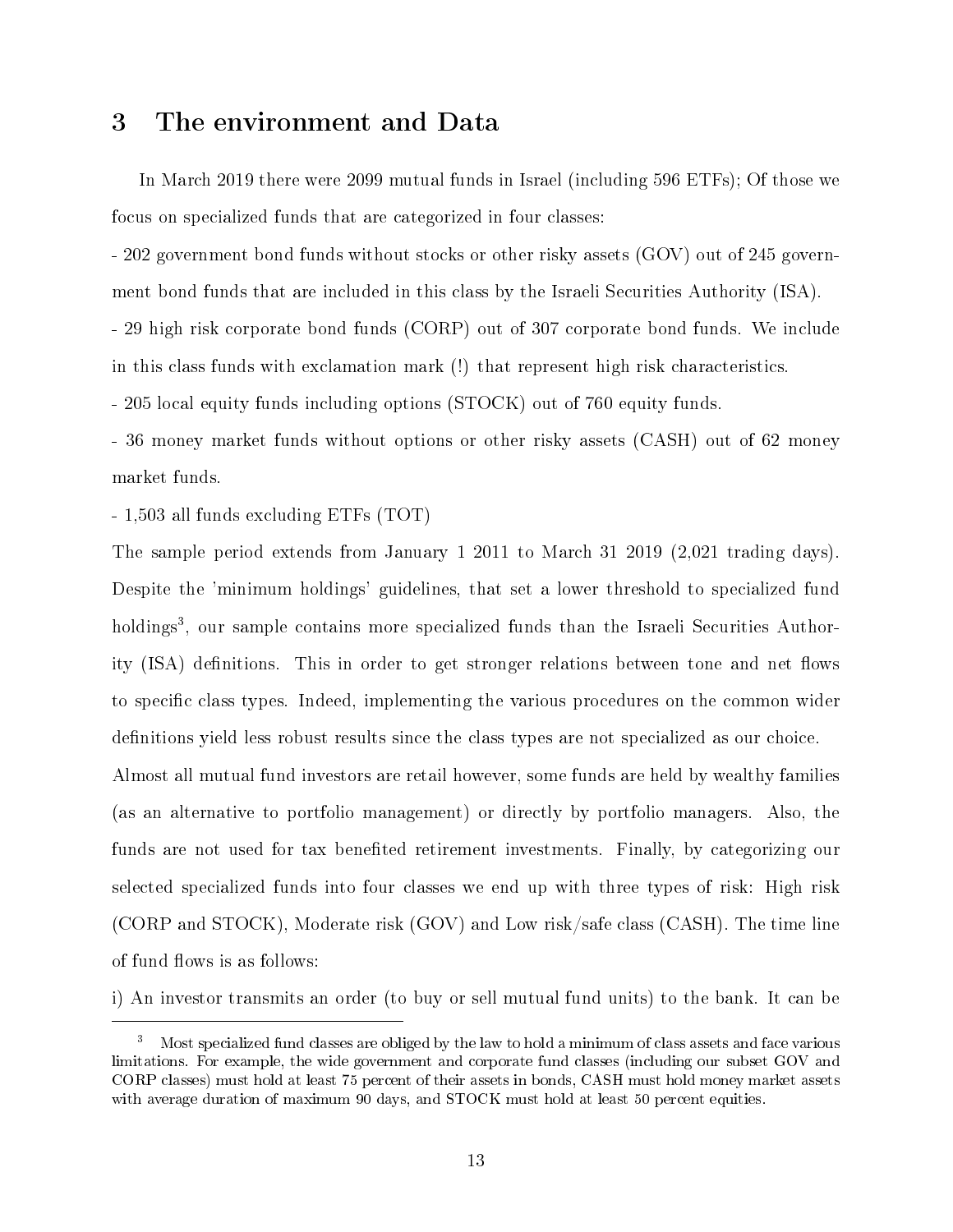by phone, by fax, electronically, or in person.

ii) Orders for the same day can be transmitted from  $8:00$  to  $15:30-16:00$  (depending on the fund's prospectus), as the Tel Aviv Stock Exchange (TASE) trading day ends at 17:30 local time. This allows funds sufficient time to adjust their positions according to the daily flows (for a detailed description see [Ben-Rephael et al.](#page-49-1) [\(2011\)](#page-49-1)). Yet, according to previous articles [\(Cao et al.](#page-49-5) [\(2008\)](#page-49-5); [Tetlock](#page-50-5) [\(2015\)](#page-50-5); [Ferguson et al.](#page-49-2) [\(2015\)](#page-49-2); [Ben-Rephael et al.](#page-49-1) [\(2011\)](#page-49-1), among others) and local experts, the contemporaneous impact of fund flows on financial market indexes (both means and variances) is neglected, either because a particular fund is usually a price taker or because in most cases today's orders are effective only tomorrow (we test this point in the robustness checks section).

iii) The bank transfers the orders electronically to the TASE.

iv) The TASE transmits its flows to each fund family (there are about 40 fund families that manage 1,503 funds) every  $10-15$  minutes. It should be emphasized that flow transmissions are not related to the trading at the TASE.

v) At the end of a trading day, each fund calculates and transmits its Net Asset Value, which is its Market Value (NAV/MV) to the TASE for clearing.

The local mutual fund industry differs from that of the US in at least three aspects (other than the size, of course): (1) Stocks account for a much higher share of  $TOT$  fund flows in the US than in the local industry, (2) Movements from one class to another in the US are common while in Israel (naive) investors 'park' their money on the sidelines, temporarily. Thus, it is uneasy to uncover the movements between classes<sup>4</sup>, (3) Local banks serve as gatekeepers such that there are few truly independent investors. This phenomenon that may increase herd behavior, however, is similar to the situation in the US in which investors rely on the Morningstar recommendations when they buy or sell mutual funds (see [Ben-David et](#page-49-14)

<sup>&</sup>lt;sup>4</sup> [Ideally we could take into consideration cash reserves of investors in their bank accounts however,](#page-49-14) [there are no such data on a daily basis in Israel and investors are anonymous. We focus on extremely](#page-49-14) specialized fund classes in order, *inter alias*, to uncover movements from one class to another (changes in [investors revealed preferences\) versus the common examination in the literature that is movements within a](#page-49-14) [fund class \(return chasing\).](#page-49-14)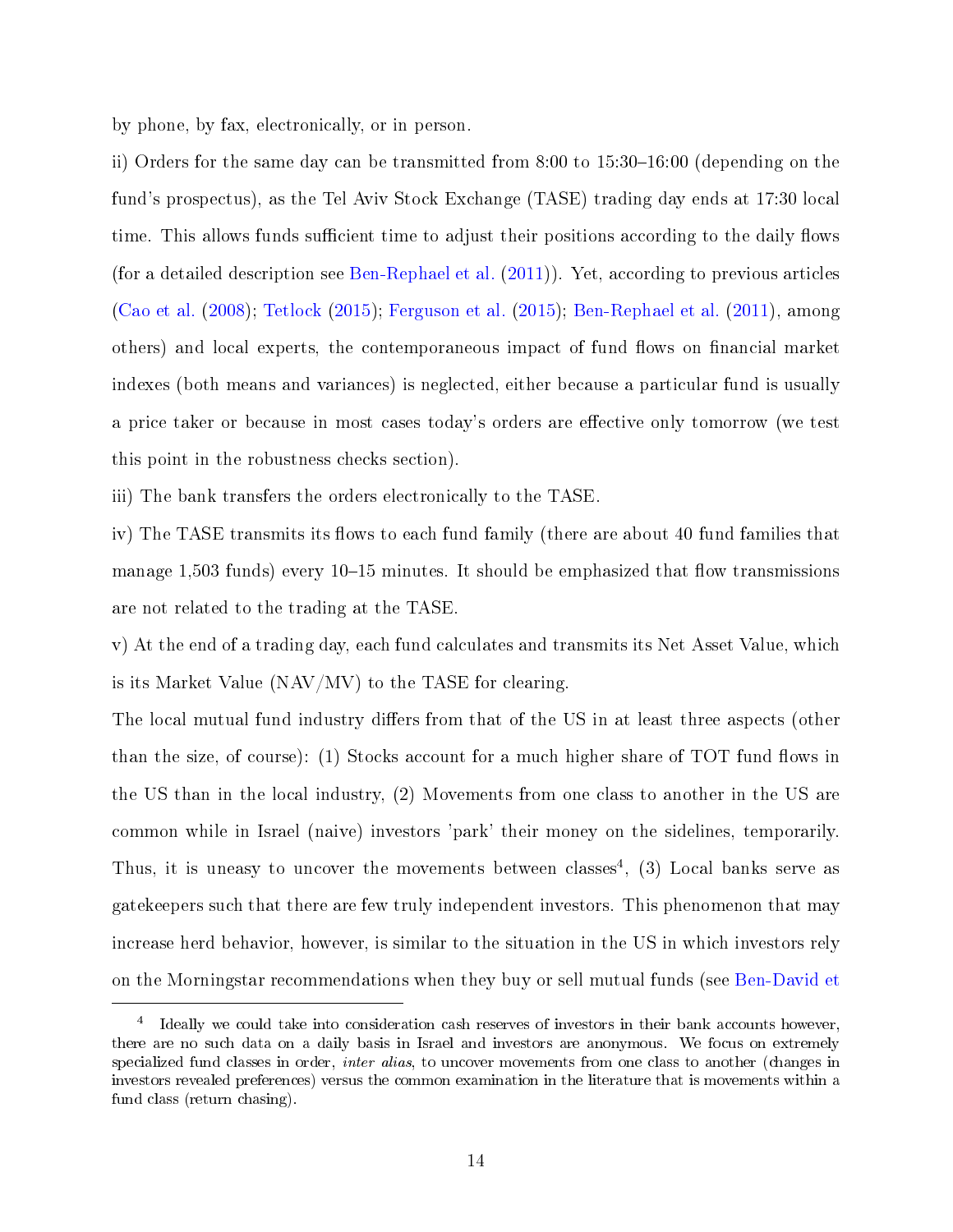[al.](#page-49-14) [\(2019\)](#page-49-14)).

Table [I](#page-33-0) presents summary statistics of the main variables included in this study.

## [Enter Table [I](#page-33-0) here]

Panels A–C present Net, In, and Out aggregated reported daily flows (not an estimation as other studies do) to the four classes in millions of Shekels. It is quite clear that Net flows are small compared to both In and Out flows. However, on some days, Net flows can be very large especially for the CASH class. This evidence might point to the CASH funds as a 'flight to liquidity' class (which will be discussed later). This also explains the relatively high volatility of that class compared to other classes ( $Std = 154.5$  million shekels). During the sample period some of the classes attracted positive net flows (GOV and STOCK) while the safe class (CASH) evidenced negative net flows. The latter can be explained by the low inflation environment which fostered movements to risky fund classes. Notice also the large and profound positive net flows to the mutual industry  $(21.8 \text{ million sheets})$  compared to the respective net flows to our extremely specialized funds. This means that most investors' flows are headed to general domestic funds or funds that invest in international assets. Panels D–E show the daily rates of return on the fund class's holdings and on the class's benchmark, while Panel F presents the various definitions of tone. Notice that tone which is derived from business/economical newspapers (TONE.ECON) is positive and larger than the common tone (TONE). Consequently, tone derived from general (non business) newspapers (TONE.GEN) is negative and larger (in absolute values) than the common tone. This evidence, firstly documented in [Saadon and Schreiber](#page-50-12)  $(2019)$  for Israel, suggests that the print media's habit of focusing on negative news (asymmetry reporting) is more prominent in general rather than in business newspapers.

In what follows we describe the results of the univariate as well as bivariate regressions. As a first impression, though, we present in figures 1-4 the pairwise contemporaneous correlation coefficients (except for tone which is published before the market opening) between the main variables of each fund class. Each figure contains the correlation coefficient and its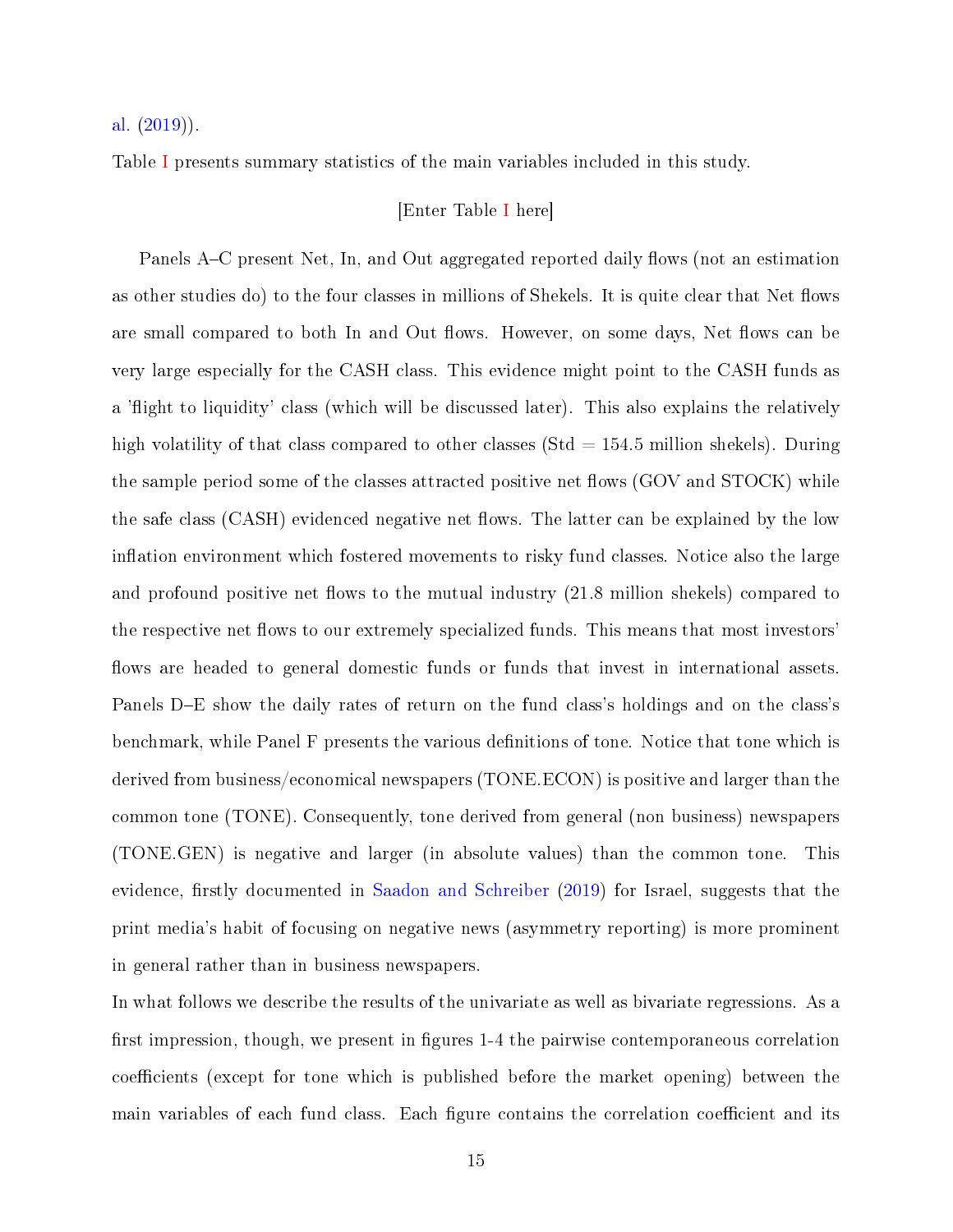significance level (\* for 0.1, \*\* for 0.05, and \*\*\* for 0.01), in the upper triangle, the variable's distribution on the diagonal, and a bivariate distribution with a cubic spline approximation (red lines) in the lower triangle.

## [Enter Figures [1](#page-28-0)[-4](#page-31-0) here]

In all cases there are significant positive correlations between tone and both net flows to all fund classes (NET.TOT) and to NET.GOV, NET.CORP, and NET.STOCK while there is a negative correlation with NET.CASH, as expected by H1.<sup>5</sup> In contrast, the correlation between the rate of return on a self fund class (ROR) and the net flows to NET.GOV is insignicant and for CASH is even negative (see [Barber et al.](#page-49-7) [\(2016\)](#page-49-7)). Additionally, the correlations between net flows to each fund class and the rate of return on the class's benchmark depends on the class: For CASH (safer class) the correlations are negative while for the three other classes they are positive. Finally, in almost all cases OVIX (the local volatility index  $\sim$  VIX  $\sim$  measured from today's opening back to yesterday's close and controlled for the latest developments that are not embedded in market prices) is a mirror image of tone. Namely, there are negative correlations between OVIX and both net flows to all fund classes (NET.TOT) and to each one of the unsafe fund classes while they are insignicant for CASH. To sum up, all net flows are positively correlated but the CASH class variables draw a mirror image to other classes' variables particularly with regard to tone.

# 4 Results of univariate regressions

The basic (benchmark) statistical model results of a univariate regression  $(\text{EGARCH}(1,1))$ is depicted in the following table.

[Enter Table [II](#page-34-0) here]

[Ben-Rephael et al.](#page-49-1) [\(2011\)](#page-49-1) found significant correlation coefficient of 0.451 between Net flows to stock funds and the stock index TA-25. This figure is partially comparable to ours 0.2 in Figure [3](#page-30-0) as our benchmark is broader (TA-125) index and our sample period is ten years later.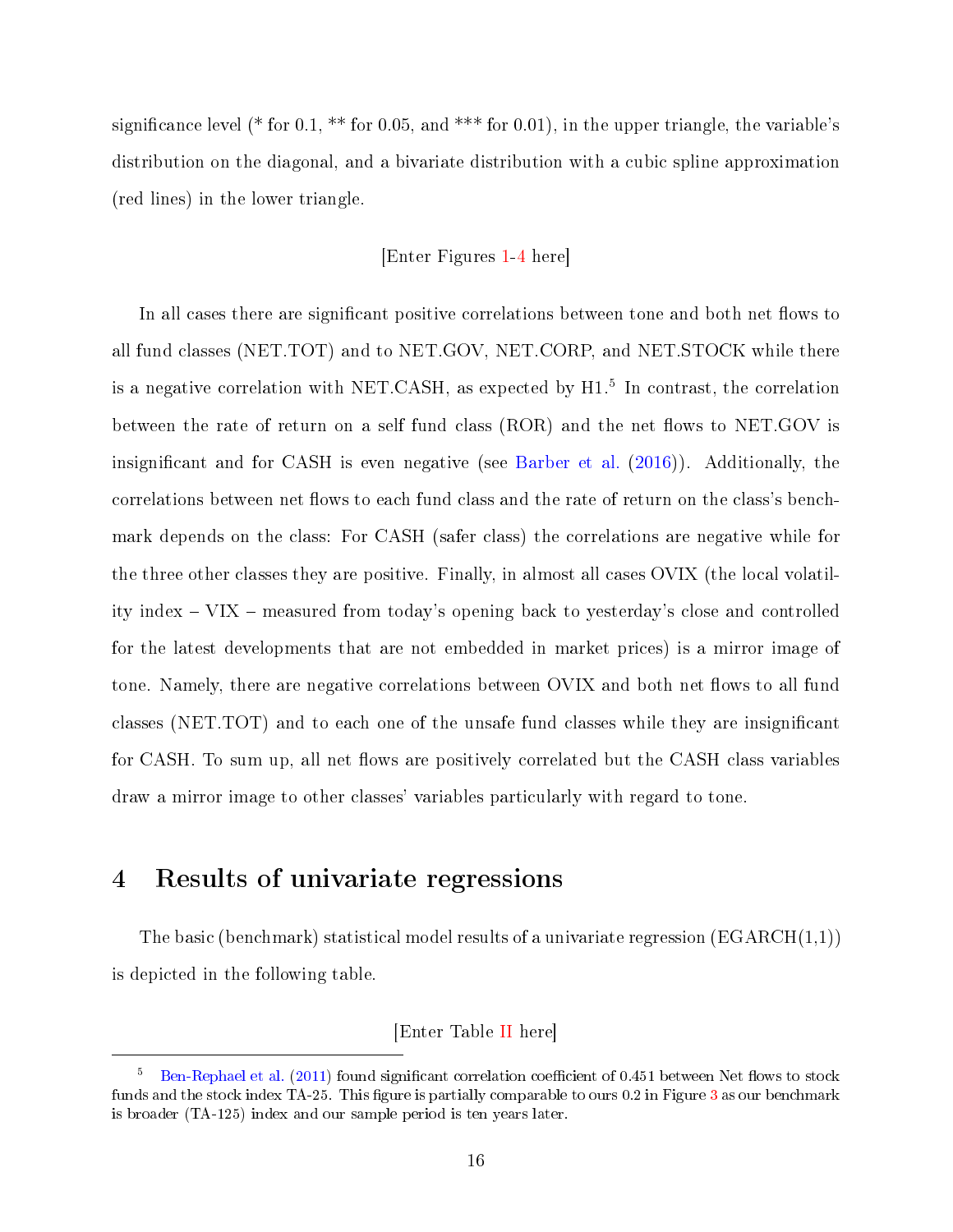The table contains three parts: Mean equation, conditional variance equation, and goodness of fit measures, for each one of the fund classes separately, including all funds (TOT). The table clearly demonstrates our priors regarding tone impact on fund net flows by class. Particularly, in the mean equation, tone's coefficient is positive and significant for all fund classes except for the CASH class which is negative and signicant (hypothesis H1). Scaling back the coefficients of tone in the mean equation yields:  $9.6, 1.4, 27, -37,$  and  $96$  for GOV, CORP, STOCK, CASH and TOT equations, respectively.<sup>6</sup> The relatively large coefficients of tone in the STOCK and CASH equations might be an anecdotal evidence to movements between risky and safe asset classes, which in turn substantially affects prices (see [Gabaix](#page-50-13) [and Koijen](#page-50-13)  $(2020)$ ). In the conditional variance equation all tone's coefficients are negative and significant, again except for CASH (hypothesis H3). These two robust results regarding the CASH class might suggest that during the sample period it was the ultimate 'flight to liquidity' class (see [Ben-Rephael](#page-49-10) [\(2017\)](#page-49-10)). Persistence in self flows  $(NET_{t-1})$  and in returns (positive performance-flows) was found in most classes (see [Ben-Rephael et al.](#page-49-1)  $(2011)$ ; [Gold](#page-50-8)[stein et al.](#page-50-8)  $(2017)$ ). In addition, OVIX's coefficient, which control for developments after yesterday's market close, is negative except for the CASH class, again. Finally, a leverage effect, in which yesterday's shock asymmetrically influences today's variance, prevails ( $\gamma > 0$ ) for all classes as expected from daily financial data.

Following the positive (negative) influence of tone on the mean (variance) net flows and the definition of tone (TONE = POS - NEG, see Apendix [A\)](#page-52-0), it is interesting to identify the responsible factor for that influence as it can be either POS or NEG or both. This identification is done in Table [III.](#page-35-0)

### [Enter Table [III](#page-35-0) here]

Notice that the only difference between this table and Table [II](#page-34-0) is the substitute of  $TONE$ with POS and NEG. Recall that both POS and NEG, likewise NET are published before the

An LS regression with the same variables yields the following tone's coefficients: 13, 1.1, 12, -100. and 52 for GOV, CORP, STOCK, CASH and TOT equations, respectively.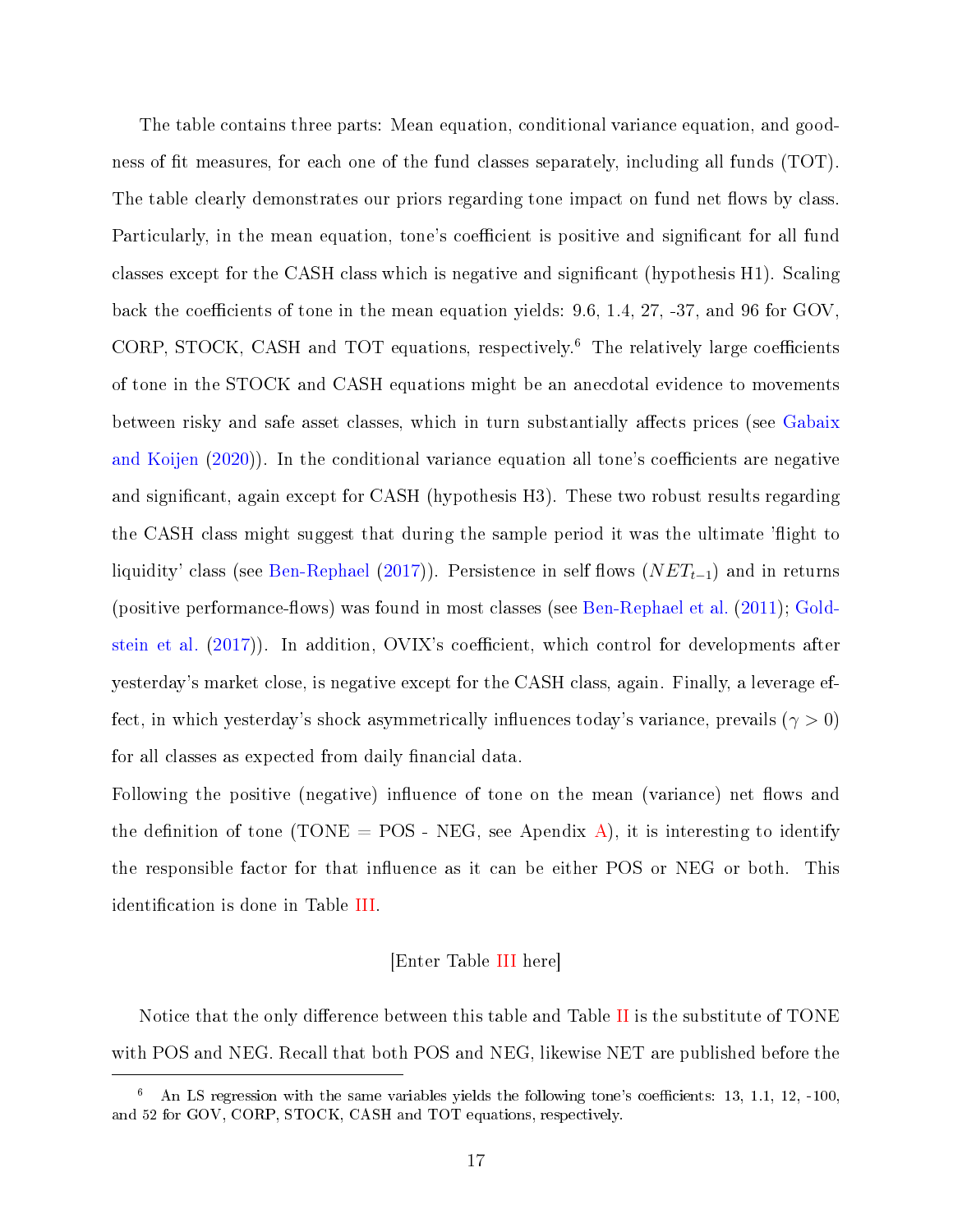market open. In the mean equation all NEG's coefficients are negative and mostly significant except in CASH equation in which the coefficient is positive and significant. However, only in GOV and STOCK class equations the POS coefficient is positive and significant. This means that even tough POS and NEG are sometimes insignificant e.g., for TOT, the difference between them (TONE) turn significant in Table [II.](#page-34-0) Additionally, CASH is a mirror image to other classes i.e., its POS coefficient is negatively significant while its NEG coefficient is positively insignificant. Other variables in the mean equation behave similar to those in Table [II.](#page-34-0) In the conditional variance equation, both POS and NEG coefficients are in line with our prior (hypothesis  $H2$ ) namely, POS negatively co-variate with net flows (good news decrease the conditional variance) while NEG positively influences net flows. Here too CASH behaves differently from other classes regarding NEG.

We further investigate the influence of tone on net flows by class along the net flows' distribution. This investigation is quite relevant since the printed media usually emphasizes extreme events especially negative ones (see [Garz](#page-50-14) [\(2014\)](#page-50-14)). Therefore, we conjecture (H4) that the coefficients impact is non-linear i.e., is larger (in absolute values) in the extremes and particularly in the far LHS of net flows' distribution (except for the CASH class). In order to examine the non-linearity of TONE coefficients along the net flows' distribution, we implement a quantile regression with all the independent variables as in Table [IV.](#page-36-0)

### [Enter Table [IV](#page-36-0) here]

In all classes (except CASH and TOT), the most LHS ( $\tau$ =0.05) TONE coefficient is positive and signicant i.e., more negative tones go hand in hand with more negative net flows. In contrast, CASH displays a mirror image to other classes pointing again to its different role as a 'flight to liquidity' class especially in deteriorating market situations (see for instance [Ben-Rephael](#page-49-10)  $(2017)$ ). In contrast, the other extreme of the net flows distribution i.e., the most right side  $(\tau=0.95)$  TONE is mostly negative but insignificant. Interestingly, the TONE coefficient in the CASH equation at  $\tau=0.5$  and up is negative and significant which means that positive tones negatively affect net flows to the CASH class. Finally, TOT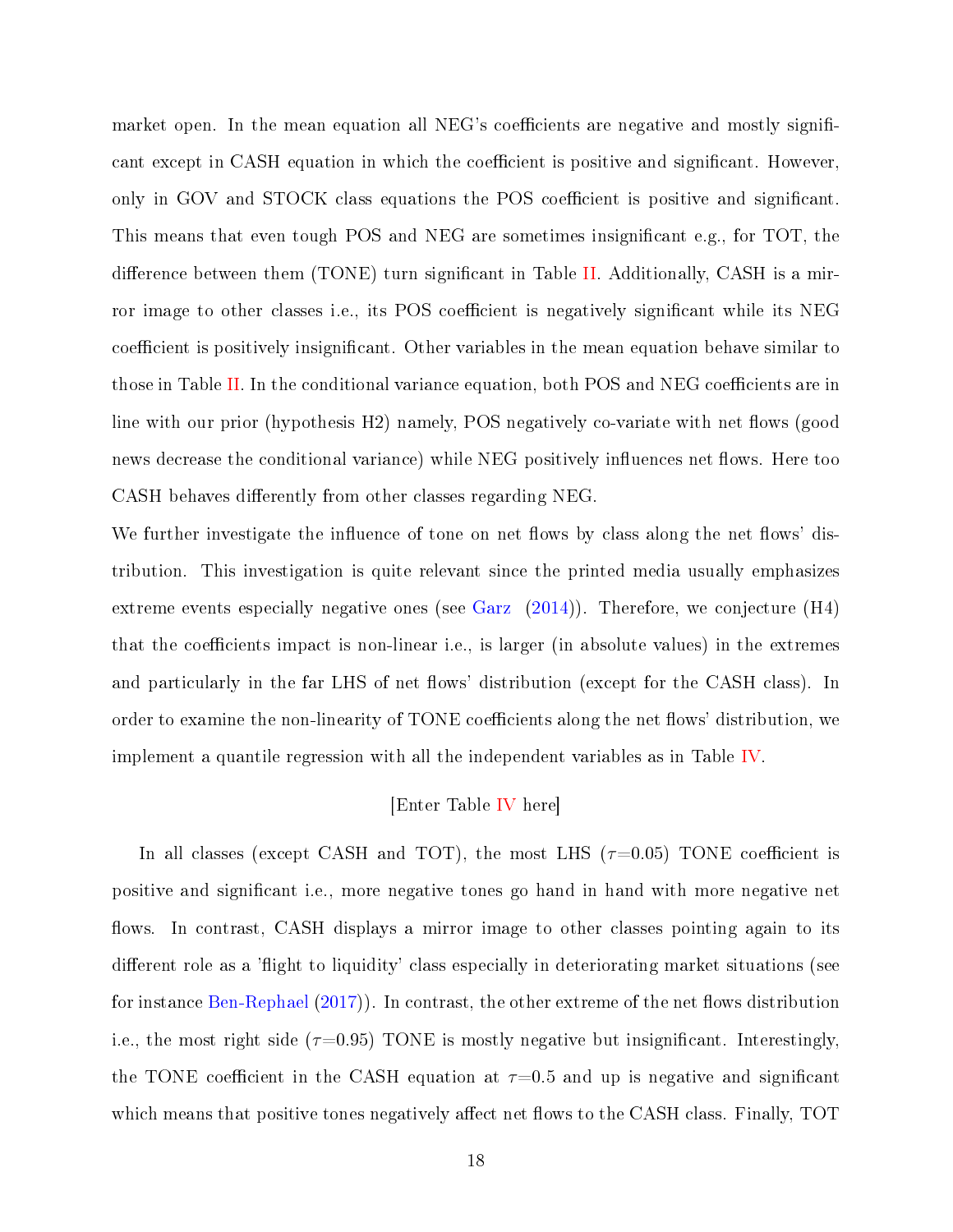exhibits neither significant positive nor significant negative relations with tone. These result conforms to our conjecture (H4) that there is an asymmetry in tone impact on funds' net flows and the main impact is on the LHS of the distribution. This results is consistent with a non linear utility function of risk averse investors that proposed by [Tversky and Kahneman](#page-51-0) [\(1992\)](#page-51-0). As with the EGARCH regression we further re-estimate our model (using the quantile regression) with POS and NEG tones rather than the TONE. By doing so we try to uncover which of tone's components, POS or NEG, is more influential on net flows along the fund flows distribution.

#### [Enter Table [V](#page-37-0) here]

In all classes the most LHS ( $\tau$ =0.05 and  $\tau$ =0.1) NEG is negative and significant (except CASH) while POS is insignificant. This reasonable result might indicate that in a case of extreme negative net flows that is probably the result of markets tumbling, the dominant tone component is the negative tone. In the other distribution's extreme i.e., the most right side  $(\tau=0.9$  and up) POS exhibits similar behavior (except CASH) though with smaller coefficients and significance. For example, the NEG coefficient of  $\tau$ =0.05 for the GOV class is larger in absolute values than the respective POS of  $\tau=0.95$  (-0.20<sup>\*\*</sup> versus 0.13<sup>\*\*</sup>). This evidence that POS can be significant in the right side of the distribution ( $\tau \geq 0.5$ ) while in the LHS of the distribution NEG are usually signicant only in the most negative extremes  $(\tau \leq 0.1)$  reflects the fact that market indexes and consequently fund net flows tend to move up moderately but moving down more aggressively and sometimes as free fall. Note also that other dependent variables do not show similar patterns as POS and NEG. Though, one notable variable is OVIX which is negative and signicant along the LHS of the net flows distribution (except for CASH). This can be explained as OVIX controls for latest developments and since negative news apparently have more impact on fund flows than good news.

We next differentiate between tones that are derived from all newspapers and those that are derived from business (for professional readers) newspapers only. We conjecture that the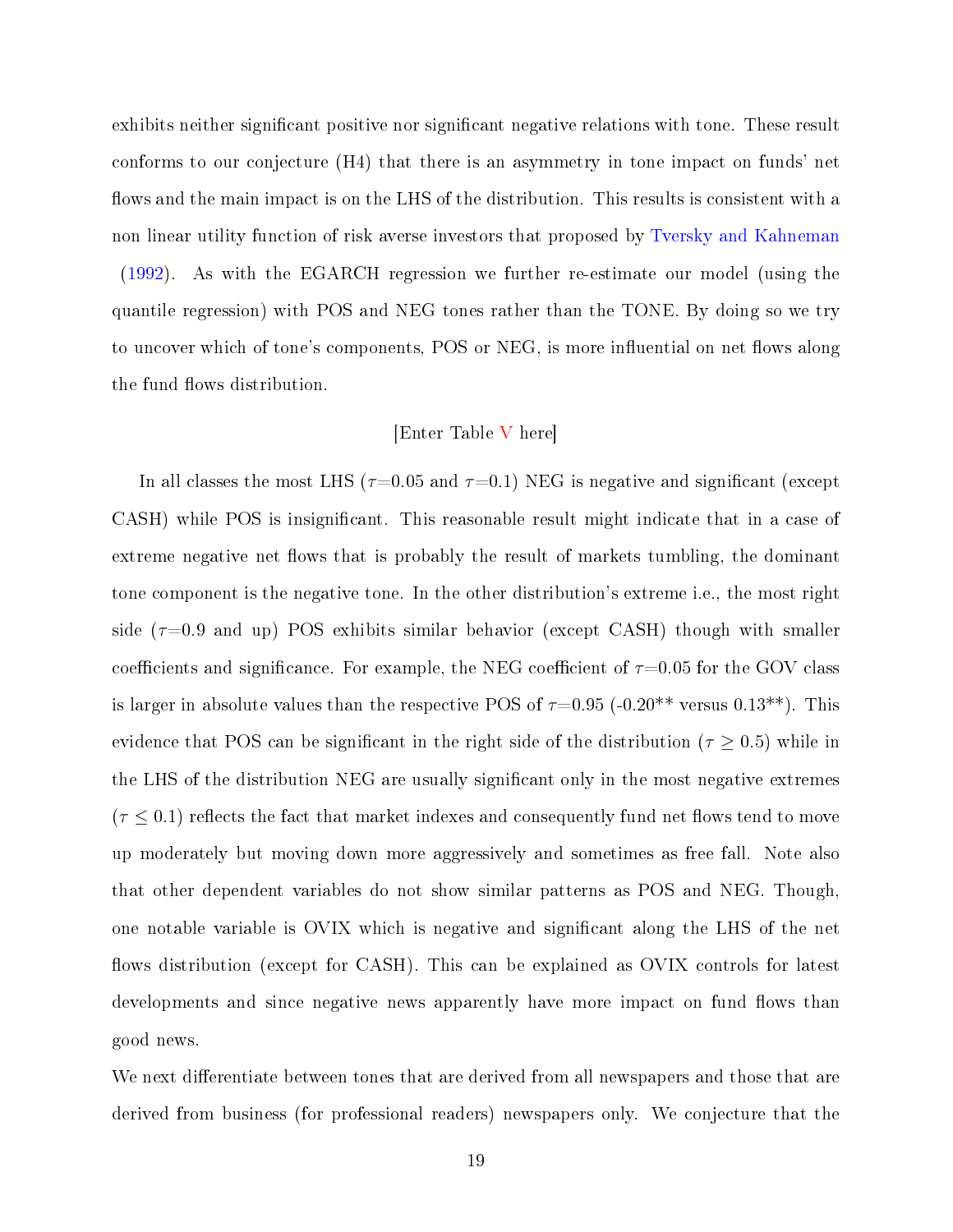impact of the latter on net flows will be smaller than the respective impact of the former (hypothesis H5) so that general (non professional) newspapers have more impact than all newspapers. Such an influence on net flows of the non professional readers should be more prominent in the distribution extremes and especially in the left extreme. To the best of our knowledge, such differentiation is novel in the literature. The influence of tones that are derived from business newspapers only on fund net flows are shown in Table [VI.](#page-38-0)<sup>7</sup>

### [Enter Table [VI](#page-38-0) here]

In comparison with Table [IV,](#page-36-0) that includes all newspapers, at least two points are worth mentioning. First, the most LHS ( $\tau$ =0.05) TONE coefficients are insignificant and smaller (in absolute values) than their respective figures in Table [IV.](#page-36-0) Secondly, TONE remains negatively significant along the right hand side of the distribution starting from  $\tau \geq 0.2$  for CASH. Other variables in this table have similar coefficients and significance levels as in Table [IV](#page-36-0) and tones in the CASH class exhibit the same opposite behavior (flight to liquidity). These pieces of evidence can be partially explained by different investor types: Naive investors who read general newspapers only [\(Peress](#page-50-0)  $(2014)$ ) are mainly influenced by negative tones while more sophisticate investors who read business newspapers are not affected by newspaper headlines likewise naive investors; sometimes they act as momentum traders and some other times as contrarians. Therefore, the insignificance of tone coefficients in the most LHS of the distribution might indicate heterogeneous behavior of sophisticated investors.

# 5 Bivariate VAR-GARCH-BEKK regression results

This section examines the influence of tone on fund flows using equations  $(2)$  -  $(3)$ . These equations estimate the influence of tone in a VAR-GARCH system, in which dependent

<sup>7</sup> For space consideration and since tones that are derived from general newspapers are characterized by more zeros than the respective tones that are derived from business newspapers, we do not exhibit a similar results for general newspapers only. We cope with this issue in the robustness check section.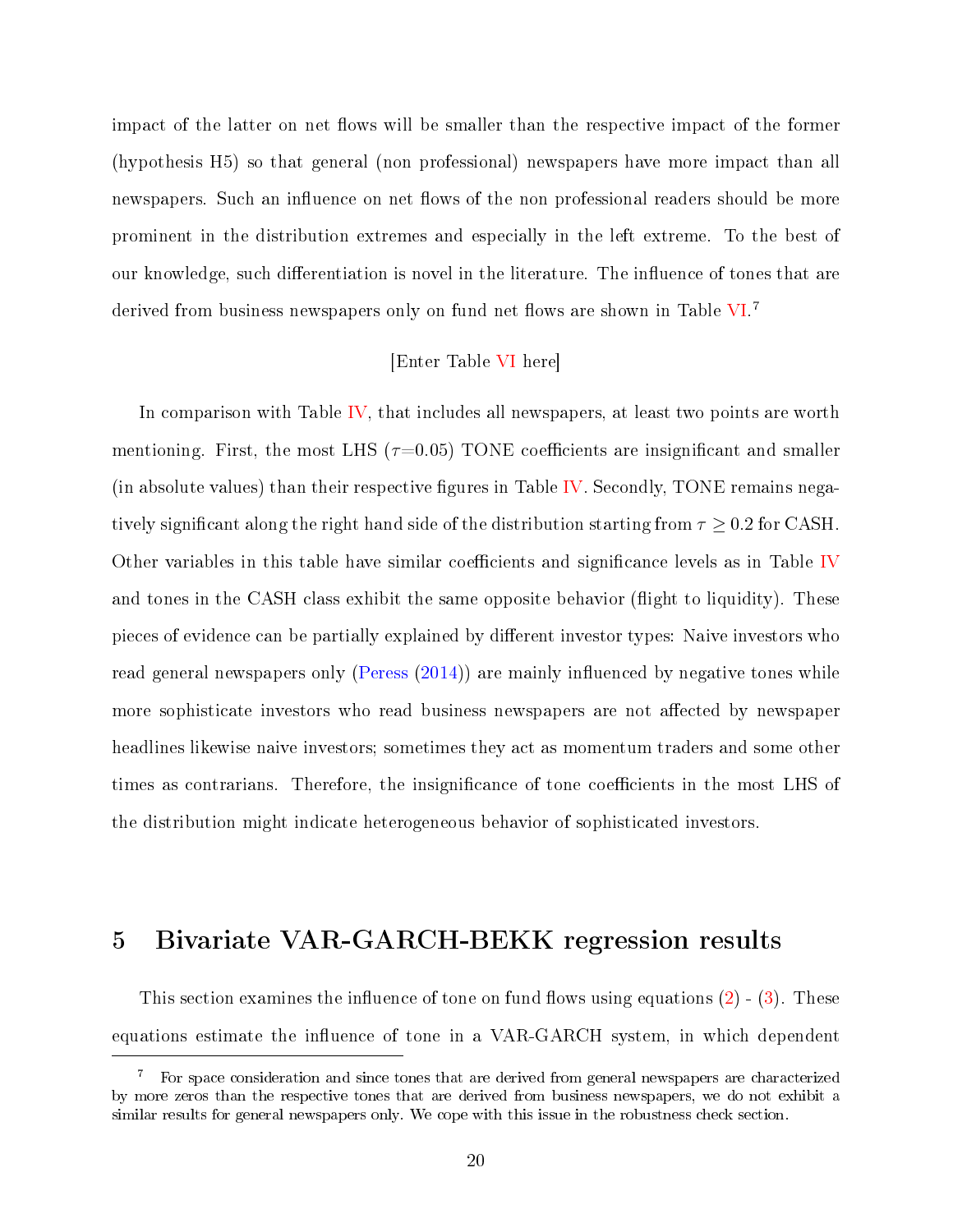contemporaneous variables such as inflows and outflows are regressed on tone and other control variables in lag (as in previous regressions). As net flows (NET) = inflows (IN) outflows (OUT), this assessment can also shed light on the net flows' component (either inflows or outflows or both) that is more influenced by tone. We first examine tone's impact on inflows and outflows to the various funds by class whereas inflows and outflows run in a VAR-GARCH-BEKK system.

### [Enter Table [VIII](#page-40-0) here]

It can be seen that the TONE coefficients are often positive and significant (except for GOV) in the In equation and negative and significant (except for CASH) in the OUT equation. Additionally, the size of TONE coefficients in OUT equation is always larger than the respective size in IN equations. This evidence is in line with the asymmetry of tone influence that was found earlier (Table [IV\)](#page-36-0) namely, negative tones (NEG) have more impact on outflows  $(OUT)$  than (the same level) positive tones  $(POS)$  have on inflows  $(IN)$ . This evidence also reconfirms the notion that markets, and consequently all fund flows, go up moderately (by stairs) but go down much quicker (by elevator). Finally, note that in contrast with previous tables, the coefficients of the independent variables in lag,  $IN_{t-1}$  and  $OUT_{t-1}$ , are not positive and significant any more. This means that the auto-correlation that was found for net flows ( $NET_{t-1}$ ) does not prevail in both inflows and outflows equations. Implementing the partial differentiation of [Chang and McAleer](#page-49-13) [\(2018\)](#page-49-13) yields the influence of inflows' shocks on the covariance between inflows and outflows changes and vice versa (see eqn. [\(4\)](#page-10-1)). The diagonal of A matrix is significantly positive  $(A_{in,in} > 0, A_{out,out} > 0$  including CASH) and the mean of shocks is negative i.e.,  $\overline{\epsilon_{t-1}}$  < 0. This means that lagged inflows or out flows shocks negatively influence the current covariance between inflows and outflows. In other words, a shock to one series yesterday might reduce the current conditional covariance between them.

The last analysis examines the relations between aggregate inflows versus outflows in each fund class. However, it is important to distinguish between movements within each class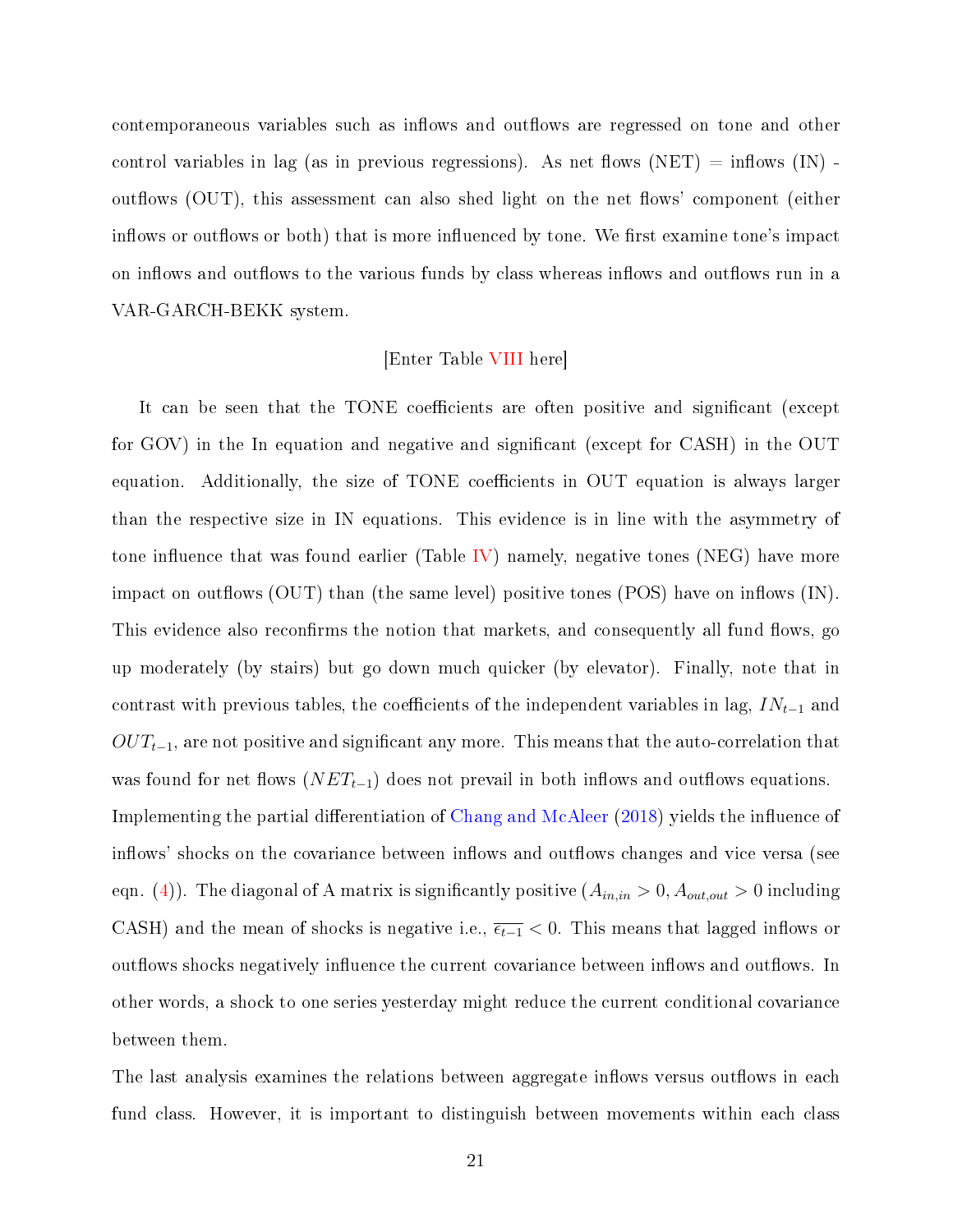(return chasing) and a movement from one class to another (changes in investors revealed preferences). The former is important to investors while the latter is of interest to financial stability managers. Yet, almost all the literature on mutual fund examines the former whilst surprisingly silent regarding the latter. In order to distinguish between the two types of flows we conduct eqn.  $(3)$  in which each fund inflows are regressed on fund outflows of all classes (and some control variables including tone) and each fund outflows are regressed on fund inflows of all classes (and some control variables including tone), in a VAR-GARCH-BEKK system. If one of the other classes outflows' (lagged) coefficient is positive and significant, one can argue that there is a movement from that class to the independent (current) class. In other words, a movement between classes occurs if yesterday's selling in one class is followed by today's buying in another class.<sup>8</sup>

### [Enter Table [IX](#page-41-0) here]

In the mean IN equations, one can identify movements from CORP and STOCK to CASH (flight to quality) and movement from GOV to CORP and STOCK (risk taking). In that regard we find at least two patterns: (1) Selling yesterday STOCK and CORP funds is followed by buying CASH funds today (flight to quality from risky classes to the safe class) and (2) Selling yesterday GOV funds is followed by buying today CORP and STOCK funds (risk taking from moderate risk class to high risk classes). In the mean OUT equations we find a reversed/opposite movement from CORP and STOCK classes to GOV i.e., risk attenuation from high risk classes to a moderate risk class.

Figure [5](#page-32-0) summarizes the movements between the three types of risk classes based on regression results of eq. [\(3\)](#page-10-0).

## [Enter Figure [5](#page-32-0) here]

<sup>8</sup> Our model is based on the reasonable assumption that there is a minimal delay of a day between the selling proceeds and the consequent buying orders as a result of both bank settlement procedures and learning time. Therefore, we do not include a same day movement between two classes i.e., selling a fund in one class and using the proceeds purchasing a fund in another class on the same day.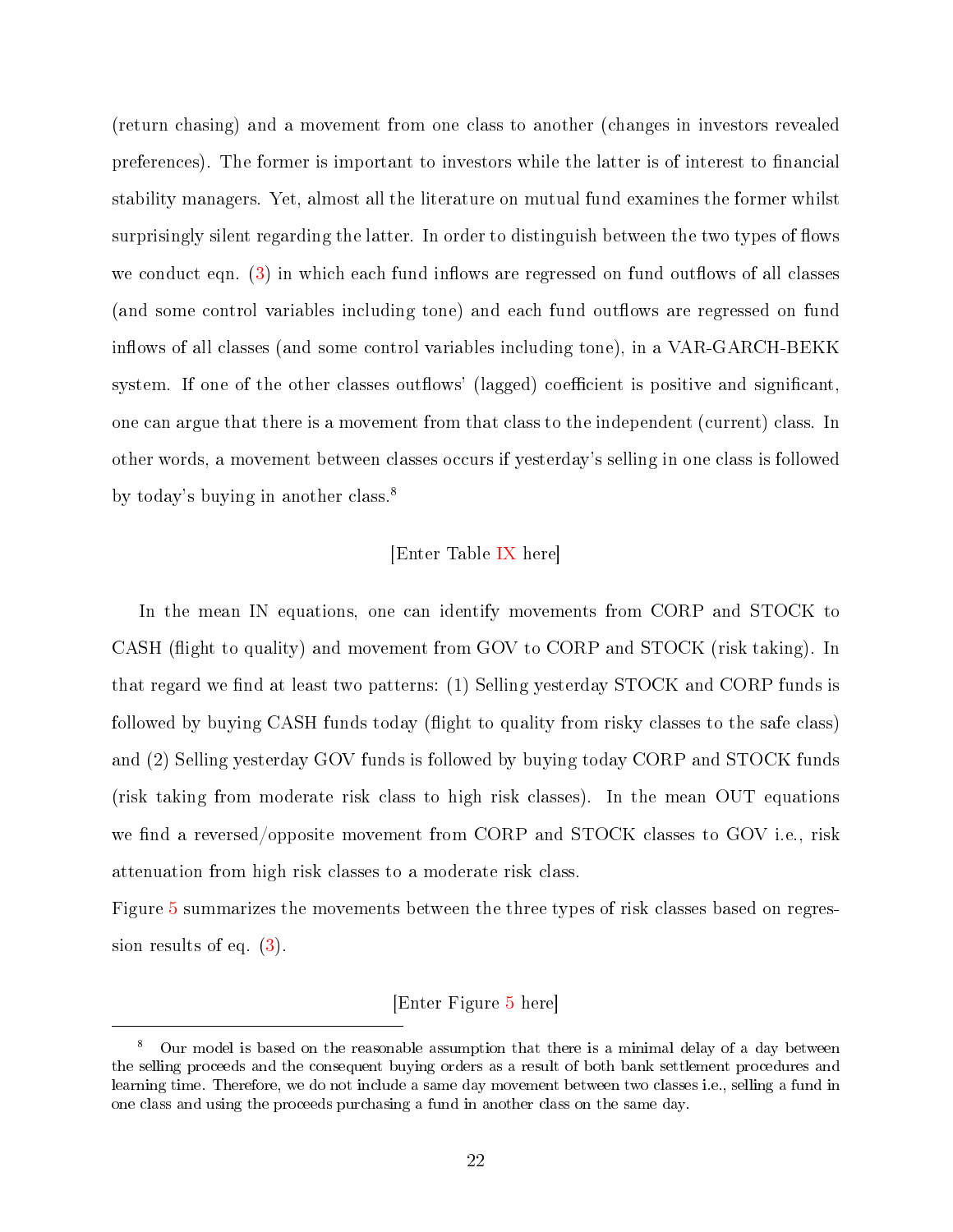Regarding the auto-correlation of inflows and outflows in Table  $(IX)$ , we find negative coefficients as in the previous tables. Implementing the partial differentiation of [Chang](#page-49-13) [and McAleer](#page-49-13) [\(2018\)](#page-49-13) yields the influence of inflows' lagged shocks on the current covariance between inflows and outflows (see eqn.  $(4)$ ). The diagonal of A matrix is significantly positive  $(A_{in,in} > 0, A_{out,out} > 0)$  and all mean shocks are non positive i.e.,  $\overline{\epsilon_{t-1}} \leq 0$  and mostly close to 0. Compared to Table [VIII,](#page-40-0) lagged inflows or outflows shocks have minor negative influence on the current conditional covariance between inflows and outflows.

# 6 Robustness checks

In what follows we conduct several robustness checks with regard to the above tables, mainly to tone's definition while keeping the statistical methods usually unchanged. Our benchmark table is Table [II](#page-34-0) in which net flows of each class are regressed on tone and some control variables in  $EGARCH(1,1)$  model. First, we check our basic method of tone (see [Saadon and Schreiber](#page-50-12)  $(2019)$ ) against the common definition in the literature i.e., tone equals the number of positive articles minus number of negative articles.

## [Enter Table [X](#page-42-0) here]

In comparison with the benchmark (Table [II\)](#page-34-0) it is quite clear that tone coefficients and their signicance levels are not the same as those in Table [II.](#page-34-0) In the mean equation, the TONE coefficients of GOV and TOT are insignificant while in the Variance equation, the TONE coefficients of GOV, STOCK, and TOT are insignificant. This means that our basic method of tone yields better results regarding tone impact on net flows. Notice, that [Saadon](#page-50-12) [and Schreiber](#page-50-12) [\(2019\)](#page-50-12) found differences between these two alternative definitions of tone where the dependent variable was the TA-125 stock market index. Moreover, they showed that our method of tone calculation is preferable to the common definition in the literature. Secondly, we check the lasting impact of tone on various net flows by converting the sample period from daily frequency to both weekly and monthly frequencies. Since, [Solomon et al.](#page-50-3)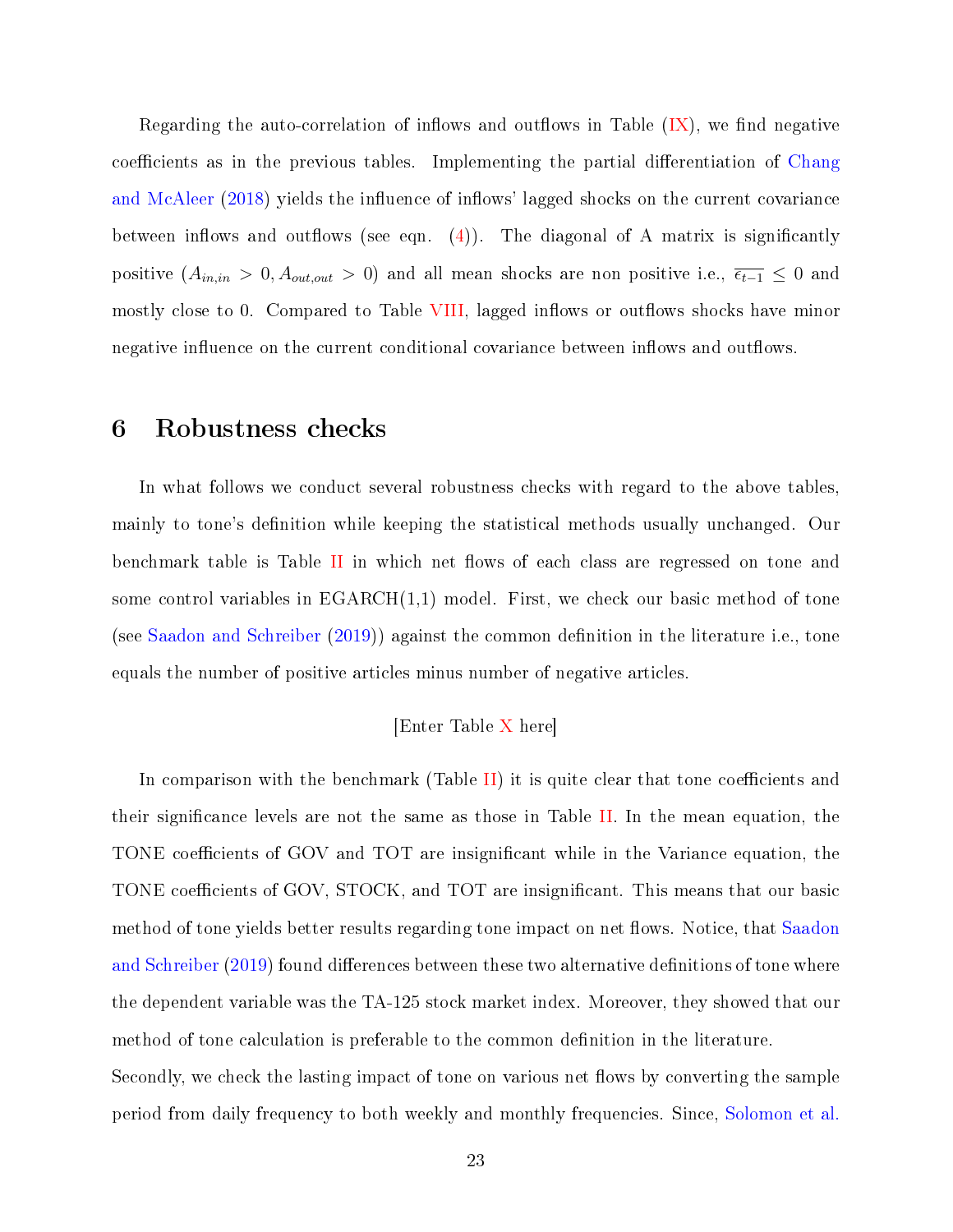$(2014)^9$  $(2014)^9$  and [Saadon and Schreiber](#page-50-12)  $(2019)$  report on tone's influence on market securities of more than a day it is of interest to uncover whether tone's influence on net flows lasts for a week or a month.

### [Enter Table [XI](#page-43-0) here]

Two irrelevant variables are excluded from the regressions: 'OVIX' and 'Sunday' so, a comparison between Table [II](#page-34-0) (our benchmark) and this table is not straightforward. For the weekly frequency, tone's coefficients in the Mean equation are totally different from those in Table [II](#page-34-0) and only TONE coefficient in the TOT equation is positive and significant. Similarly in the Variance equation, only the TONE coefficients of TOT and STOCK are negative and significant likewise in Table [II](#page-34-0) whilst in all other classes they are either positive significant or insignificant. This means that weekly tones do not influence weekly net flows to funds in specialized classes. For the monthly frequency the picture is similar: In the Mean equation TONE coefficients are totally different from those in Table [II](#page-34-0) namely, only TONE coefficients in the STOCK and TOT equations are positive and significant as in Table [II.](#page-34-0) Additionally, in the Variance equation not even one TONE coefficient is negative and significant, as in Table [II.](#page-34-0) Another prominent difference is the coefficient of the lagged net flows  $(NET_{t-1})$ which is close to 1 for the two frequencies. This evidence confirms the well known fact that weekly/monthly net flows to mutual funds are auto regressive while  $NET_{t-1}$  in our benchmark table (Table [II\)](#page-34-0) that presents results of daily data are less auto correlative. On the background of tones' incapability to influence net flows at the weekly and monthly frequencies, it is of interest to check whether more TONE lags can affect the current net

### [Enter Table [XII](#page-44-0) here]

flows on a daily frequency. This check is done in Table [XII.](#page-44-0)

The table contains five daily lags of the TONE (including the pre-opening tone,  $TONE<sub>t</sub>$ ). In the mean equations one can see a seesaw teethes pattern of the TONE starting from

 $9$  They find that the effect of holdings' media coverage on fund flows is driven by the news in the most recent month before holdings' disclosure and that the media effect fades away after two months.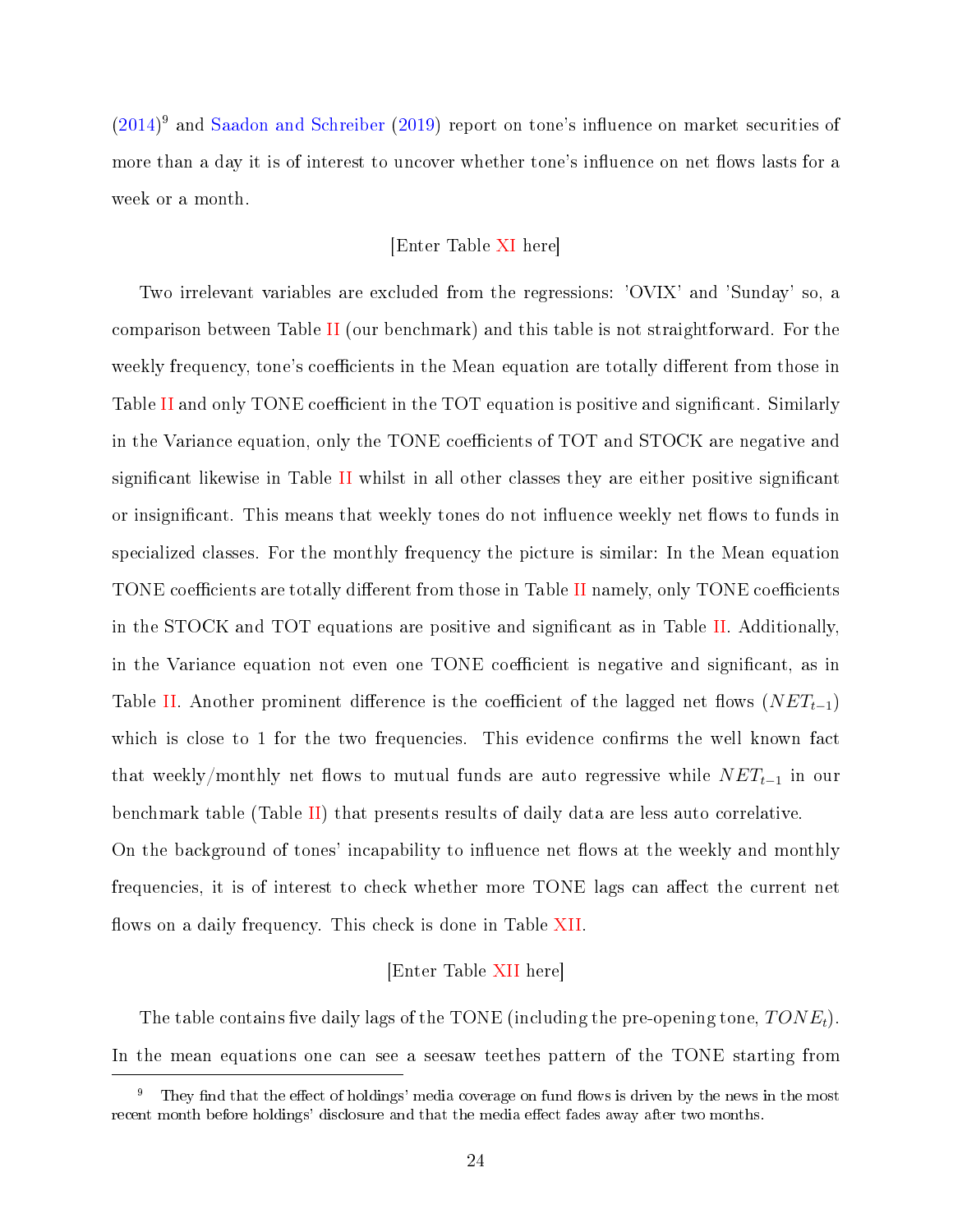$TONE_t$  which is quite similar to the respective TONE coefficients in Table [II](#page-34-0) (positive and significant except for CASH) and ending with  $TONE_{t-4}$  with similar coefficients and significance levels (except for GOV which is insignificant). Thus, the lagged TONE coefficients convey some information regarding net flows but they are indecisive. In contrast, the TONE coefficients in the variance equations are totally different from those in Table [II](#page-34-0) (except  $TONE<sub>t</sub>$  which is negative and significant). Other variables are usually similar to the respective variables in Table [II.](#page-34-0)

We further check whether adding contemporaneous benchmarks  $BM_t$  to our basic equation (Eqn.  $(1)$  may change the TONE coefficient. This might be possible if investors are affected by the same day benchmark index returns when they buy or sell mutual funds. Although, most studies on performance-flows test the impact of past performance on current flows we check for this possibility in Table [XIII.](#page-45-0)

### [Enter Table [XIII](#page-45-0) here]

The results confirm that TONE coefficients are similar to those in Table [II,](#page-34-0) except for TONE coefficient of CORP in the mean equation, where it is insignificant. On the other hand, all  $BM_t$  are positive and significant (except CASH) whereas  $BM_{t-1}$  of CORP turn negative and significant.

We next consider the effect of outliers on the previous results. Particularly, it is common in the relevant literature to exclude outliers of 99 and 1 percentiles (see for instance [Goldstein](#page-50-8) [et al.](#page-50-8)  $(2017)$ ). In order to check the outliers impact we winsorize net flows at the 99 and 1 percentiles and check the results against our benchmark table (Table [II\)](#page-34-0).

### [Enter Table [XIV](#page-46-0) here]

While in the variance equation almost all the TONE coefficients are similar to the respec-tive coefficients of Table [II,](#page-34-0) the TONE coefficients in the mean equation are quite different and sometimes counter intuitive. For example, TONE coefficients of the TOT class is negative and significant at the 0.1 significance level. These results justifies the inclusion of all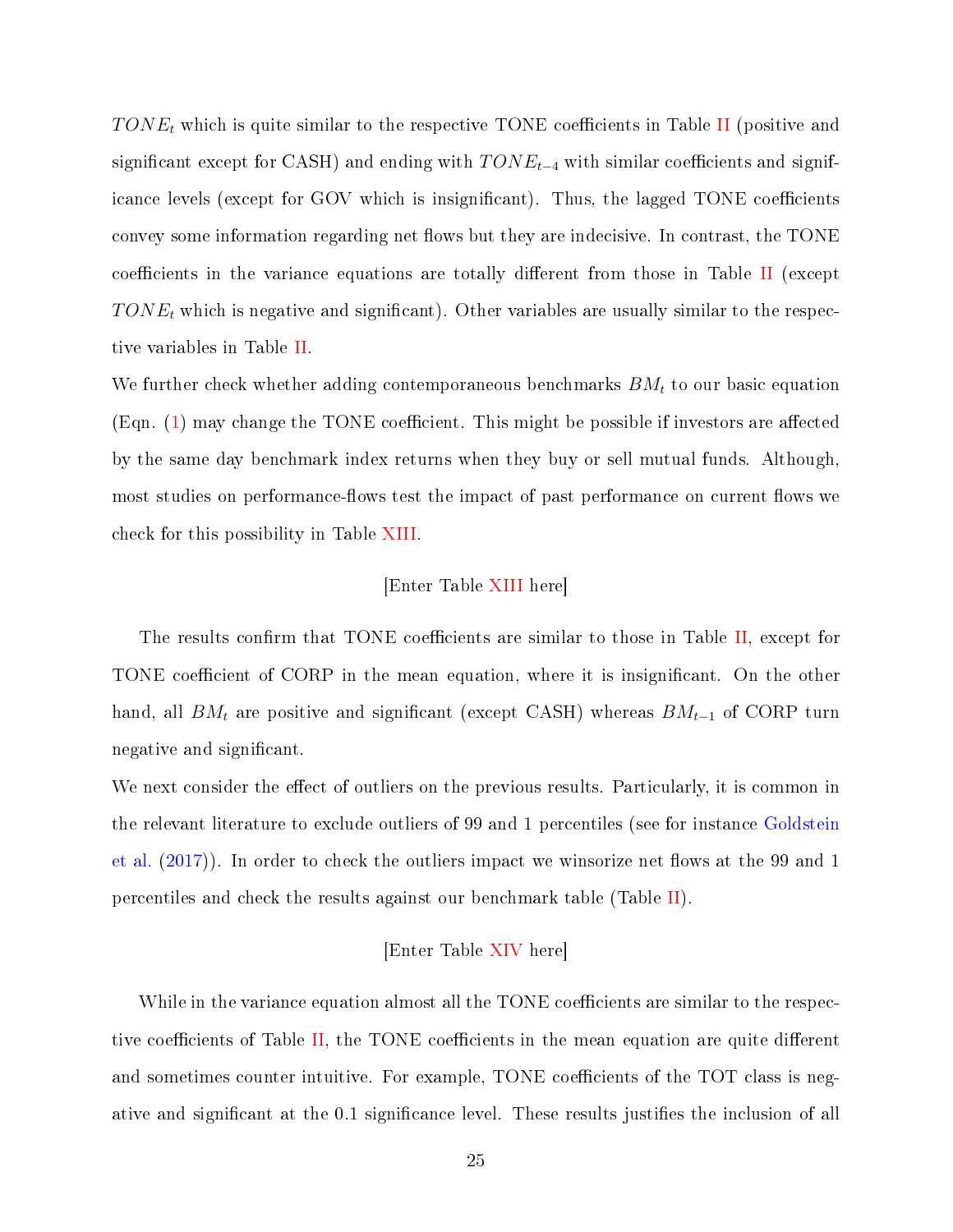observations, especially outliers when examining (non linear) relations between flows and printed media tones, in which extreme events particularly negative ones are emphasized, as has been done in this study.

We further check whether the benchmark results (in Table [II\)](#page-34-0) are sensitive to the heterogeneity of newspapers' tone i.e., are for the same tone values different opinions among newspapers regarding financial markets matter?. This is checked in the following table.

## [Enter Table [XV](#page-47-0) here]

Generally, tone coefficients are similar to those of the benchmark table though, they are insignificant for GOV in the conditional mean equations and for GOV, CORP, and STOCK in the conditional variance equations. In addition, the coefficient levels are sometimes different from the respective ones in the benchmark table (Table [II\)](#page-34-0). For example, the coefficient of tone in the STOCK mean equation equals 0.049∗∗∗ compared to 0.107∗∗∗ in the benchmark table and equals  $-0.01$  compared to  $-0.062$ <sup>\*\*\*</sup> in the variance equation. As almost all other variables are the same, these differences in tone coefficients can be explained by the different heterogeneity of newspapers attitude concerning the financial markets in which some are very positive while others are almost neutral. Thus, it appears that tone that is derived from all articles is sensitive for heterogeneity among the newspapers at least for GOV, CORP, and STOCK classes.

Finally, we examine the robustness of our benchmark model results (Table [II\)](#page-34-0) regarding General newspapers using both LS and TOBIT regressions. The former may show the non scaled coefficients in the various classes, particularly tone coefficients while the latter might reveal biases of the coefficients due to many zeros in the General newspapers data i.e., nothing is published in some days. Notice, however, that only in very few cases tone value was zero as a result of equality between positive and negative tones.

[Enter Table [XVI](#page-48-0) here]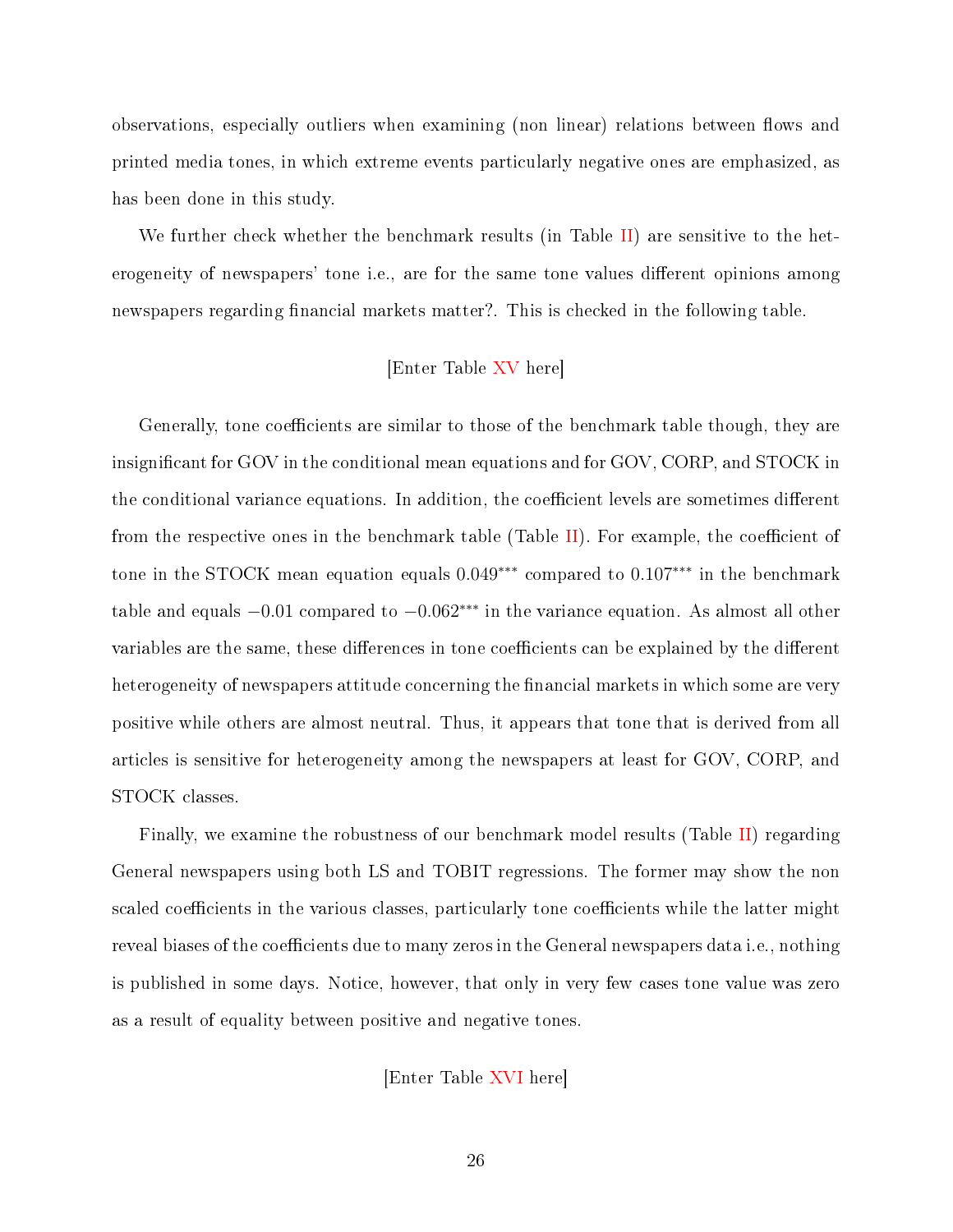It can be seen that most coefficients are similar to those of our benchmark (Table [II\)](#page-34-0) and to those of economic newspapers (Table [VI\)](#page-38-0), qualitatively even though the tone here is derived from General newspapers only and data is non scaled. Interestingly, the LS results regarding tone coefficients here are quite similar to the respective results of all newspapers (see FN  $6$ ), quantitatively. However, the tone coefficients here might be biased since there are many zeros in General newspapers data (585 out of 2011 observations compared to 103 of tone that is derived from all newspapers). Therefore, the coefficients of the TOBIT regressions appear robust to the possibility of latent variables that contains zeros. Indeed, tone coefficients of TOBIT regressions are much larger (in absolute values) for CASH and TOT while similar to the respective figures in other classes. Moreover, tone coefficients are significant in STOCK and CASH classes which may point on 'flight to liquidity' movement from risky assets such as stocks (STOCK) to safe ones as money market instruments (CASH) and 'take on risk' from CASH to STOCK. These movements are partly the results of tone derived by General newspapers and consumed by novice people which in turn substantially affects market prices (see [Gabaix and Koijen](#page-50-13) [\(2020\)](#page-50-13)).

# 7 Summary

This study explores the influence of tone, derived from daily print media (general and business newspapers), on the aggregate flows to/from several highly specialized mutual fund classes. In particular, we examine four fund classes: government bonds, corporate bonds, stocks, and money market instruments for the period  $1/1/2011 - 31/3/2019$ , in Israel. For each fund class, we implement a univariate  $EGARCH(1,1)$  model in order to uncover the influence of tone (net, positive, and negative) on net flows, inflows, and outflows of these fund classes. We find that tone of print media has a significant positive (negative) impact on the conditional means (variances) of fund net flows for risky classes (government bonds, corporate bonds, and stocks). In contrast, net flows to the safe fund class i.e., money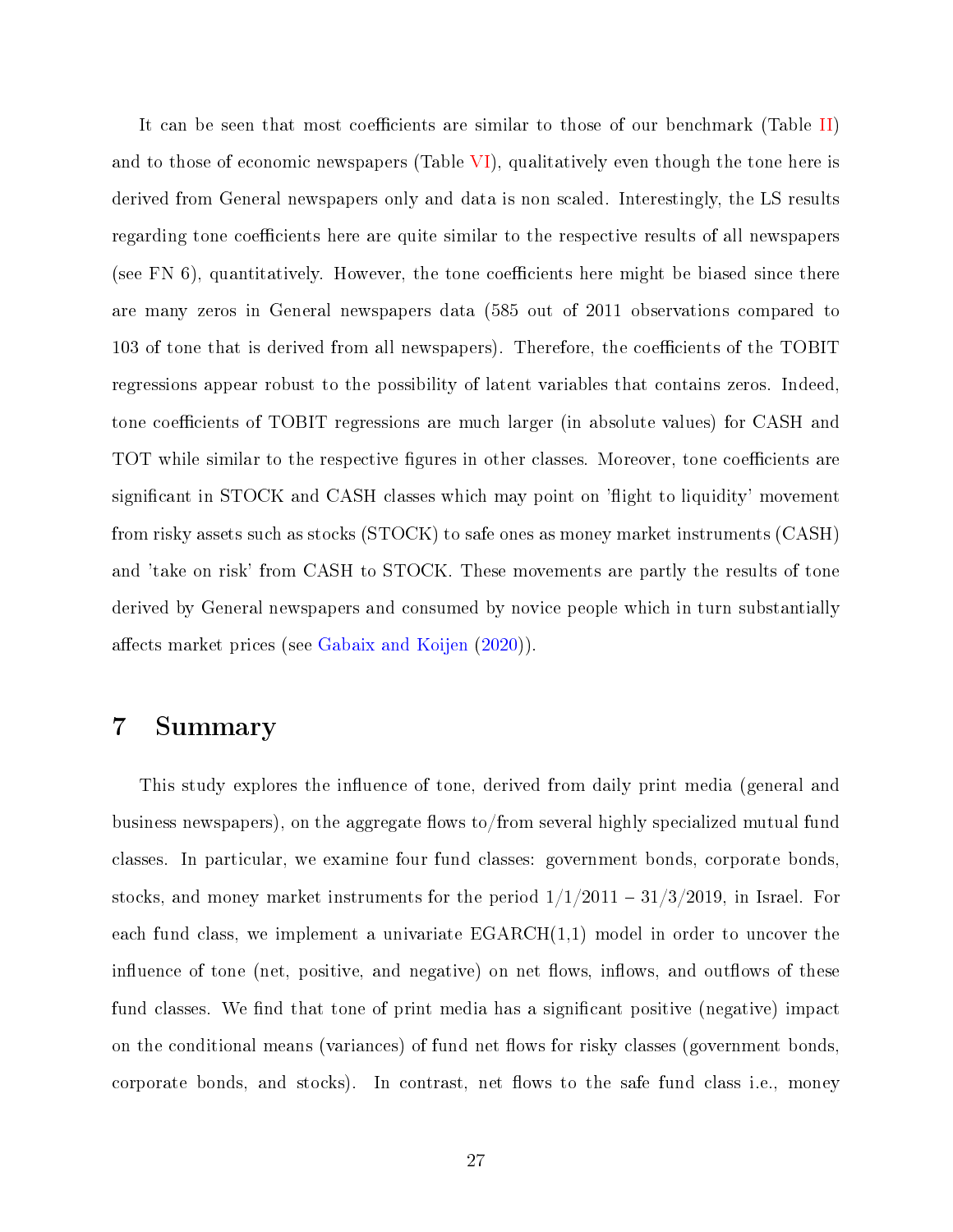market instruments, behave like a mirror image to the other three classes. Thus, this can be considered a 'flight to liquidity' class. Using a quantile regression, we also find that tone has a non-linear impact on flows. Such non-linearity is reflected by tone's coefficients, which are significant only for extreme negative net flows and outflows.

For each fund class, we further implement a bivariate VAR-GARCH model with diagonal BEKK representation to examine the tone's influence on both inflows and outflows in a system. Such an examination enables us to distinguish between movements within each class (return chasing) and movements from one class to another (changes in investors' revealed preferences). The former is important to investors, while the latter is of interest to financial stability supervisors. We find movements from risky funds such as corporate bond and stock classes to the safe class of money market instrument i.e., selling corporate bonds and stocks yesterday is followed by buying money market instruments today (flight to liquidity). Additionally, we find a movement from the government bonds class to corporate bond and stock classes (risk taking) and vice-versa (risk attenuation). The results are robust to various definitions of tone, but sensitive to different frequencies, tone lags, and outliers.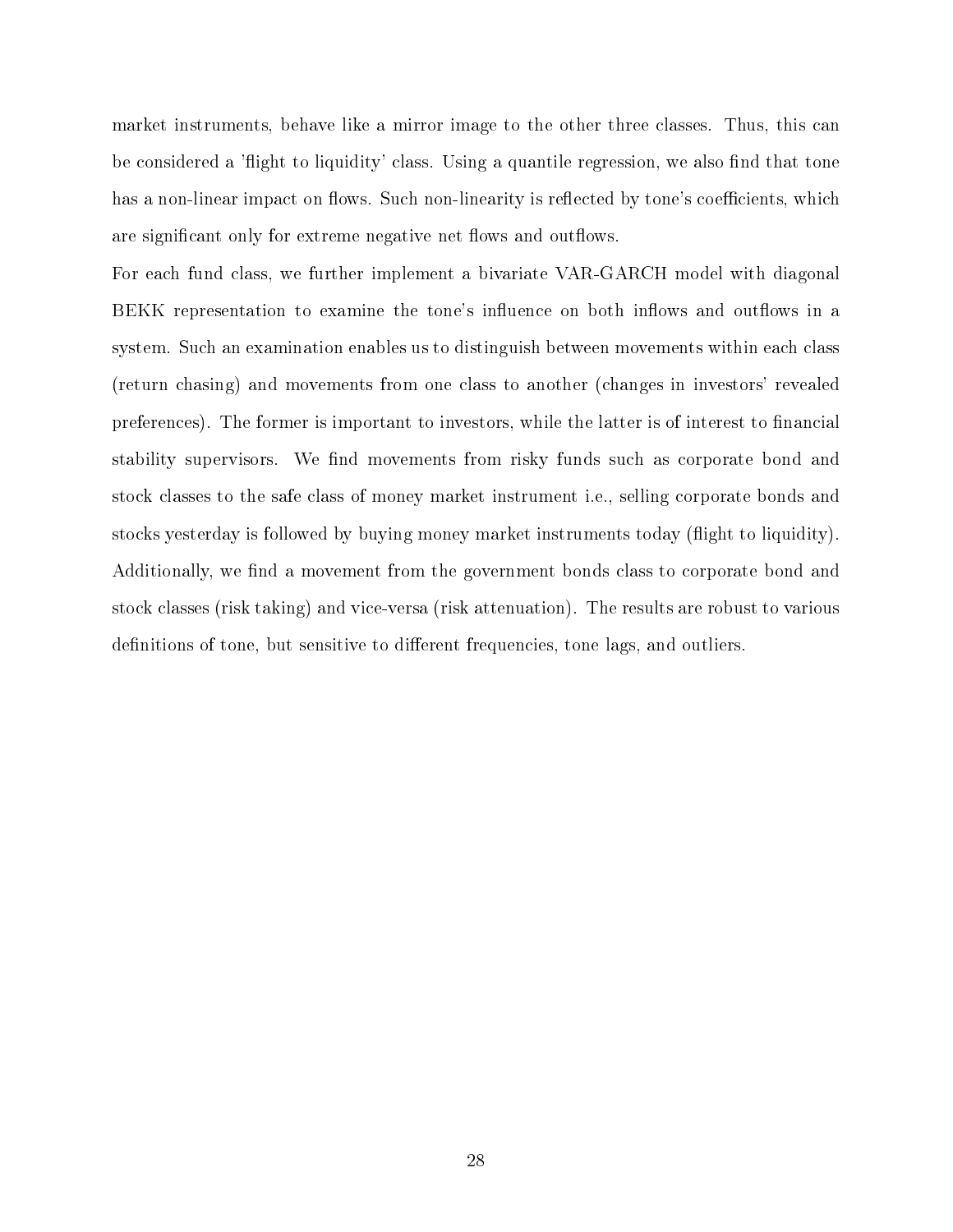

<span id="page-28-0"></span>Figure 1: Correlation coefficients of net flows to GOVERNMENT bond funds and other related variables

The figure depicts pairwise correlation coefficients between net flow to government bond funds' class, net flows to all funds including non specialized ones (NET.TOT), rate of return on government bond funds (ROR.GOV), changes of governmental bond index (dgov), changes in overnight Israeli VIX (OVIX, from today open to yesterday close), and tone. The lower triangle presents bi-variate distribution for each pair and a cubic spline line (in red). All data are daily for the period 1/2011 - 3/2019 (2021 daily observations). \*\*\*, \*\*, and \* denote 0.01, 0.05, and 0.1 significance level, respectively.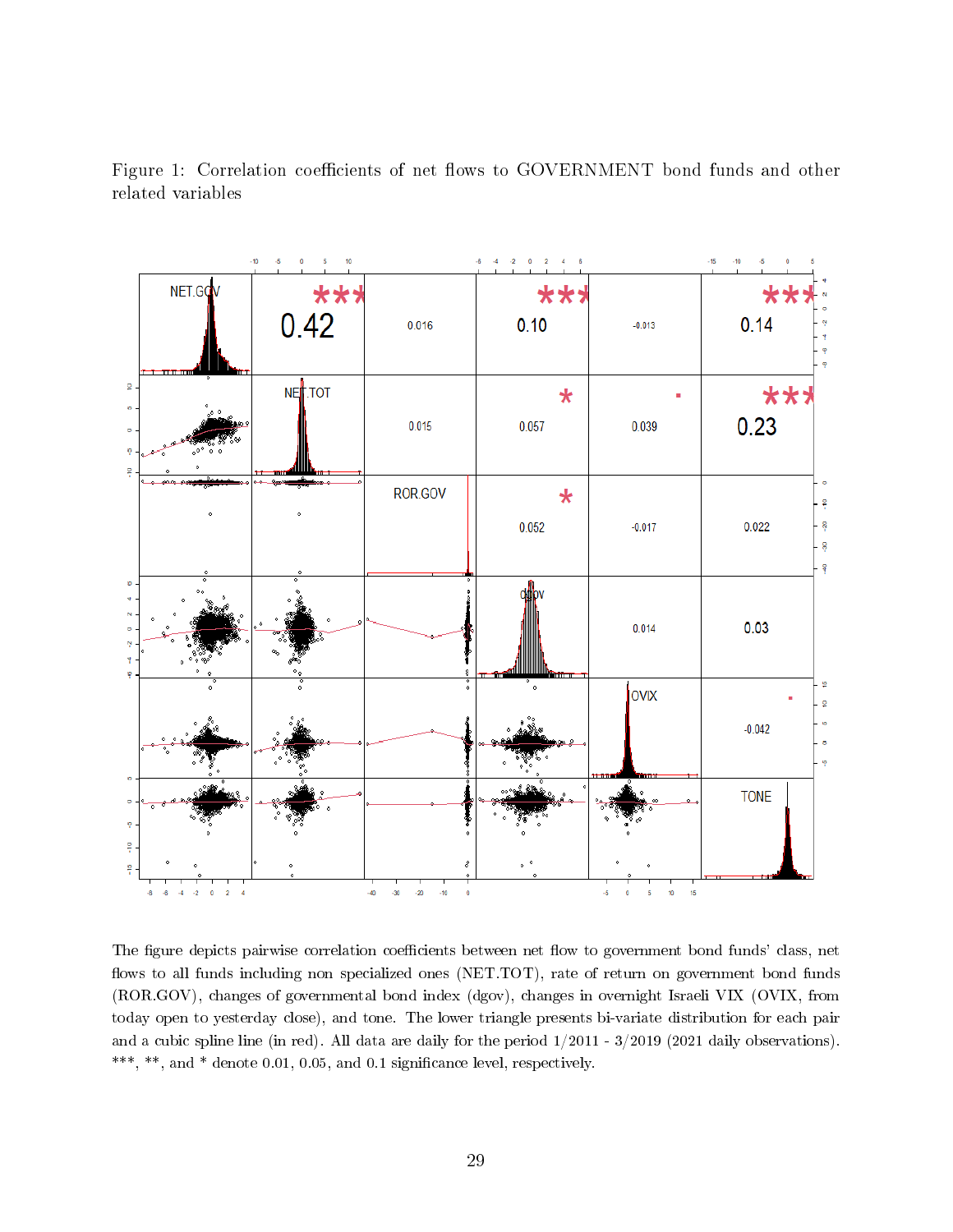

Figure 2: Correlation coefficients of net flows to CORPORTAE bond funds and other related variables

The figure depicts pairwise correlation coefficients between net flow to corporate bond funds' class, net flows to all funds including non specialized ones (NET.TOT), rate of return on corporate bond funds (ROR.CORP), changes of governmental bond index (dgov), changes in overnight Israeli VIX (OVIX, from today open to yesterday close), and tone. The lower triangle presents bi-variate distribution for each pair and a cubic spline line (in red). All data are daily for the period 1/2011 - 3/2019 (2021 daily observations). \*\*\*, \*\*, and \* denote 0.01, 0.05, and 0.1 significance level, respectively.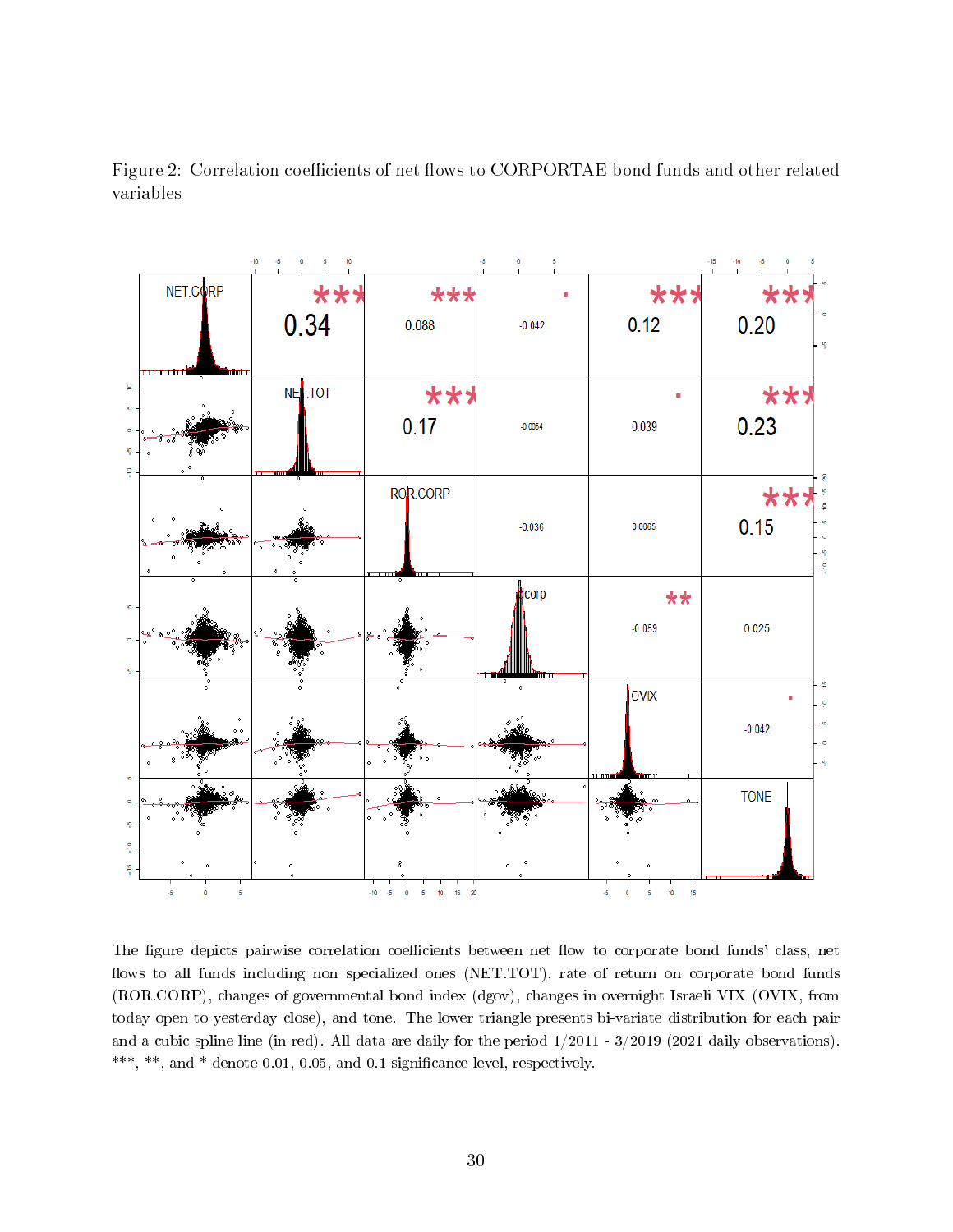

<span id="page-30-0"></span>Figure 3: Correlation coefficients of net flows to STOCK funds and other related variables

The figure depicts pairwise correlation coefficients between net flow to stock funds' class, net flows to all funds including non specialized ones (NET.TOT), rate of return on stock bond funds (ROR.STOCK), rate of return on the Tel-Aviv 125 stock index (dTA125), changes in overnight Israeli VIX (OVIX, from today open to yesterday close), and tone. The lower triangle presents bi-variate distribution for each pair and a cubic spline line (in red). All data are daily for the period  $1/2011 - 3/2019$  (2021 daily observations). \*\*\*, \*\*, and \* denote 0.01, 0.05, and 0.1 signicance level, respectively.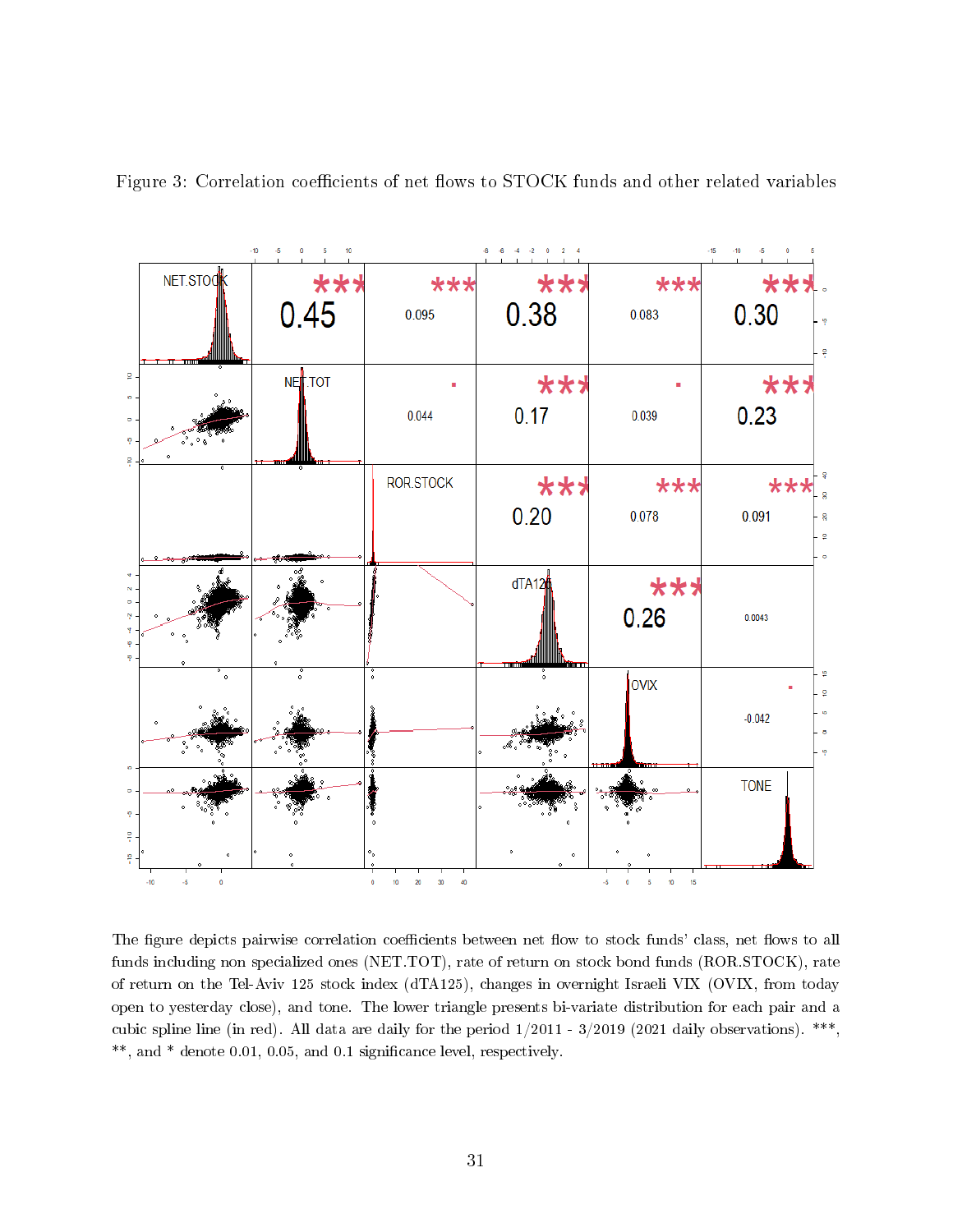

<span id="page-31-0"></span>Figure 4: Correlation coefficients of net flows to CASH funds and other related variables

The figure depicts pairwise correlation coefficients between net flow to money market (CASH) funds' class, net flows to all funds including non specialized ones (NET.TOT), rate of return on money market funds (ROR.CASH), changes in 3 month Makam (dTB3m, similar to 3 month T-bills), changes in overnight Israeli VIX (OVIX, from today open to yesterday close), and tone. The lower triangle presents bi-variate distribution for each pair and a cubic spline line (in red). All data are daily for the period 1/2011 - 3/2019 (2021 daily observations). \*\*\*, \*\*, and \* denote 0.01, 0.05, and 0.1 signicance level, respectively.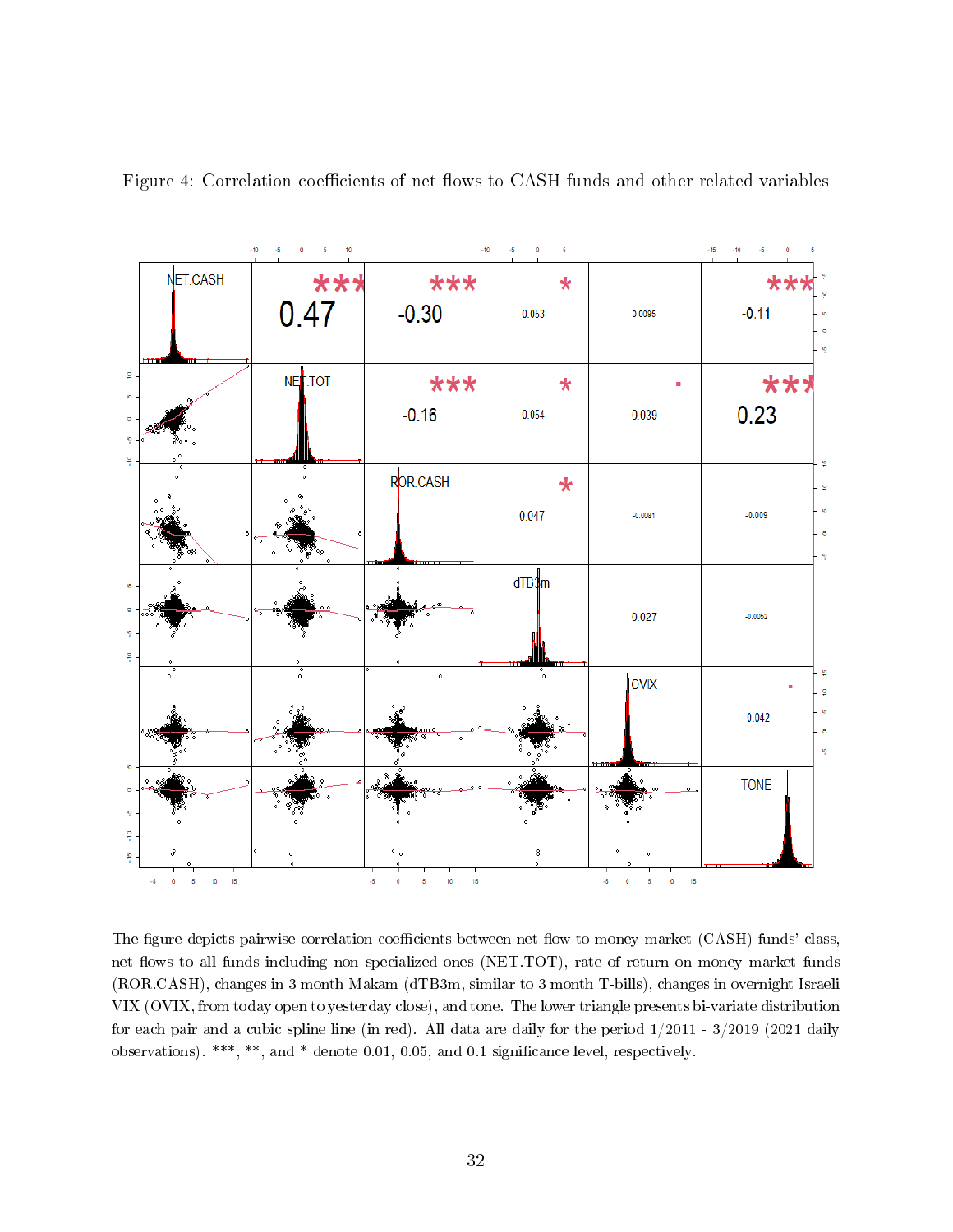<span id="page-32-0"></span>Figure 5: BiVariate VAR-GARCH(1,1)-BEKK: Movements between classes - summary



The figure draws movements between the four classes. CASH is the lower risk (safe) class, GOV is characterized by moderate risk while CORP and STOCK are the high risk classes. The arrows are determined by the Inflows/Outflows model of BiVariate VAR-GARCH $(1,1)$  with BEKK representaion (see Table [IX\)](#page-41-0) in which outflows coefficients are positive and significant in the Inflows equation and inflows coefficients are positive and significant in the Outflows equation.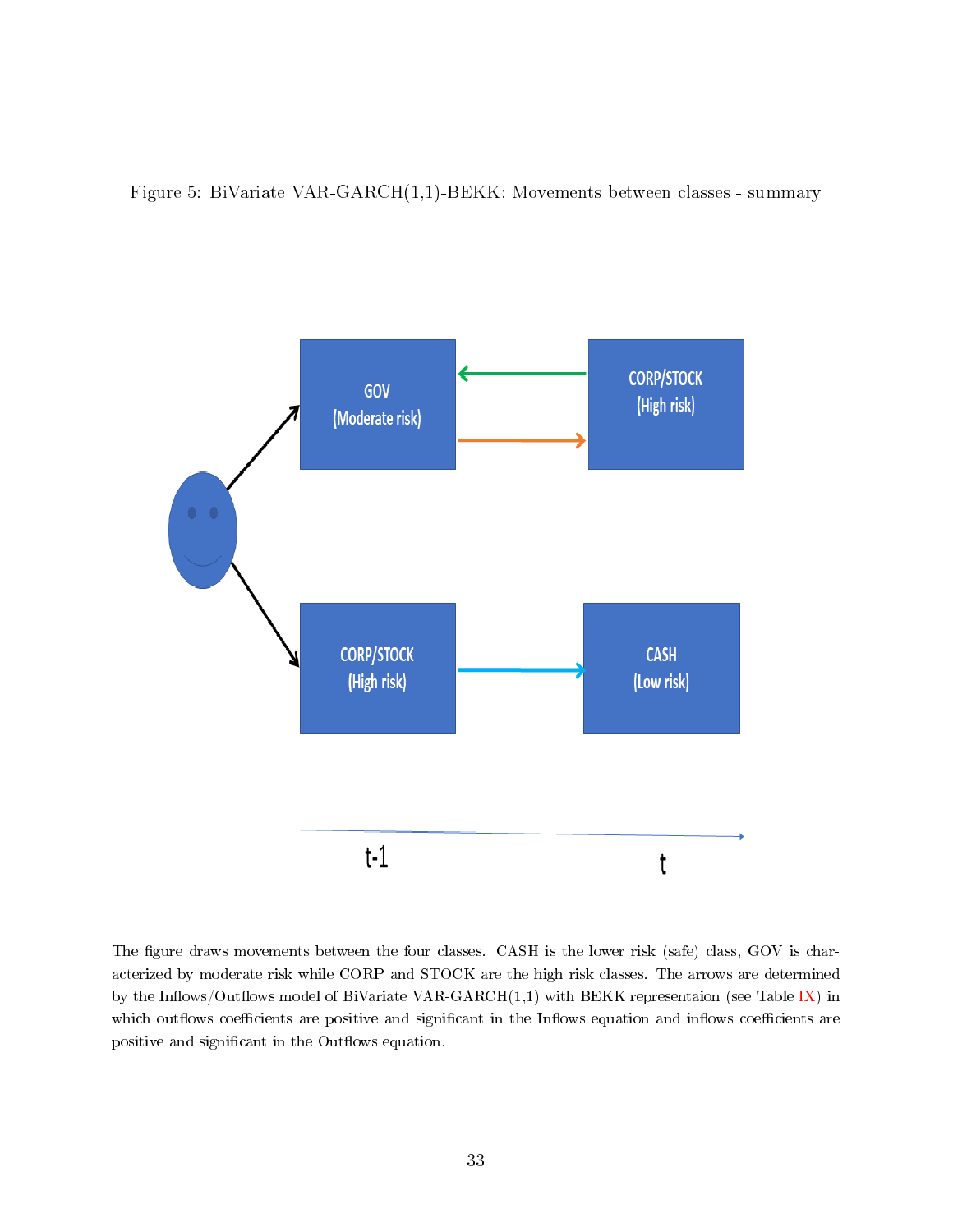<span id="page-33-0"></span>

|                                    | Mean          | Median    | Max         | Min         | Std       | <b>COV</b> |
|------------------------------------|---------------|-----------|-------------|-------------|-----------|------------|
| Panel A: Net flows (ILS, million)  |               |           |             |             |           |            |
| NET.GOV                            | 3.233         | 0.287     | 206.548     | $-396.214$  | 45.060    | 7.17       |
| NET.CORP                           | 0.024         | $-0.185$  | 32.361      | -48.331     | 5.387     | 0.45       |
| NET STOCK                          | 1.670         | 1.694     | 74.448      | $-215.211$  | 19.578    | 8.53       |
| NET CASH                           | -4.249        | $-14.232$ | 2815.336    | $-1164.997$ | 154.539   | $-2.75$    |
| NET.TOT                            | 21.836        | 21.916    | 2736.512    | $-2140.335$ | 220.612   | 9.90       |
| Panel B: Out flows (ILS, million)  |               |           |             |             |           |            |
| <b>OUT GOV</b>                     | 41.705        | 32.147    | 443.004     | 4.882       | 32.866    | 126.89     |
| OUT CORP                           | 4.978         | 3.990     | 55.813      | 0.572       | 4.110     | 121.12     |
| <b>OUT STOCK</b>                   | 33.057 29.552 |           | 300.793     | 4.210       | 20.820    | 158.78     |
| <b>OUT CASH</b>                    | 149.927       | 115.051   | 1314.005    | 8.533       | 138.390   | 108.34     |
| <b>OUT TOT</b>                     | 713.441       | 659.265   | 3827.693    | 123.204     | 303.009   | $235.45\,$ |
| Panel C: In flows (ILS, million)   |               |           |             |             |           |            |
| IN.GOV                             | 44.938        | 31.903    | 251.079     | $3.650\,$   | 38.114    | 117.90     |
| IN CORP                            | 5.002         | 3.846     | 37.463      | 0.123       | 4.273     | 117.06     |
| <b>IN.STOCK</b>                    | 34.727        | 32.172    | 135.297     | 1.828       | 21.876    | 158.74     |
| IN.CASH                            | 145.678       | 104.956   | 3022.805    | 6.713       | 158.414   | 91.96      |
| IN.TOT                             | 735.277       | 704.189   | 3246.387    | 173.638     | 290.301   | 253.28     |
| Panel D: Fund performance (ROR, %) |               |           |             |             |           |            |
| ROR.GOV                            | $-0.019$      | 0.010     | 1.919       | $-45.813$   | 1.097     | 0.00       |
| ROR CORP                           | 0.015         | $0.015\,$ | 7.719       | $-4.571$    | $0.395\,$ | 0.00       |
| ROR STOCK                          | 0.083         | 0.044     | $136.655\,$ | $-6.528$    | 3.129     | 323        |
| ROR CASH                           | 0.009         | 0.007     | 4.866       | $-1.991$    | 0.337     | 0.00       |
| ROR TOT                            | 0.029         | $0.016\,$ | 19.415      | $-1.556$    | 0.503     | 0.00       |
| Panel E: BenchMark Return (ROR, %) |               |           |             |             |           |            |
| dgov                               | $0.015\,$     | 0.020     | 0.917       | $-0.795$    | 0.139     | 10.79      |
| dcorp                              | 0.014         | 0.020     | 1.394       | $-0.776$    | 0.149     | 9.40       |
| dTA125                             | 0.007         | 0.051     | 4.092       | $-7.471$    | 0.856     | 0.82       |
| dTB3m                              | $-0.001$      | 0.001     | 0.381       | $-0.477$    | 0.043     | $-2.33\,$  |
| dTOT                               | 0.009         | $0.018\,$ | 0.967       | $-1.912$    | $0.216\,$ | 4.17       |
| Panel F: The tone (ILS, million)   |               |           |             |             |           |            |
| <b>TONE</b>                        | 0.001         | 0.004     | $\rm 0.332$ | $-1.234$    | 0.076     | 1.32       |
| <b>NEG</b>                         | 0.028         | 0.014     | 1.234       | 0.000       | 0.060     | 46.67      |
| POS                                | 0.029         | 0.019     | 0.334       | 0.000       | 0.038     | 76.32      |
| TONE ECON                          | 0.020         | 0.015     | 0.237       | $-0.746$    | 0.044     | $45.45\,$  |
| TONE GEN                           | $-0.019$      | $-0.009$  | 0.175       | $-0.704$    | 0.041     | $-46.34$   |

Table I: Basic statistics of the main variables

This table presents basic statistic of the main variables. COV (coefficient Of Variation) is defined as Mean/Std in percent. Out and In are daily flows (in millions of shekels) from and to mutual funds' class, respectively. Net  $=$  In - Out is the daily net flows of the fund classes (Government bonds (GOV), corporate bonds (CORP), stocks (STOCK), money markets instruments (CASH), and all funds including non specialized ones but except ETFs (TOT). Performance (ROR) is measured

as:  $\frac{TNA_t^f - Net_t^f}{TNA_{t-1}^f} - 1$  (in percent) where,  $TNA_t^f$  is the aggregate net asset value (NAV, before commissions and fees) of class  $f$ 

at day t where,  $f \in (GOV, CORP, STOCK, CASH, TOT)$ . Panel E presents statistics on the various fund benchmark returns: 'dgov' and 'dcorp' are daily rate of return (ROR) of the government and corporate indexes, respectively, 'dTA125' is the ROR on the Tel-Aviv 125 stock index, 'dTB3m' is the changes in the 3 month 'Makam' (similar to the T-bills) yield, and 'dTOT' is the simple mean of all other class' benchmarks. In Panel F, TONE = POS - NEG is the equivalent value of positive (POS) negative (NEG) newspapers article monetary equivalent (in millions of shekels) derived from All newspapers. TONE.ECON and TONE.GEN are tones derived from Business newspapers (Globes, TheMarker, Calcalist), and General newspapers (Yedioth Ahronoth, Ma'ariv, Israel Hayom), respectively. The data sample span the period 1/2011 - 3/2019 (2021 daily observations).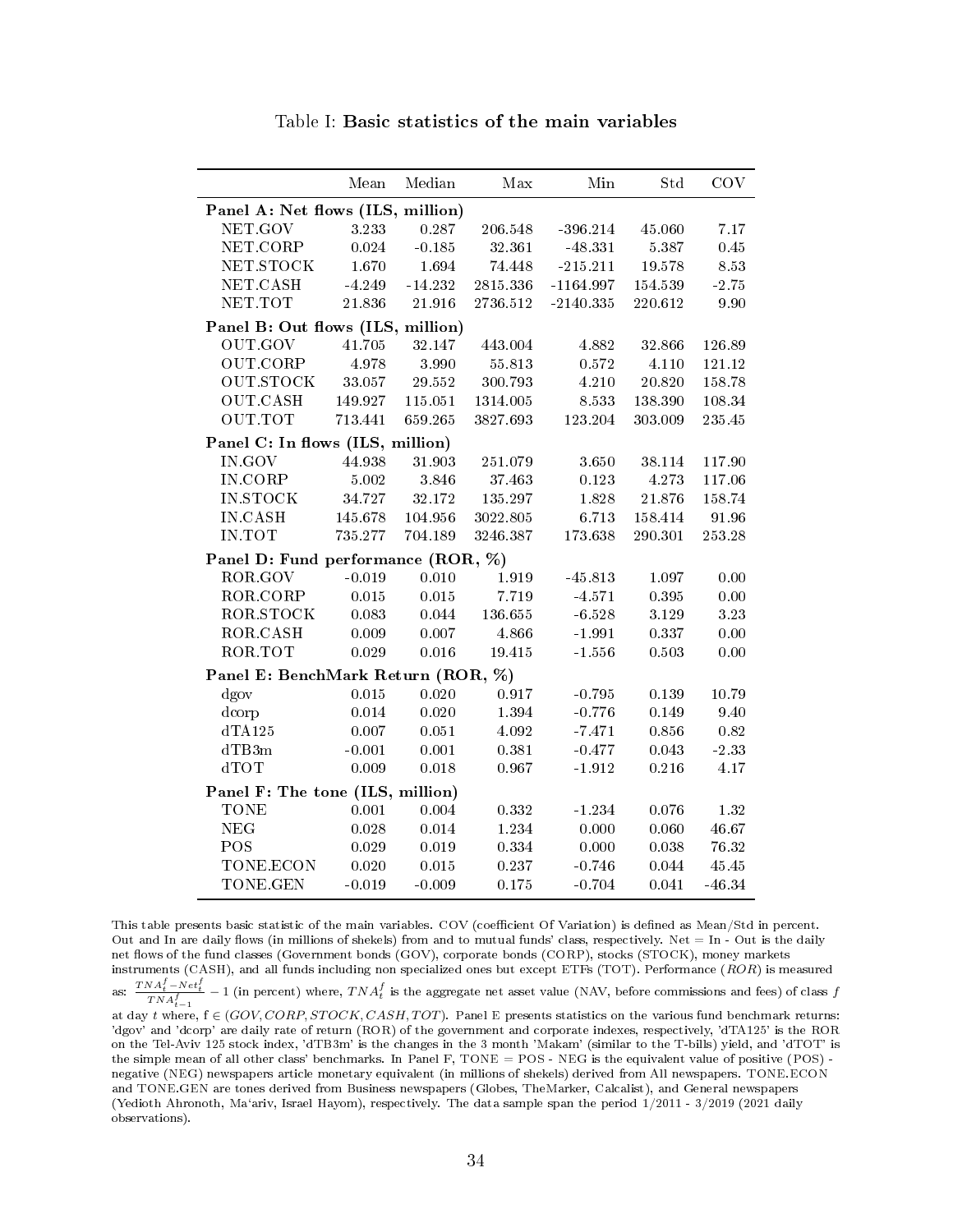|                   | GOV         | CORP        | <b>STOCK</b> | CASH        | TOT         |  |  |  |
|-------------------|-------------|-------------|--------------|-------------|-------------|--|--|--|
| Mean equation     |             |             |              |             |             |  |  |  |
| $\mu$             | $-0.012***$ | $-0.029***$ | $-0.02***$   | $\Omega$    | $0.015***$  |  |  |  |
| $ROR_{t-1}$       | $\Omega$    | $0.155***$  | $0.009***$   | $0.116***$  | 0.006       |  |  |  |
| $NET_{t-1}$       | $0.935***$  | $0.527***$  | $0.709***$   | $0.525***$  | $0.721***$  |  |  |  |
| $BM_{t-1}$        | $0.047***$  | $-0.003$    | $-0.045***$  | $0.007***$  | $0.058***$  |  |  |  |
| $ALL_{t-1}$       | 0.002       | 0.013       | $-0.019***$  | $0.118***$  | $-0.124***$ |  |  |  |
| $OVIX_t$          | $0.008**$   | $0.111***$  | $0.098***$   | $0.021***$  | $0.112***$  |  |  |  |
| Sunday            | $-0.02$     | $-0.008$    | $-0.01$      | $-0.062***$ | $-0.258***$ |  |  |  |
| $TONE_t$          | $0.016***$  | $0.019*$    | $0.108***$   | $-0.018***$ | $0.033**$   |  |  |  |
| Variance equation |             |             |              |             |             |  |  |  |
| $\omega$          | $-0.083***$ | $0.013***$  | $-0.19***$   | $0.012***$  | $-0.043*$   |  |  |  |
| $\alpha$          | $-0.059***$ | 0.007       | $-0.175***$  | $0.067***$  | 0.014       |  |  |  |
| $\beta$           | $0.949***$  | $0.997***$  | $0.695***$   | $0.998***$  | $0.862***$  |  |  |  |
| $\gamma$          | $0.439***$  | $0.15***$   | $0.319***$   | $0.09***$   | $0.663***$  |  |  |  |
| $TONE_t$          | $-0.042***$ | $-0.026***$ | $-0.074***$  | $0.017***$  | $-0.068***$ |  |  |  |
| Goodness of fit   |             |             |              |             |             |  |  |  |
| AIC               | 0.454       | 1.936       | 2.114        | 1.576       | 1.984       |  |  |  |
| <b>BIC</b>        | 0.493       | 1.975       | 2.153        | 1.615       | 2.023       |  |  |  |
| Liklihood         | $-408.863$  | $-1785.525$ | $-1950.858$  | $-1451.522$ | $-1830.158$ |  |  |  |

<span id="page-34-0"></span>Table II:  $EGARCH(1,1)$  regression results: Net flows to mutual funds by class and tone

This table presents results of an  $EGARCH(1,1)$  model explaining the various (aggregate) net flows by class at date t  $(NET_t)$ . The conditional Mean and Variance equations are as follows:

 $Mean<sup>f</sup>: \quad NET_t = \mu + ROR_{t-1} + NET_{t-1} + BM_{t-1} + ALL_{t-1} + OVIX_t + Sunday + TONE_t + \epsilon_t,$  $Variance^f: log(\sigma_t^2) = \omega + \alpha \vert \frac{\epsilon_{t-1}}{\sigma_{t-1}}$  $\frac{\epsilon_{t-1}}{\sigma_{t-1}}$  +  $\beta log(\sigma_{t-1}^2) + \gamma \frac{\epsilon_{t-1}}{\sigma_{t-1}}$  $\frac{\epsilon_{t-1}}{\sigma_{t-1}}+TONE_t$ 

The fund classes (f) are categorized in this study as: Government bonds (GOV), corporate bonds (CORP), equity (STOCK), and money market instruments (CASH). TOT is the total net flows of all funds including non specialized (general) funds but excluding ETFs (TOT). Each mean equation consists of (except the intercept), a self fund's rate of return (ROR) in an one day lag, net flows to the fund's class in a lag  $(NET_{t-1})$ , net flows to all specialized funds in a lag  $(ALL_{t-1})$ , return on an one day lag benchmark investment (BM, change rates of government and corporate bond indexes for GOV and CORP, respectively, rate of return on TA125 for STOCK, and changes in 3 month Makam (similar to T-bills) yield for CASH), changes in the Israeli overnight VIX (OVIX, from today open to yesterday close) in order to control for shocks that occurred after the newspapers printing), a dummy for Sundays, in which trading volumes are thinner, and tone (TONE, published before the market opening). In the variance equation the only external regressor is tone (TONE). In the lower panel the following goodness of fit measures are presented: Akaike information criterion (AIC), Bayesian information criterion (BIS), and Log likelihoods. All data are daily and standardized for the period 1/2011 - 3/2019 (2021 daily observations). \*\*\*, \*\*, and \* denote 0.01, 0.05, and 0.1 signicance level, respectively.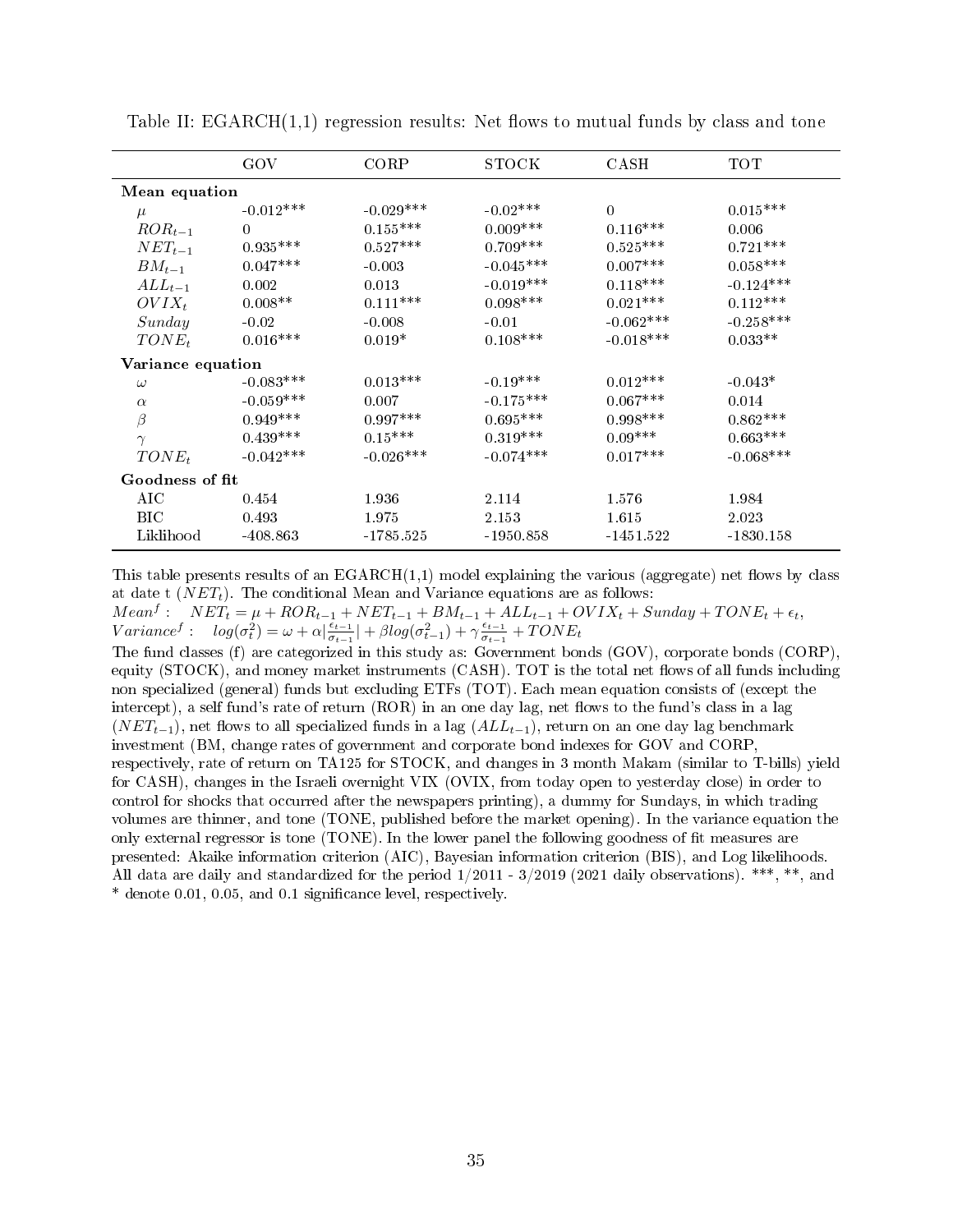|                   | GOV         | CORP        | <b>STOCK</b> | CASH        | <b>TOT</b>  |  |  |  |
|-------------------|-------------|-------------|--------------|-------------|-------------|--|--|--|
| Mean equation     |             |             |              |             |             |  |  |  |
| $\mu$             | $-0.016***$ | $-0.034$    | $-0.019$     | $0.007*$    | 0.02        |  |  |  |
| $ROR_{t-1}$       | $\theta$    | 0.152       | $0.009***$   | $0.117***$  | 0.005       |  |  |  |
| $NET_{t-1}$       | $0.93***$   | 0.547       | $0.707***$   | $0.506***$  | $0.743***$  |  |  |  |
| $BM_{t-1}$        | $0.045***$  | $-0.002$    | $-0.044**$   | 0.008       | $0.059**$   |  |  |  |
| $ALL_{t-1}$       | 0.002       | 0.006       | $-0.02$      | $0.169***$  | $-0.137***$ |  |  |  |
| $OVIX_t$          | $0.009**$   | 0.102       | $0.098***$   | $0.023***$  | $0.096***$  |  |  |  |
| Sunday            | $-0.014$    | 0.016       | $-0.009$     | $-0.072***$ | $-0.26***$  |  |  |  |
| $POS_{t}$         | $0.012**$   | 0.015       | $0.059***$   | $-0.019***$ | 0.007       |  |  |  |
| $NEG_{t}$         | $-0.01*$    | $-0.007$    | $-0.078***$  | 0.009       | $-0.035$    |  |  |  |
| Variance equation |             |             |              |             |             |  |  |  |
| $\omega$          | $-0.085***$ | $0.015***$  | $-0.183***$  | $0.01***$   | $-0.091***$ |  |  |  |
| $\alpha$          | $-0.059***$ | 0.016       | $-0.166***$  | $0.066***$  | 0.01        |  |  |  |
| $\beta$           | $0.948***$  | $0.999***$  | $0.705***$   | $1***$      | $0.809***$  |  |  |  |
| $\gamma$          | $0.44***$   | $0.169***$  | $0.326***$   | $0.061***$  | $0.682***$  |  |  |  |
| $POS_{t}$         | $-0.005$    | $-0.058***$ | $-0.062**$   | $-0.005$    | $0.06**$    |  |  |  |
| $NEG_{t}$         | $0.043***$  | 0.004       | $0.047**$    | $-0.023***$ | $0.124***$  |  |  |  |
| Goodness of fit   |             |             |              |             |             |  |  |  |
| AIC               | 0.456       | 1.908       | 2.116        | 1.571       | 1.975       |  |  |  |
| <b>BIC</b>        | 0.501       | 1.952       | 2.16         | 1.615       | 2.02        |  |  |  |
| Liklihood         | $-408.532$  | $-1756.436$ | $-1949.26$   | $-1443.468$ | $-1818.905$ |  |  |  |

<span id="page-35-0"></span>Table III:  $EGARCH(1,1)$  regression results: Net flows to mutual funds by class with Negative versus Positive tones

This table presents results of an  $EGARCH(1,1)$  model explaining the various classes' net flows at date t  $(NET<sub>t</sub>)$ . The conditional Mean and Variance equations are as follows:

 $Mean<sup>f</sup>:$   $NET<sub>t</sub> = \mu + ROR<sub>t-1</sub> + NET<sub>t-1</sub> + BM<sub>t-1</sub> + ALL<sub>t-1</sub> + OVIX<sub>t</sub> + Sunday + POS<sub>t</sub> + NEG<sub>t</sub> + \epsilon<sub>t</sub>,$  $Variance^f: log(\sigma_t^2) = \omega + \alpha \vert \frac{\epsilon_{t-1}}{\sigma_{t-1}}$  $\frac{\epsilon_{t-1}}{\sigma_{t-1}}$  +  $\beta log(\sigma_{t-1}^2) + \gamma \frac{\epsilon_{t-1}}{\sigma_{t-1}}$  $\frac{\epsilon_{t-1}}{\sigma_{t-1}}$  +  $POS_t$  +  $NEG_t$ 

The fund classes (f) are categorized in this study as: Government bonds (GOV), corporate bonds (CORP), equity (STOCK), money market (CASH), and all funds including non specialized (general) funds but excluding ETFs (TOT). Each mean equation consists of (except the intercept), a self fund's rate of return (ROR) in an one day lag, net flows to the fund's class in lag  $(NET_{t-1})$ , net flows to all specialized funds in lag ( $ALL_{t-1}$ ), return on an one day lag benchmark investment (BM, changes in government and corporate bond indexes for GOV and CORP, respectively, rate of return on TA125 stock index for STOCK, and changes in 3 month Makam yield for CASH), changes in the Israeli overnight VIX (OVIX, from today open to yesterday close) in order to control for shock that occurred after the newspapers printing), a dummy for Sundays, in which trading volumes are thinner, and tone (positive (POS) and negative (NEG) tones, published before the market opening). In the variance equation the only external regressors are positive (POS) and negative (NEG) tones. In the lower panel the following goodness of fit measures are presented: Akaike information criterion (AIC), Bayesian information criterion (BIS), and Log likelihoods. All data are daily and standardized for the period  $1/2011$  -  $3/2019$  (2021 daily observations). \*\*\*, \*\*, and \* denote 0.01, 0.05, and 0.1 signicance level, respectively.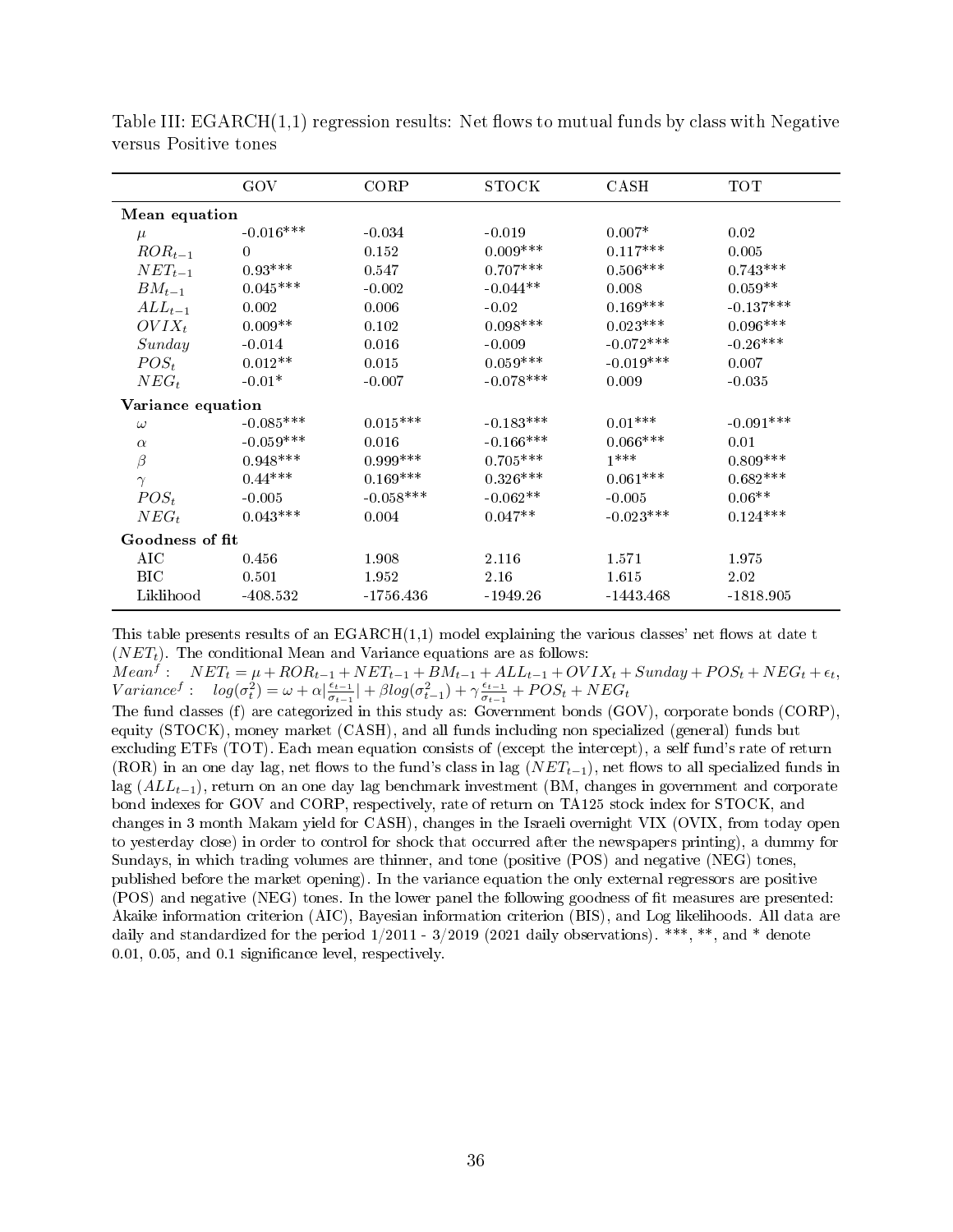|                         | $\tau = 0.05$                          | $\tau = 0.1$           | $\tau = 0.2$           | $\tau = 0.5$           | $\tau = 0.8$          | $\tau = 0.9$          | $\tau = 0.95$     |
|-------------------------|----------------------------------------|------------------------|------------------------|------------------------|-----------------------|-----------------------|-------------------|
|                         | Government bonds (GOV)                 |                        |                        |                        |                       |                       |                   |
| Intercept               | $-0.56***$                             | $-0.38***$             | $-0.21***$             | $\bf{0}$               | $0.18***$             | $0.34***$             | $0.57***$         |
| $ROR_{t-1}$             | 0.23                                   | 0.13                   | 0.09                   | $\bf{0}$               | 0                     | 0.01                  | 0.02              |
| $NET_{t-1}$             | $0.85^{\ast\ast\ast}$                  | $0.84^{***}\,$         | $0.87***$              | $0.93^{\ast\ast\ast}$  | $0.95^{\ast\ast\ast}$ | $0.94^{\ast\ast\ast}$ | $0.91***$         |
| $BM_{t-1}$              | $0.12***$                              | $0.09^{\ast\ast\ast}$  | $0.06***$              | $0.05***$              | $0.05***$             | $0.05***$             | $0.08^{\ast\ast}$ |
| $ALL_{t-1}$             | 0.02                                   | 0.02                   | $0.01\,$               | $-0.01$                | $-0.01$               | $-0.02$               | $-0.04*$          |
| $OVIX_t$                | $0.03^\ast$                            | 0.02                   | 0.01                   | 0.01                   | 0.01                  | 0.02                  | $0.06*$           |
| Sunday                  | 0.01                                   | 0.03                   | 0.01                   | 0.01                   | 0.03                  | 0.07                  | 0.01              |
| $TONE_t$                | $0.14***$                              | $0.08***$              | $0.04***$              | 0.01                   | $-0.01$               | $-0.02$               | $-0.05$           |
|                         | Corporate bonds (CORP)                 |                        |                        |                        |                       |                       |                   |
| Intercept               | $-0.99^{\ast\ast\ast}$                 | $-0.63***$             | $-0.39***$             | $-0.01$                | $0.42***$             | $0.69***$             | $1.07***$         |
| $ROR_{t-1}$             | $0.22***$                              | $0.16***$              | $0.15***$              | $0.12***$              | $0.1^{\ast\ast\ast}$  | 0.05                  | 0.02              |
| $NET_{t-1}$             | $0.56^{\ast\ast\ast}$                  | $0.54^{\ast\ast\ast}$  | $0.52***$              | $0.58^{\ast\ast\ast}$  | $0.6^{\ast\ast\ast}$  | $0.57***$             | $0.57***$         |
| $BM_{t-1}$              | $0.05\,$                               | $-0.01$                | $-0.01$                | $-0.02$                | $-0.02$               | $0.01\,$              | $\bf{0}$          |
|                         |                                        |                        |                        |                        | $0.07***$             | $0.1***$              | $0.11***$         |
| $ALL_{t-1}$<br>$OVIX_t$ | $-0.05$                                | $-0.03$                | $-0.02$<br>$0.1***$    | 0.01                   |                       |                       |                   |
|                         | $0.14***$                              | $0.12***$              |                        | $0.09***$              | $0.07***$             | $0.08*$               | $0.16***$         |
| Sunday                  | $-0.13$                                | $-0.08$                | $-0.04$                | $\mathbf{0}$           | 0.01                  | $-0.01$               | 0.03              |
| $TONE_t$                | $0.18***$                              | $0.09***$              | $0.06***$              | $-0.01$                | $-0.04$               | $-0.08$               | $-0.08$           |
| Stocks (STOCK)          |                                        |                        |                        |                        |                       |                       |                   |
| Intercept               | $-1.13***$                             | $-0.74***$             | $-0.44***$             | $-0.02$                | $0.48***$             | $0.83***$             | $1.18***$         |
| $ROR_{t-1}$             | 0.04                                   | 0.03                   | 0.02                   | 0.01                   | 0                     | $-0.01$               | $-0.02$           |
| $NET_{t-1}$             | $0.72***$                              | $0.69^{\ast\ast\ast}$  | $0.64^{\ast\ast\ast}$  | $0.63***$              | $0.56^{\ast\ast\ast}$ | $0.55***$             | $0.5***$          |
| $BM_{t-1}$              | 0.06                                   | 0.06                   | 0.03                   | $-0.01$                | $-0.05$               | $-0.01$               | $-0.03$           |
| $ALL_{t-1}$             | 0.01                                   | 0.04                   | $\overline{0}$         | $-0.01$                | $-0.03$               | $-0.05*$              | $-0.03$           |
| $OVIX_t$                | $0.09\,$                               | $0.13***$              | $0.11***$              | $0.08***$              | $0.12***$             | $0.13***$             | 0.12              |
| Sunday                  | $0.14\,$                               | 0.15                   | $0.13***$              | $0.04\,$               | $-0.07$               | $-0.17***$            | $-0.23***$        |
| $TONE_t$                | $0.25*$                                | 0.11                   | $0.07*$                | $0.06***$              | $0.07\,$              | 0.07                  | 0.09              |
|                         | Money markets (CASH)                   |                        |                        |                        |                       |                       |                   |
| Intercept               | $-0.95***$                             | $-0.59^{\ast\ast\ast}$ | $-0.31^{\ast\ast\ast}$ | $-0.02**$              | $0.34***$             | $0.7***$              | $1.24***$         |
| $ROR_{t-1}$             | $0.14***$                              | $0.12***$              | $0.12***$              | $0.13^{\ast\ast\ast}$  | $0.13^{\ast\ast\ast}$ | $0.19***$             | $0.18***$         |
| $NET_{t-1}$             | $1.25***$                              | $1.07^{\ast\ast\ast}$  | $0.89***$              | $0.62***$              | $0.6***$              | $0.58***$             | $0.43***$         |
| $BM_{t-1}$              | 0.02                                   | $0.05\,$               | 0.02                   | $\overline{0}$         | $0.05\,$              | 0.02                  | $0.09**$          |
| $ALL_{t-1}$             | $-0.79***$                             | $-0.6***$              | $-0.39***$             | $-0.04$                | 0                     | $0.03\,$              | $0.09\,$          |
| $OVIX_t$                | $-0.09$                                | $-0.06^{\ast\ast}$     | $-0.03$                | $\mathbf{0}$           | 0.02                  | 0.04                  | $\bf{0}$          |
| Sunday                  | $-0.18$                                | $-0.07$                | $-0.07$                | $-0.05^{\ast\ast\ast}$ | $-0.13^{\ast\ast}$    | $-0.18*$              | $-0.26***$        |
| $TONE_t$                | $0.03\,$                               | $-0.01$                | $-0.03$                | $-0.03^{\ast\ast}$     | $-0.11***$            | $-0.12***$            | $-0.1*$           |
| All funds (TOT)         |                                        |                        |                        |                        |                       |                       |                   |
|                         | ${\rm Intercept} \quad \  -0.98^{***}$ | $-0.65***$             | $-0.37***$             | $0.03*$                | $0.46***$             | $0.75^{\ast\ast\ast}$ | $1.19***$         |
| $ROR_{t-1}$             | $0.03\,$                               | $0.02\,$               | 0.01                   | 0.1                    | $0.15\,$              | 0.07                  | $0.12\,$          |
| $NET_{t-1}$             | $0.94***$                              | $0.86^{\ast\ast\ast}$  | $0.84***$              | $0.74***$              | $0.65^{\ast\ast\ast}$ | $0.6***$              | $0.54***$         |
| $BM_{t-1}$              | 0.14                                   | $0.05\,$               | $0.06\,$               | $\boldsymbol{0}$       | 0                     | $0.03\,$              | $-0.03$           |
| $ALL_{t-1}$             | $-0.33***$                             | $-0.26***$             | $-0.25***$             | $-0.13***$             | $-0.06$               | $-0.04$               | $-0.12$           |
| $OVIX_t$                | $0.15*$                                | $0.11***$              | $0.07^\ast$            | $0.06***$              | $0.08***$             | 0.07                  | $0.02\,$          |
| Sunday                  | $-0.42$                                | $-0.13$                | $-0.12***$             | $-0.19***$             | $-0.23***$            | $-0.27***$            | $-0.41***$        |
| $TONE_t$                | 0.14                                   | 0.09                   | $\boldsymbol{0}$       | $0.01\,$               | $-0.01$               | $-0.05$               | $\bf{0}$          |
|                         |                                        |                        |                        |                        |                       |                       |                   |

<span id="page-36-0"></span>Table IV: Quantile regression results: Net flows to funds by class and tone derived from all newspapers

The table depicts quantile regression results explaining various classes' net flows, along the flows distribution, at date t  $(NET_t)$ :

 $NET_t = \mu + ROR_{t-1} + NET_{t-1} + BM_{t-1} + ALL_{t-1} + OVIX_t + Sunday + TONE_t + \epsilon_t.$ 

Each equation contains the very same variables as earlier tables (for a description of the variables see Table [II](#page-34-0) for instance). The daily data are standardized for the period  $1/2011$  - 3/2019 (2021 daily observations). \*\*\*, \*\*, and \* denote 0.01, 0.05, and 0.1 significance level, respectively.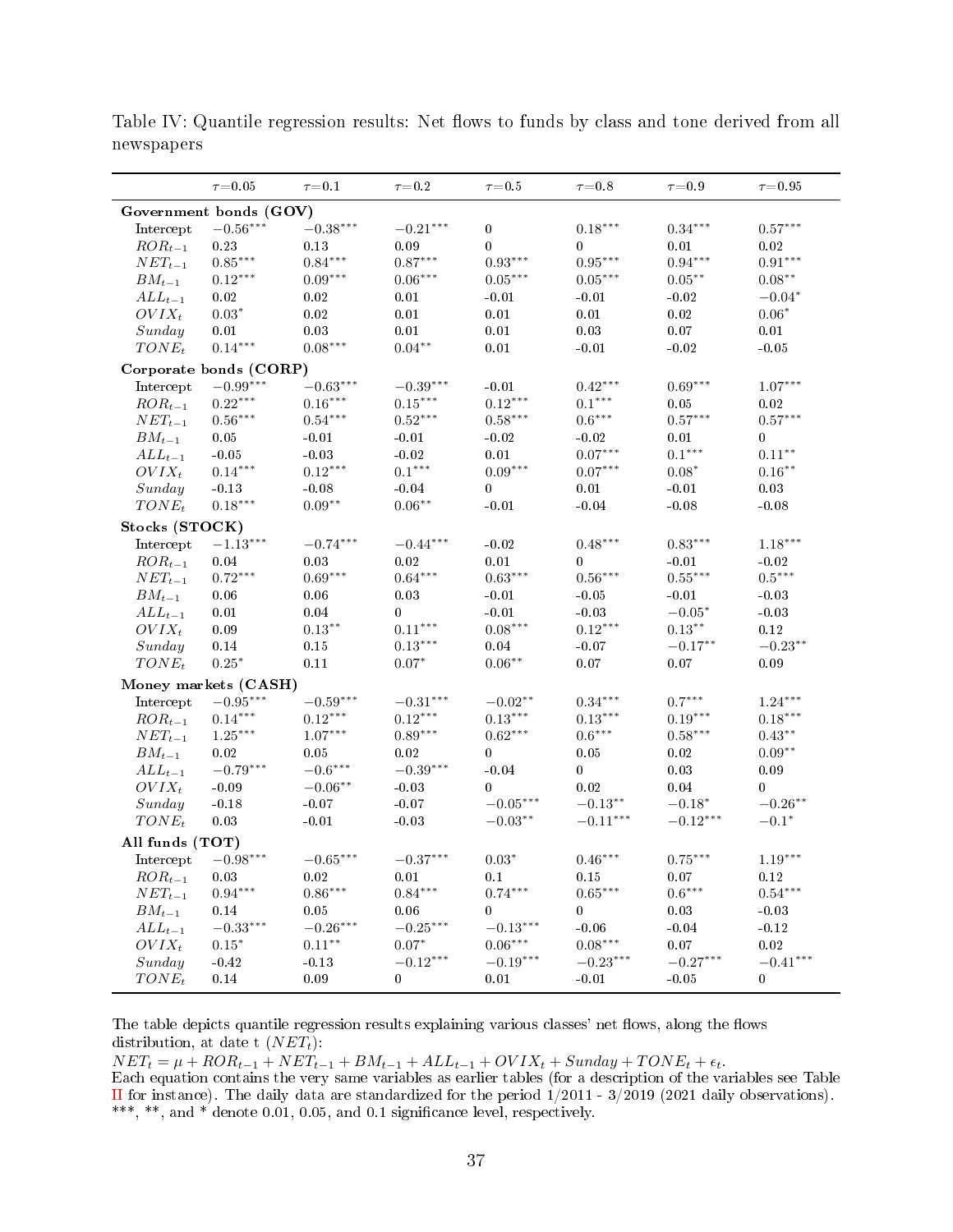|                 | $\tau = 0.05$          | $\tau = 0.1$        | $\tau = 0.2$     | $\tau{=}0.5$          | $\tau = 0.8$         | $\tau{=}0.9$          | $\tau = 0.95$ |
|-----------------|------------------------|---------------------|------------------|-----------------------|----------------------|-----------------------|---------------|
|                 | Government bonds (GOV) |                     |                  |                       |                      |                       |               |
| $\mu$           | $-0.56***$             | $-0.39***$          | $-0.21***$       | $\boldsymbol{0}$      | $0.18***$            | $0.34***$             | $0.56***$     |
| $ROR_{t-1}$     | 0.12                   | 0.19                | 0.09             | 0                     | $\bf{0}$             | 0.01                  | 0.01          |
| $NET_{t-1}$     | $0.85^{\ast\ast\ast}$  | $0.84***$           | $0.87***$        | $0.92***$             | $0.95***$            | $0.95^{\ast\ast\ast}$ | $0.94***$     |
| $BM_{t-1}$      | $0.13***$              | $0.09***$           | $0.06***$        | $0.05***$             | $0.06***$            | $0.05***$             | $0.06*$       |
| $ALL_{t-1}$     | 0.02                   | $0.04*$             | 0.02             | $-0.01$               | $-0.01$              | $-0.02$               | $-0.03*$      |
| $OVIX_t$        | 0.01                   | 0.02                | $\,0.02$         | 0.01                  | 0.01                 | 0.01                  | $0.06*$       |
| Sunday          | $-0.02$                | 0.01                | $\mathbf{0}$     | 0.01                  | 0.06                 | $0.09**$              | 0.02          |
| $POS_t$         | $\bf{0}$               | 0.01                | 0.01             | $0.01*$               | $0.03***$            | $0.04***$             | 0.02          |
| $NEG_{t}$       | $-0.2***$              | $-0.17***$          | $-0.06$          | 0                     | 0.03                 | $0.1*$                | $0.13**$      |
|                 | Corporate bonds (CORP) |                     |                  |                       |                      |                       |               |
| $\mu$           | $-1^{\ast\ast\ast}$    | $-0.67***$          | $-0.39***$       | $-0.01$               | $0.42***$            | $0.69***$             | $1.07***$     |
| $ROR_{t-1}$     | $0.2***$               | $0.13***$           | $0.15***$        | $0.12***$             | $0.11***$            | 0.07                  | $0.09*$       |
| $NET_{t-1}$     | $0.57***$              | $0.55***$           | $0.53***$        | $0.58***$             | $0.61***$            | $0.55***$             | $0.56***$     |
| $BM_{t-1}$      | 0.05                   | $-0.02$             | $-0.01$          | $-0.02$               | $-0.02$              | $\mathbf{0}$          | $\mathbf{0}$  |
| $ALL_{t-1}$     | $-0.06$                | $-0.01$             | $-0.02$          | 0.01                  | $0.07***$            | $0.11***$             | $0.11***$     |
| $OVIX_t$        | $0.14***$              | $0.12***$           | $0.1***$         | $0.09***$             | $0.07***$            | $0.07***$             | $0.17***$     |
| Sunday          | $-0.19$                | $-0.11$             | $-0.06$          | 0.01                  | 0.01                 | 0.03                  | 0.1           |
| $POS_t$         | $\bf{0}$               | 0.01                | 0.01             | 0                     | 0.04                 | $0.11***$             | $0.12*$       |
| $NEG_t$         | $-0.44***$             | $-0.3***$           | $-0.09**$        | 0.03                  | $0.11***$            | $0.12***$             | $0.17\,$      |
| Stocks (STOCK)  |                        |                     |                  |                       |                      |                       |               |
| $\mu$           | $-1.14***$             | $-0.74***$          | $-0.44***$       | $-0.02$               | $0.46***$            | $0.83***$             | $1.17***$     |
| $ROR_{t-1}$     | 0.03                   | 0.03                | 0.02             | 0.01                  | 0                    | $-0.01$               | $-0.01$       |
| $NET_{t-1}$     | $0.73***$              | $0.68***$           | $0.64***$        | $0.62^{\ast\ast\ast}$ | $0.6^{\ast\ast\ast}$ | $0.56***$             | $0.54***$     |
| $BM_{t-1}$      | 0.09                   | 0.05                | $\,0.03$         | $\bf{0}$              | $-0.05$              | $-0.01$               | $-0.12$       |
| $ALL_{t-1}$     | $\mathbf{0}$           | 0.04                | $\bf{0}$         | $-0.02$               | $-0.03$              | $-0.01$               | $-0.05$       |
| $OVIX_t$        | 0.08                   | $0.11*$             | $0.11***$        | $0.08***$             | $0.14***$            | $0.15***$             | $0.15***$     |
| Sunday          | 0.13                   | 0.12                | $0.13***$        | 0.03                  | 0.03                 | $-0.13*$              | $-0.11$       |
| $POS_t$         | $-0.04$                | 0.05                | 0.03             | $0.06***$             | $0.12***$            | $0.13***$             | $0.16***$     |
| $NEG_t$         | $-0.33**$              | $-0.18$             | $-0.06$          | 0                     | 0.05                 | 0.11                  | 0.13          |
|                 | Money markets (CASH)   |                     |                  |                       |                      |                       |               |
| $\mu$           | $-0.95***$             | $-0.59***$          | $-0.31***$       | $-0.02**$             | $0.34***$            | $0.7***$              | $1.21***$     |
| $ROR_{t-1}$     | $0.15***$              | $0.12***$           | $0.12***$        | $0.13***$             | $0.13***$            | $0.17***$             | $0.17***$     |
| $NET_{t-1}$     | $1.3***$               | $1.1***$            | $0.89***$        | $0.61***$             | $0.54***$            | $0.53***$             | $0.29*$       |
| $BM_{t-1}$      | 0.03                   | 0.04                | 0.02             | $\bf{0}$              | 0.04                 | 0.05                  | $0.11***$     |
| $ALL_{t-1}$     | $-0.84***$             | $-0.6***$           | $-0.38***$       | $-0.03$               | 0.06                 | 0.03                  | 0.25          |
| $OVIX_t$        | $-0.07$                | $-0.05$             | $-0.03$          | $\bf{0}$              | $\bf{0}$             | 0.04                  | $\mathbf{0}$  |
| Sunday          | $-0.15$                | $-0.08$             | $-0.09**$        | $-0.04**$             | $-0.11**$            | $-0.03$               | $-0.25*$      |
| $POS_t$         | $-0.08$                | $-0.08**$           | $-0.04**$        | $-0.01$               | 0.03                 | $0.08*$               | 0.03          |
| $NEG_t$         | $\mbox{-}0.04$         | $-0.04$             | $\bf{0}$         | $0.02\,$              | $0.15***$            | $0.21***$             | $0.24***$     |
| All funds (TOT) |                        |                     |                  |                       |                      |                       |               |
| $\mu$           | $-0.98***$             | $-0.65***$          | $-0.37***$       | $0.03**$              | $0.45***$            | $0.76***$             | $1.13***$     |
| $ROR_{t-1}$     | $\,0.03$               | $\boldsymbol{0.02}$ | 0.01             | $0.1\,$               | $0.16\,$             | $\bf 0.05$            | 0.24          |
| $NET_{t-1}$     | $0.91***$              | $0.86***$           | $0.85***$        | $0.76***$             | $0.64***$            | $0.6***$              | $0.55***$     |
| $BM_{t-1}$      | 0.12                   | 0.05                | 0.06             | $\mathbf{0}$          | $\boldsymbol{0.02}$  | 0.04                  | $-0.02$       |
| $ALL_{t-1}$     | $-0.3***$              | $-0.27***$          | $-0.25***$       | $-0.14***$            | $-0.04$              | $-0.07$               | $-0.07$       |
| $OVIX_t$        | $0.14*$                | $0.11**$            | $0.07**$         | $0.06^{\ast\ast\ast}$ | $0.08***$            | 0.06                  | 0.02          |
| Sunday          | $-0.42*$               | $-0.14$             | $-0.12***$       | $-0.19***$            | $-0.22***$           | $-0.22**$             | $-0.32**$     |
| $POS_{t}$       | $-0.08$                | 0.01                | 0.01             | $0.03*$               | 0.04                 | $0.11**$              | $0.11*$       |
| $NEG_t$         | $-0.33**$              | $-0.13$             | $\boldsymbol{0}$ | $0.04\,$              | $0.09$               | 0.08                  | 0.11          |
|                 |                        |                     |                  |                       |                      |                       |               |

<span id="page-37-0"></span>Table V: Quantile regression results: Net flows to funds by class and Negative versus Positive tones derived from all newspapers

The table depicts quantile regression results explaining various classes' net flows, along the flows distribution, at date t  $(NET_t)$ :

 $NET_t = \mu + ROR_{t-1} + NET_{t-1} + BM_{t-1} + ALL_{t-1} + OVIX_t + Sunday + POS_t + NEG_t + \epsilon_t.$ Each equation contains the very same variables as previous tables (for a description of the variables see Table [III\)](#page-35-0). The daily data are standardized for the period  $1/2011$  -  $3/2019$  (2021 daily observations). \*\*\*, \*\*, and  $*$  denote 0.01, 0.05, and 0.1 significance level, respectively.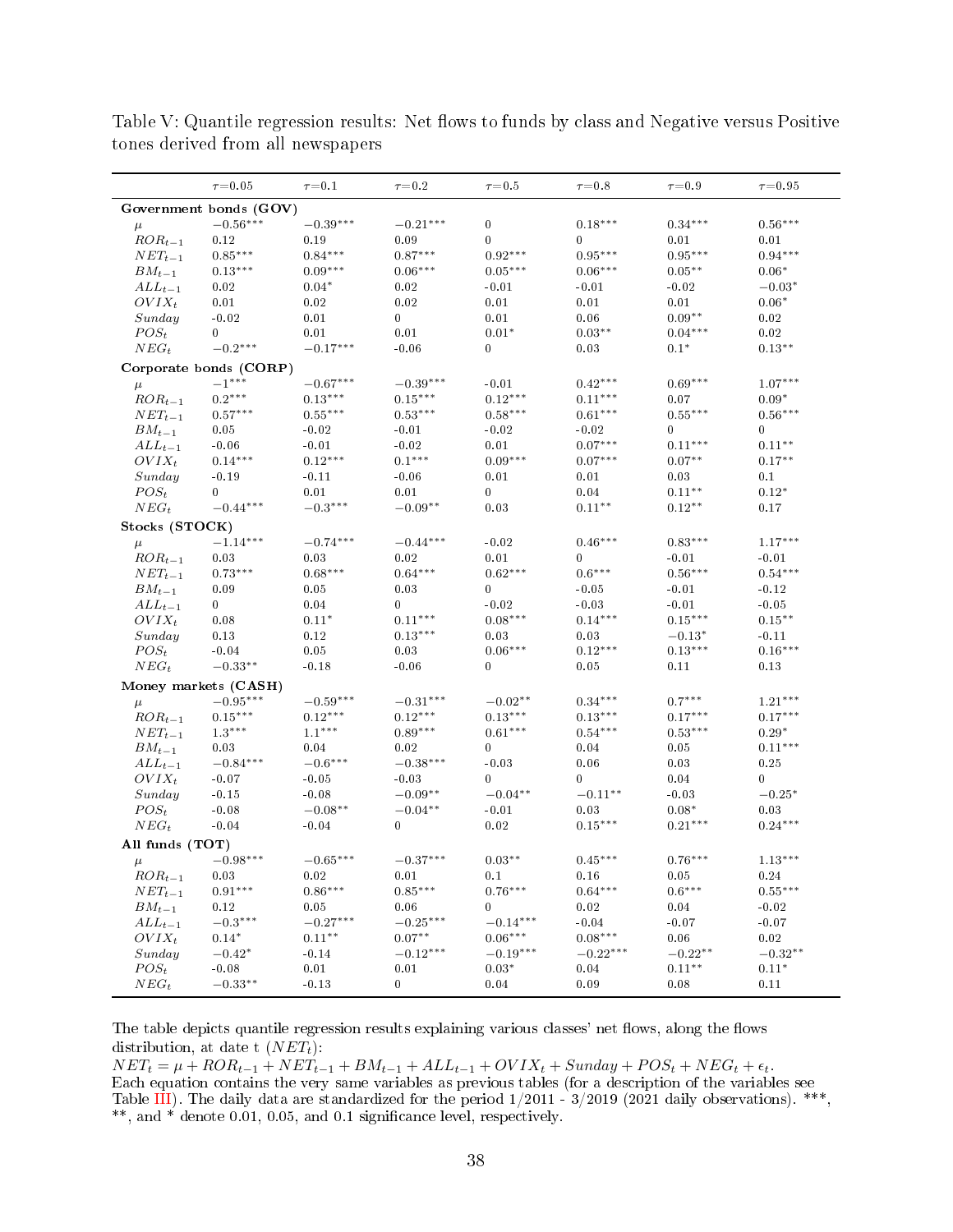|                   | GOV         | CORP        | STOCK       | CASH         | TOT         |  |  |  |  |
|-------------------|-------------|-------------|-------------|--------------|-------------|--|--|--|--|
| Mean equation     |             |             |             |              |             |  |  |  |  |
| $\mu$             | $-0.014$    | $-0.032***$ | $-0.037***$ | $-0.002$ *** | $0.024***$  |  |  |  |  |
| $ROR_{t-1}$       | $\Omega$    | $0.155***$  | $0.01***$   | $0.116***$   | 0.005       |  |  |  |  |
| $NET_{t-1}$       | $0.931***$  | $0.537***$  | $0.71***$   | $0.544***$   | $0.758***$  |  |  |  |  |
| $BM_{t-1}$        | $0.049***$  | $-0.003$    | $-0.03**$   | $0.008***$   | $0.067***$  |  |  |  |  |
| $ALL_{t-1}$       | 0.002       | 0.008       | $-0.017$    | $0.085***$   | $-0.158***$ |  |  |  |  |
| $OVIX_t$          | $0.01**$    | $0.105***$  | $0.088***$  | $0.02***$    | $0.115***$  |  |  |  |  |
| Sunday            | $-0.016$    | 0.009       | 0.014       | $-0.064***$  | $-0.262***$ |  |  |  |  |
| $TONE_t$          | 0.011       | $0.023*$    | $0.091***$  | $-0.018***$  | $-0.003**$  |  |  |  |  |
| Variance equation |             |             |             |              |             |  |  |  |  |
| $\omega$          | $-0.076***$ | $0.012***$  | $-0.177***$ | $0.013***$   | $-0.056**$  |  |  |  |  |
| $\alpha$          | $-0.067***$ | $0.014**$   | $-0.169***$ | $0.067***$   | 0.031       |  |  |  |  |
| $\beta$           | $0.952***$  | $0.996***$  | $0.705***$  | $0.997***$   | $0.846***$  |  |  |  |  |
| $\gamma$          | $0.434***$  | $0.156***$  | $0.33***$   | $0.098***$   | $0.694***$  |  |  |  |  |
| $TONE_t$          | $-0.014$    | $-0.038***$ | $-0.08***$  | $0.014***$   | $-0.109***$ |  |  |  |  |
| Goodness of fit   |             |             |             |              |             |  |  |  |  |
| AIC               | 0.462       | 1.928       | 2.117       | 1.577        | 1.982       |  |  |  |  |
| BIC.              | 0.501       | 1.967       | 2.155       | 1.615        | 2.02        |  |  |  |  |
| Liklihood         | $-415.909$  | -1777.429   | $-1952.352$ | $-1451.034$  | $-1826.833$ |  |  |  |  |

<span id="page-38-0"></span>Table VI:  $EGARCH(1,1)$  regression results: Net flows to mutual funds by class using tone derived from Business newspapers only

This table presents results of an  $EGARCH(1,1)$  model explaining the various classes' net flows at date t  $(NET<sub>t</sub>)$  with tones derived from business (professional) newspapers, only. The conditional Mean and Variance equations are as follows:

 $Mean<sup>f</sup>: \n $NET_t = \mu + ROR_{t-1} + NET_{t-1} + BM_{t-1} + ALL_{t-1} + VIX_{t-1} + Sunday + TONE_t + \epsilon_t,$$  $Variance^f: log(\sigma_t^2) = \omega + \alpha \vert \frac{\epsilon_{t-1}}{\sigma_{t-1}}$  $\frac{\epsilon_{t-1}}{\sigma_{t-1}}$  +  $\beta log(\sigma_{t-1}^2) + \gamma \frac{\epsilon_{t-1}}{\sigma_{t-1}}$  $\frac{\epsilon_{t-1}}{\sigma_{t-1}}+TONE_t$ 

The fund classes (f) are categorized as: Government bonds (CASH). Each mean equation consists of (except the intercept), a self fund's rate of return  $(ROR)$  in an one day lag, net flows to the fund's class in a lag (NET<sub>t−1</sub>), net flows to all specialized funds in a lag ( $ALL_{t-1}$ ), rate of return on an one day lag benchmark investment (BM, see details in Table [II\)](#page-34-0), a dummy for Sundays, in which trading volumes are thinner, and tone (TONE, published before the market opening). In the variance equation the only external regressor is tone (TONE). In the lower panel the following goodness of fit measures are presented: Akaike information criterion (AIC), Bayesian information criterion (BIS), and Log likelihoods. All data are daily and standardized for the period  $1/2011 - 3/2019$ . \*\*\*, \*\*, and \* denote 0.01, 0.05, and 0.1 significance level, respectively.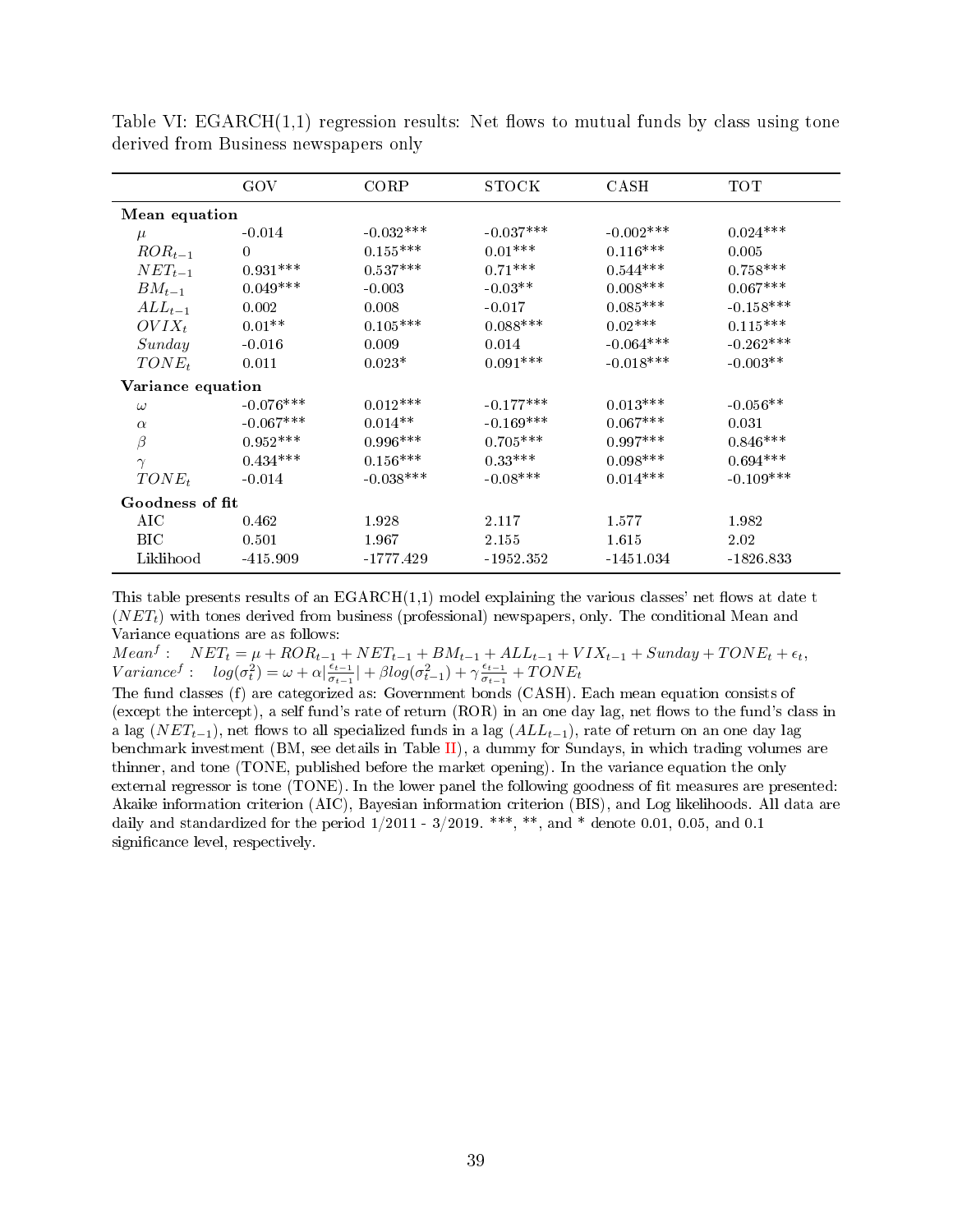|                 | $\tau = 0.05$          | $\tau = 0.1$           | $\tau{=}0.2$           | $\tau = 0.5$           | $\tau{=}0.8$           | $\tau = 0.9$          | $\tau = 0.95$         |
|-----------------|------------------------|------------------------|------------------------|------------------------|------------------------|-----------------------|-----------------------|
|                 | Government bonds (GOV) |                        |                        |                        |                        |                       |                       |
| Intercept       | $-0.55^{\ast\ast\ast}$ | $-0.37***$             | $-0.2***$              | $\bf{0}$               | $0.18***$              | $0.33***$             | $0.55***$             |
| $ROR_{t-1}$     | 0.3                    | 0.19                   | 0.08                   | $\overline{0}$         | $\mathbf{0}$           | 0.01                  | 0.01                  |
| $NET_{t-1}$     | $0.86***$              | $0.85***$              | $0.87***$              | $0.92^{\ast\ast\ast}$  | $0.95^{\ast\ast\ast}$  | $0.93^{\ast\ast\ast}$ | $0.91^{\ast\ast\ast}$ |
| $BM_{t-1}$      | $0.11***$              | $0.1***$               | $0.06***$              | $0.05^{\ast\ast\ast}$  | $0.05***$              | $0.05***$             | 0.06                  |
| $ALL_{t-1}$     | 0.03                   | 0.03                   | 0.02                   | $\bf{0}$               | $-0.01$                | $-0.02$               | $-0.03$               |
| $OVIX_t$        | $-0.06^{\ast\ast\ast}$ | $-0.04^{***}\,$        | $-0.03^{\ast\ast\ast}$ | $-0.01$                | $-0.02**$              | $-0.02**$             | $-0.04$               |
| Sunday          | 0.01                   | 0.02                   | $\mathbf{0}$           | 0.01                   | 0.04                   | 0.09                  | 0.03                  |
| $TONE_t$        | 0.05                   | 0.04                   | 0.02                   | $\overline{0}$         | $\overline{0}$         | $\mathbf{0}$          | $-0.01$               |
|                 | Corporate bonds (CORP) |                        |                        |                        |                        |                       |                       |
| Intercept       | $-0.98***$             | $-0.63***$             | $-0.38***$             | $-0.02$                | $0.4***$               | $0.7***$              | $1.01***$             |
| $ROR_{t-1}$     | $0.21^{\ast\ast\ast}$  | $0.14***$              | $0.14***$              | $0.12***$              | $0.09**$               | $0.05\,$              | 0.04                  |
| $NET_{t-1}$     | $0.58***$              | $0.54^{***}\,$         | $0.53^{\ast\ast\ast}$  | $0.59^{\ast\ast\ast}$  | $0.6***$               | $0.54^{***}\,$        | $0.53***$             |
| $BM_{t-1}$      | $-0.07***$             | $-0.03$                | $-0.02$                | $\boldsymbol{0}$       | 0.04                   | 0.06                  | $0.09*$               |
| $ALL_{t-1}$     | $-0.12***$             | $-0.05$                | $-0.04*$               | $0.01\,$               | $0.08***$              | $0.1***$              | $0.12***$             |
| $OVIX_t$        | $-0.06$                | $-0.06$                | $-0.07$                | $-0.08^{\ast\ast\ast}$ | $-0.09*$               | $-0.03$               | 0.01                  |
| Sunday          | $-0.2$                 | $-0.05$                | $-0.01$                | 0.02                   | 0.02                   | $-0.05$               | 0.01                  |
| $TONE_t$        | $0.06\,$               | $0.07*$                | 0.03                   | $-0.01$                | $-0.01$                | $-0.05$               | $-0.04$               |
| Stocks (STOCK)  |                        |                        |                        |                        |                        |                       |                       |
| Intercept       | $-1.11^{\ast\ast\ast}$ | $-0.75^{\ast\ast\ast}$ | $-0.45***$             | $-0.02$                | $0.48***$              | $0.83***$             | $1.2^{\ast\ast\ast}$  |
| $ROR_{t-1}$     | 0.03                   | 0.03                   | 0.02                   | 0.01                   | $\bf{0}$               | $-0.01$               | $-0.02$               |
| $NET_{t-1}$     | $0.73^{\ast\ast\ast}$  | $0.69^{\ast\ast\ast}$  | $0.63^{\ast\ast\ast}$  | $0.63^{\ast\ast\ast}$  | $0.55^{\ast\ast\ast}$  | $0.55***$             | $0.51^{\ast\ast\ast}$ |
| $BM_{t-1}$      | 0.08                   | $0.07\,$               | 0.03                   | $-0.02$                | $-0.06$                | $\overline{0}$        | $-0.08$               |
| $ALL_{t-1}$     | $\overline{0}$         | $-0.01$                | $-0.01$                | $-0.02$                | $-0.02$                | $-0.03$               | $-0.03$               |
| $OVIX_t$        | $-0.2^{\ast\ast\ast}$  | $-0.18***$             | $-0.12***$             | $-0.09***$             | $-0.06$                | $-0.05$               | $-0.05$               |
| Sunday          | 0.25                   | 0.16                   | $0.15***$              | $0.04\,$               | $-0.06$                | $-0.16***$            | $-0.34***$            |
| $TONE_t$        | 0.07                   | 0.03                   | $0.02\,$               | $0.05***$              | $0.08***$              | $0.06\,$              | 0.09                  |
|                 | Money markets (CASH)   |                        |                        |                        |                        |                       |                       |
| Intercept       | $-0.98^{\ast\ast\ast}$ | $-0.58^{\ast\ast\ast}$ | $-0.31***$             | $-0.02**$              | $0.34***$              | $0.73***$             | $1.24***$             |
| $ROR_{t-1}$     | $0.14***$              | $0.11^{\ast\ast\ast}$  | $0.12***$              | $0.12***$              | $0.14***$              | $0.16^{\ast\ast\ast}$ | $0.21***$             |
| $NET_{t-1}$     | $1.18***$              | $1.09***$              | $0.89***$              | $0.63***$              | $0.58***$              | $0.56***$             | $0.46***$             |
| $BM_{t-1}$      | 0.01                   | 0.02                   | 0.02                   | $\overline{0}$         | 0.04                   | 0.02                  | $0.08***$             |
| $ALL_{t-1}$     | $-0.72***$             | $-0.61^{\ast\ast\ast}$ | $-0.38***$             | $-0.05$                | 0.02                   | 0.02                  | 0.08                  |
| $OVIX_t$        | $-0.06$                | $-0.04$                | $-0.03$                | 0.01                   | $0.03\,$               | 0.04                  | $-0.01$               |
| Sunday          | $-0.15$                | $-0.08$                | $-0.08$                | $-0.05^{***}\,$        | $-0.14^{\ast\ast}$     | $-0.18*$              | $-0.25***$            |
| $TONE_t$        | $-0.03$                | $-0.03$                | $-0.04***$             | $-0.03***$             | $-0.08^{\ast\ast\ast}$ | $-0.11***$            | $-0.09$               |
| All funds (TOT) |                        |                        |                        |                        |                        |                       |                       |
| Intercept       | $-0.99***$             | $-0.63^{\ast\ast\ast}$ | $-0.37***$             | 0.02                   | $0.45***$              | $0.76***$             | $1.19***$             |
| $ROR_{t-1}$     | 0.03                   | 0.02                   | 0.01                   | 0.11                   | 0.15                   | 0.22                  | 0.1                   |
| $NET_{t-1}$     | $0.95***$              | $0.88***$              | $0.82***$              | $0.75***$              | $0.65^{\ast\ast\ast}$  | $0.61***$             | $0.53***$             |
| $BM_{t-1}$      | $0.13*$                | 0.08                   | 0.05                   | $-0.01$                | $-0.02$                | $-0.02$               | $-0.03$               |
| $ALL_{t-1}$     | $-0.33***$             | $-0.28***$             | $-0.21***$             | $-0.13^{\ast\ast\ast}$ | $-0.07$                | $-0.05$               | $-0.11$               |
| $OVIX_t$        | $-0.09$                | $-0.09**$              | $-0.07^{\ast\ast\ast}$ | $-0.07***$             | $-0.04$                | $-0.06$               | $-0.01$               |
| Sunday          | $-0.37$                | $-0.14$                | $-0.13***$             | $-0.17***$             | $-0.23***$             | $-0.28***$            | $-0.4***$             |
| $TONE_t$        | $0.03\,$               | $0.05\,$               | $-0.01$                | $\bf{0}$               | $0.01\,$               | $-0.02$               | 0.01                  |

Table VII: Quantile regression results: Net flows to funds by class and tone derived from Business newspapers only

The table depicts quantile regression results explaining various classes' net flows, along the flows distribution, at date t  $(NET_t)$ :

 $NET_t = \mu + ROR_{t-1} + NET_{t-1} + BM_{t-1} + ALL_{t-1} + OVIX_t + Sunday + TONE_t + \epsilon_t.$ Each equation contains the very same variables as previous tables (for description of the variables, see Table [II\)](#page-34-0). The daily data are standardized for the period  $1/2011 - 3/2019$  (2021 daily observations). \*\*\*, \*\*, and \* denote 0.01, 0.05, and 0.1 signicance level, respectively.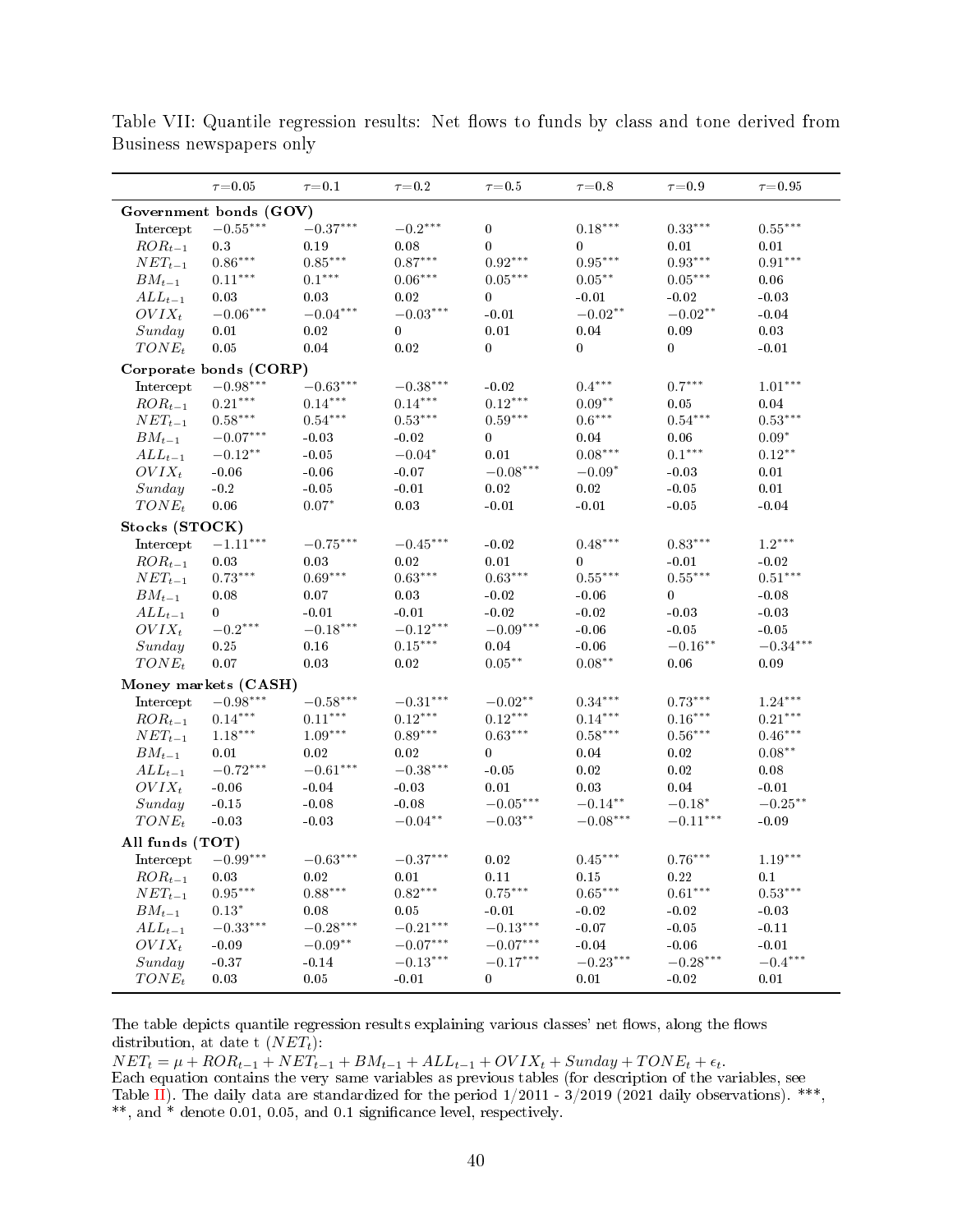|                          | GOV               | CORP              | <b>STOCK</b>      | CASH               |
|--------------------------|-------------------|-------------------|-------------------|--------------------|
| IN equation              |                   |                   |                   |                    |
| $\mu_{in}$               | 0.009             | $-0.009$          | $-0.005$          | $0.014***$         |
| $OUT_{t-1}$              | $-0.001$          | $-0.013***$       | 0.005             | $-0.001***$        |
| $\mathcal{IN}_{t-1}$     | $-0.018$          | $-0.076$          | $-0.098$          | $\overline{0}$     |
| $ROR_{in,t-1}$           | 0.012             | $-0.009$          | $-0.029$          | $0.05***$          |
| $BM_{in,t-1}$            | $0.047***$        | 0.005             | 0.074             | $-0.013***$        |
| $ALL_{t-1}$              | $0***$            | $\boldsymbol{0}$  | $\overline{0}$    | $0***$             |
| Sunday                   | 0.019             | $0.113***$        | $0.123***$        | $0.027***$         |
| $TONE_{in,t-1}$          | 0.001             | $0.035***$        | $0.038**$         | $-0.019***$        |
| $AR_1$                   | $-0.23$           | $-0.302*$         | $-0.247$          | $-0.334***$        |
| $\overline{Adj}$ . $R^2$ | $\overline{0.14}$ | $\overline{0.25}$ | $\overline{0.21}$ | $\overline{0\ 21}$ |
| D.W.                     | 1.99              | 2.05              | 2.17              | 2.33               |
| <b>OUT</b> equation      |                   |                   |                   |                    |
| $\mu_{out}$              | $0.019**$         | $0.015\,$         | $-0.015*$         | $-0.006$           |
| $IN_{t-1}$               | 0.001             | $-0.016***$       | $0.011***$        | $-0.001***$        |
| $OUT_{t-1}$              | $-0.014***$       | $-0.04**$         | $-0.012$          | $-0.003$           |
| $ROR_{out,t-1}$          | 0.012             | $-0.006$          | 0.019             | $-0.039***$        |
| $BM_{out,t-1}$           | $-0.073***$       | 0.016             | $-0.001$          | $-0.001$           |
| $ALL_{t-1}$              | $0***$            | $\overline{0}$    | $0***$            | $0***$             |
| Sunday                   | $-0.002$          | $0.066**$         | $0.164***$        | $0.072***$         |
| $TONE_{out,t-1}$         | $-0.075***$       | $-0.046***$       | $-0.085***$       | $\overline{0}$     |
| $AR_1$                   | $-0.164*$         | $-0.391***$       | $-0.322***$       | $-0.264$           |
| $Adj.R^2$                | $-0.01$           | 0.18              | $\overline{0.15}$ | $\overline{0.23}$  |
| D.W.                     | 1.7               | 1.94              | 2.21              | 2.12               |
| <b>BEKK</b> parameters   |                   |                   |                   |                    |
| $M_{in,in}$              | $0.005***$        | $0.013***$        | $0.148***$        | $0.001***$         |
| $M_{in,out}$             | $0.009***$        | $0.016***$        | $0.029***$        | $\overline{0}$     |
| $M_{out,out}$            | $0.03***$         | $0.065***$        | $0.195***$        | $0.001***$         |
| $A_{in,in}$              | $0.341***$        | $0.385***$        | $0.496***$        | $0.8***$           |
| $A_{out,out}$            | $0.634***$        | $0.739***$        | $1.07***$         | $0.224***$         |
| $B_{in,in}$              | $0.944***$        | $0.929***$        | $0.759***$        | $0.844***$         |
| $B_{out,out}$            | $0.808***$        | $0.766***$        | $0.429***$        | $0.979***$         |
| Goodness of fit          |                   |                   |                   |                    |
| Likelihood               | $-3652$           | $-4260$           | -4397             | $-2994$            |
| AIC                      | 3.69              | $4.3\,$           | 4.44              | 3.03               |
| SIC                      | 3.77              | 4.38              | 4.51              | 3.11               |

<span id="page-40-0"></span>Table VIII: BiVAR-GARCH $(1,1)$ -BEKK results: Inflow and Outflow to/from funds by class and tone

This table depicts the interrelations between the inflows and outflows of fund classes and tone using an BiVAR-GARCH(1,1) as in equation [\(2\)](#page-9-0). The dependent variables in the Mean equations are the changes in inflows and outflows. An auto regressive term of one lag was added to the Mean equations. All other variables of the Mean equation are the same as in prior tables except for  $ALL_{t-1}$  which is all inflows to specialized funds in the IN equation and all outflows from specialized funds in the  $\rm OUT$  equation. For a description of other variables, see Table [II\)](#page-34-0). The variance (BEKK) equation includes: an  $2^*2$  coefficient matrix (only 2 are presented as  $M_{in,out} = M_{out,in}$ ), and 2 matrix diagonals of A and B (see explanations in the text). In the lower panel some goodness of fit measures are presented including the Log Likelihood, the Akaike information criterion (AIC), and the Schwarz information criterion. The daily data span the period  $1/2011$  - 3/2019. \*\*\*, \*\*, and \* denote 0.01, 0.05, and 0.1 significance level, respectively.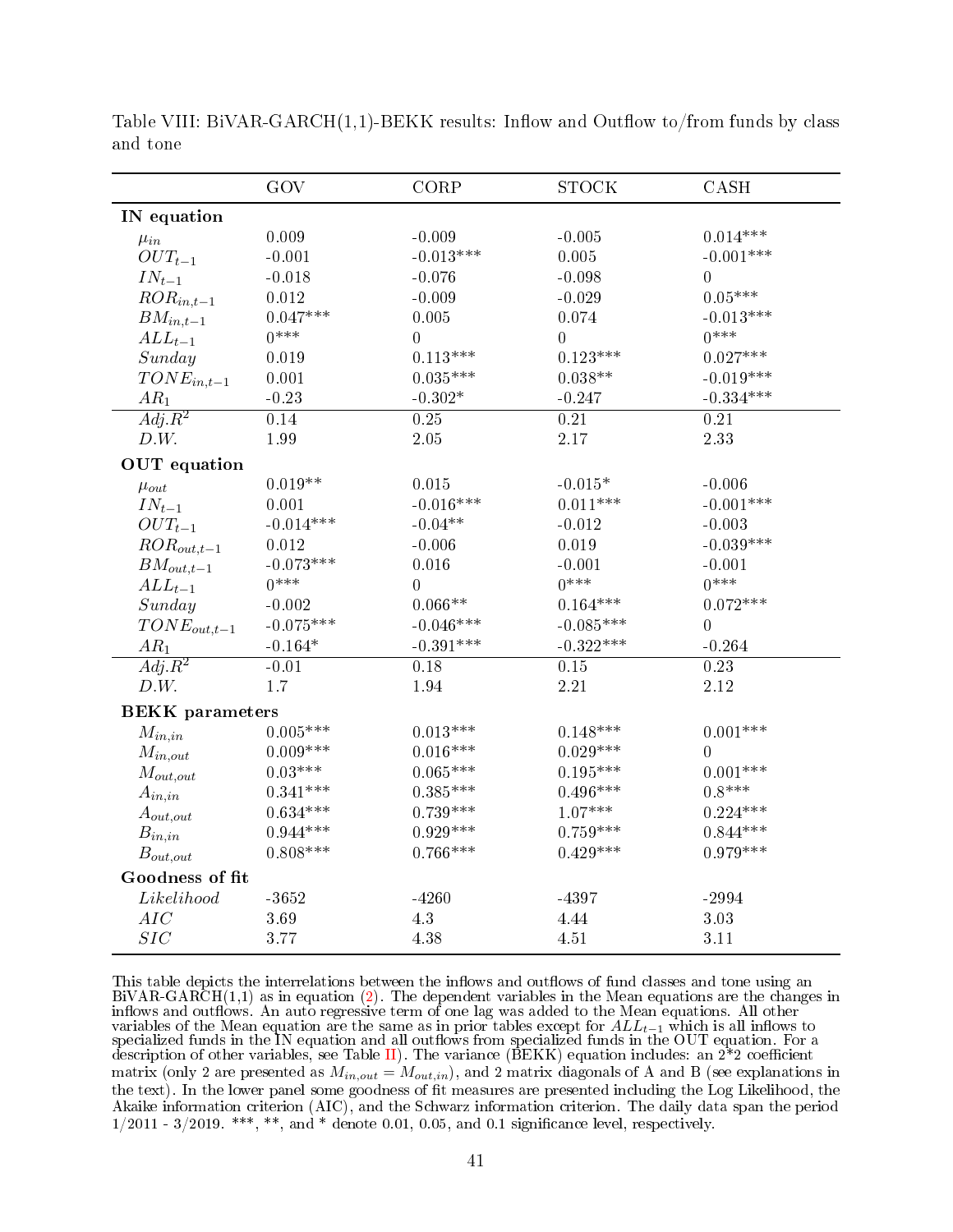<span id="page-41-0"></span>

|                          | GOV             | CORP             | <b>STOCK</b>           | CASH              |
|--------------------------|-----------------|------------------|------------------------|-------------------|
| IN equation              |                 |                  |                        |                   |
| $\mu_{in}$               | $-0.01$         | $-0.036***$      | $-0.031***$            | $-0.004$          |
| $IN_{t-1}$               | $-0.247*$       | $-0.245**$       | $-0.241$               | $-0.239$          |
| $GOV_{out,t-1}$          | $-0.001$        | $0.002***$       | $0.001*$               | $\overline{0}$    |
| $CORP_{out,t-1}$         | $-0.005**$      | $-0.011***$      | 0.003                  | $0.002**$         |
| $STOCK_{out,t-1}$        | $-0.005**$      | 0.001            | $\mathbf{0}$           | $0.002*$          |
| $CASH_{out,t-1}$         | $\overline{0}$  | $\mathbf 0$      | $\overline{0}$         | $\boldsymbol{0}$  |
| $ROR_{in,t-1}$           | 0.012           | $-0.01$          | $-0.031$               | $-0.007$          |
| $BM_{in,t-1}$            | $0.053***$      | 0.003            | $0.061**$              | 0.002             |
| $ALL_{in,t-1}$           | $0***$          | $0***$           | $\overline{0}$         | $\boldsymbol{0}$  |
| Sunday                   | 0.004           | $0.125***$       | $0.07**$               | $\overline{0}$    |
| $TONE_{in,t-1}$          | 0.005           | $0.025**$        | $0.025**$              | $-0.004$          |
| $AR_1$                   | $-0.247*$       | $-0.284**$       | $-0.226$               | $-0.251$          |
| $\overline{Adj}$ . $R^2$ | 0.14            | 0.25             | $\overline{0.21}$      | 0.24              |
| D.W.                     | 1.98            | 2.13             | 2.25                   | 2.23              |
| <b>OUT</b> equation      |                 |                  |                        |                   |
| $\mu_{out}$              | $\overline{0}$  | $-0.04***$       | $-0.02**$              | $-0.017***$       |
| $OUT_{t-1}$              | $-0.273**$      | $-0.27**$        | $-0.207$               | $-0.243$          |
| $GOV_{in,t-1}$           | $\overline{0}$  | $0.003***$       | $0.001**$              | $\overline{0}$    |
| $CORP_{in,t-1}$          | $-0.002$        | $-0.002$         | $-0.005*$              | $-0.001$          |
| $STOCK_{in,t-1}$         | $-0.004$        | 0.003            | $-0.001$               | $\mathbf{0}$      |
| $CASH_{in,t-1}$          | $0*$            | $\overline{0}$   | $\overline{0}$         | $\overline{0}$    |
| $ROR_{out,t-1}$          | 0.012           | $\overline{0}$   | 0.008                  | $-0.015$          |
| $BM_{out,t-1}$           | $-0.053***$     | $-0.004$         | $-0.014$               | 0.008             |
| $ALL_{out,t-1}$          | $0***$          | $0*$             | $\overline{0}$         | $0*$              |
| Sunday                   | $-0.006$        | $0.159***$       | $0.075***$             | $0.031***$        |
| $TONE_{out,t-1}$         | $-0.015*$       | $-0.018**$       | $-0.013$               | 0.002             |
| $AR_1$                   | $-0.168$        | $-0.24**$        | $-0.21$                | $-0.265$          |
| $\overline{Adj}$ . $R^2$ | $-0.04$         | $\overline{0.2}$ | 0.18                   | $\overline{0.23}$ |
| D.W.                     | 1.64            | 2.03             | 2.22                   | $2.15\,$          |
| <b>BEKK</b> parameters   |                 |                  |                        |                   |
| $M_{in,in}$              | $0.007***$      | $0.031***$       | $0.166***$             | $0.002***$        |
| $\mathcal{M}_{in,out}$   | $0.007***$      | $0.019***$       | $0.016**$              | 0.001             |
| $M_{out,out}$            | $0.023^{***}\,$ | $0.079***$       | $0.152***$             | $0.002***$        |
| $A_{in,in}$              | $0.421***$      | $0.499***$       | $0.652***$             | $0.88***$         |
| $A_{out,out}$            | $0.619***$      | $0.64***$        | $0.766^{\ast\ast\ast}$ | $0.506***$        |
| $B_{in,in}$              | $0.925***$      | $0.871***$       | $0.733***$             | $0.867***$        |
| $B_{out,out}$            | $0.808***$      | $0.748***$       | $0.566***$             | $0.948***$        |
| Goodness of fit          |                 |                  |                        |                   |
| Likelihood               | $-3193$         | $-3473$          | $-3331$                | $-1819$           |
| AIC                      | $3.24\,$        | 3.52             | 3.38                   | 1.86              |
| SIC                      | 3.33            | 3.61             | 3.47                   | 1.95              |

Table IX: BiVAR-GARCH(1,1)-BEKK: Movements between classes and tone

This table shows movements between fund classes by regressing fund's Inflows on all Outflows in a lag and fund's Outflows on all Inflows in a lag. The dependent variables in the mean equations are the changes in inflows and outflows whilst other variables are the same as in previous tables (For a description see Table [II\)](#page-34-0). The variance (BEKK) equation and goodness of fit measures are similar to Table [\(VIII\)](#page-40-0). \*\*\*, \*\*, and \* denote 0.01, 0.05, and 0.1 signicance level, respectively.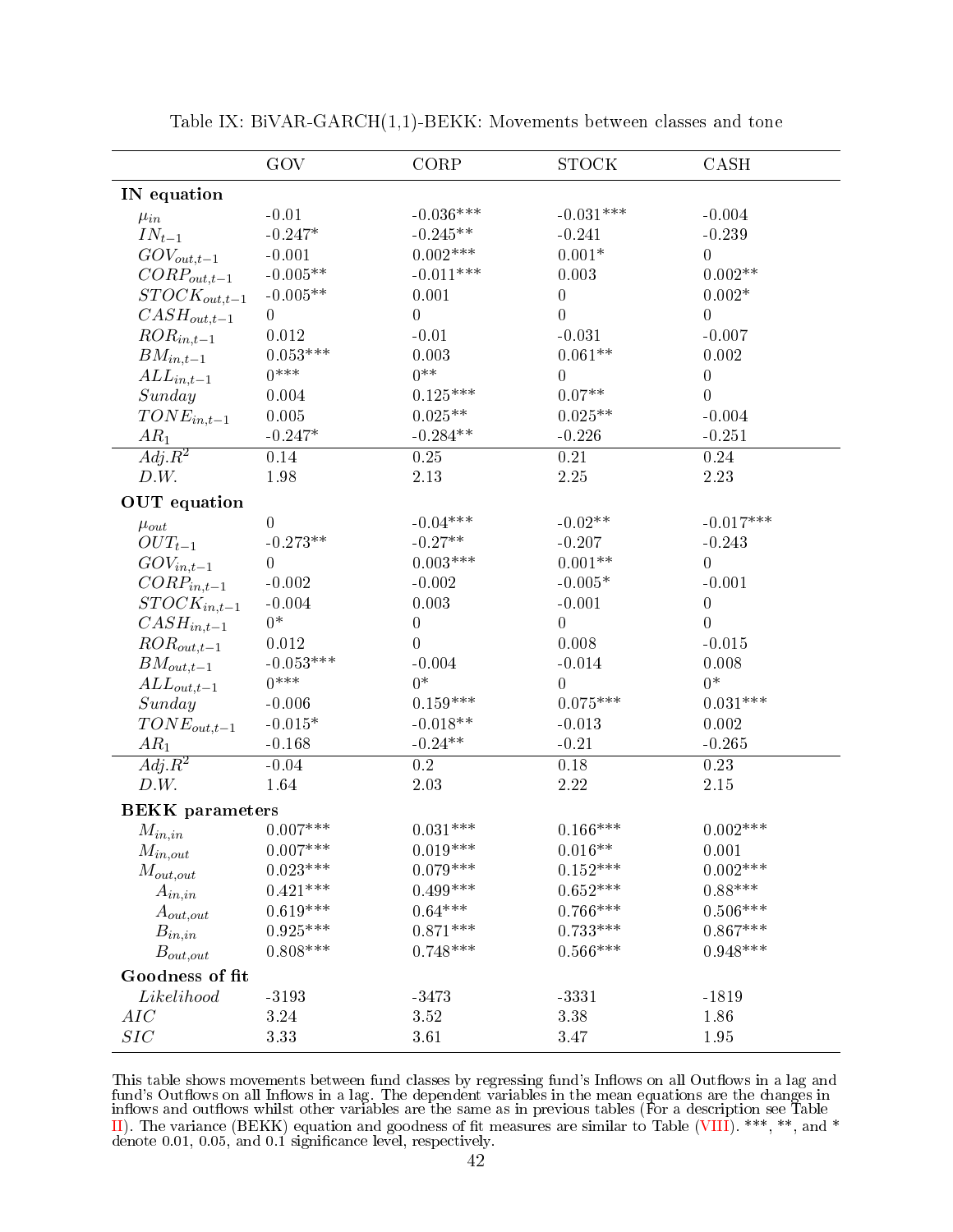|                   | GOV             | CORP        | <b>STOCK</b> | CASH        | <b>TOT</b>  |  |  |  |  |
|-------------------|-----------------|-------------|--------------|-------------|-------------|--|--|--|--|
|                   |                 |             |              |             |             |  |  |  |  |
|                   | Mean equation   |             |              |             |             |  |  |  |  |
| $\mu$             | $-0.014***$     | $-0.053***$ | $-0.047***$  | $-0.026***$ | 0.008       |  |  |  |  |
| $ROR_{t-1}$       | $\Omega$        | $0.115***$  | $0.01***$    | $0.109***$  | $0.002***$  |  |  |  |  |
| $NET_{t-1}$       | $0.935^{***}\,$ | $0.505***$  | $0.744***$   | $0.607***$  | $0.784***$  |  |  |  |  |
| $BM_{t-1}$        | $0.045***$      | $-0.002$    | $-0.059***$  | $-0.004$    | $0.053***$  |  |  |  |  |
| $ALL_{t-1}$       | 0.002           | 0.005       | $-0.018*$    | 0.008       | $-0.148***$ |  |  |  |  |
| $OVIX_t$          | $0.006***$      | $0.085***$  | $0.081***$   | $0.021***$  | $0.085***$  |  |  |  |  |
| Sunday            | $-0.001$        | 0.012       | $0.026**$    | $-0.045***$ | $-0.225***$ |  |  |  |  |
| $TONE_t$          | 0.007           | $0.031***$  | $0.089***$   | $-0.011*$   | 0.008       |  |  |  |  |
| Variance equation |                 |             |              |             |             |  |  |  |  |
| $\omega$          | $-0.069***$     | $0.013***$  | $-0.121***$  | $0.019***$  | $-0.042*$   |  |  |  |  |
| $\alpha$          | $-0.053***$     | $0.017***$  | $-0.224***$  | $0.056***$  | 0.004       |  |  |  |  |
| $\beta$           | $0.956***$      | $0.998***$  | $0.787***$   | $0.996***$  | $0.857***$  |  |  |  |  |
| $\gamma$          | $0.428***$      | $0.154***$  | $0.296***$   | $0.154***$  | $0.689***$  |  |  |  |  |
| $TONE_t$          | $-0.02$         | $-0.049***$ | 0.01         | $0.026***$  | $-0.026$    |  |  |  |  |
| Goodness of fit   |                 |             |              |             |             |  |  |  |  |
| AIC               | 0.412           | 1.885       | 2.115        | 1.496       | 1.965       |  |  |  |  |
| BIC.              | 0.449           | 1.921       | 2.152        | 1.532       | 2.002       |  |  |  |  |
| Liklihood         | $-398.028$      | $-1866.128$ | $-2095.963$  | $-1478.398$ | $-1946.529$ |  |  |  |  |

<span id="page-42-0"></span>Table X:  $EGARCH(1,1)$  regression results: Net flows to mutual funds by class where TONE equals the Number of positive articles minus the Number of negative articles

This table presents results of an  $EGARCH(1,1)$  model explaining the various (aggregated) net flows by class at date t  $(NET<sub>t</sub>)$  with tones that are defined as TONE = Number of positive articles - Number of negative articles. All other variables are the same as in Table [II.](#page-34-0)The conditional Mean and Variance equations are as follows:

 $Mean<sup>f</sup>: \quad NET_t = \mu + ROR_{t-1} + NET_{t-1} + BM_t + BM_{t-1} + ALL_{t-1} + OVIX_t + Sunday + TONE_t + \epsilon_t,$  $Variance^f: log(\sigma_t^2) = \omega + \alpha \vert \frac{\epsilon_{t-1}}{\sigma_{t-1}}$  $\frac{\epsilon_{t-1}}{\sigma_{t-1}}$  +  $\beta log(\sigma_{t-1}^2) + \gamma \frac{\epsilon_{t-1}}{\sigma_{t-1}}$  $\frac{\epsilon_{t-1}}{\sigma_{t-1}}+TONE_t$ 

The fund classes (f) are categorized in this study as: Government bonds (GOV), corporate bonds (CORP), equity (STOCK), and money market instruments (CASH). TOT is the total net flows of all funds including general purpose funds. Each Mean equation consists of (except the intercept), a self fund's rate of return (ROR) in an one day lag, net flows to the fund's class in a lag  $(NET_{t-1})$ , net flows to all specialized funds in a lag  $(ALL_{t-1})$ , return on an one day lag benchmark investment (BM, change rates of government and corporate bond indexes for GOV and CORP, respectively, rate of return on TA125 for STOCK, and changes in 3 month Makam (similar to treasury bills) yield for CASH), changes in the Israeli overnight VIX (OVIX, from today open to yesterday close) in order to control for shock that occurred after the newspapers printing), a dummy for Sundays, in which trading volumes are thinner, and tone (TONE, published before the market opening). In the variance equation the only external regressor is tone (TONE). In the lower panel the following goodness of fit measures are presented: Akaike information criterion (AIC), Bayesian information criterion (BIS), and Log likelihoods. All data are daily and standardized for the period 1/2011 - 3/2019 (2021 daily observations). \*\*\*, \*\*, and \* denote 0.01, 0.05, and 0.1 signicance level, respectively.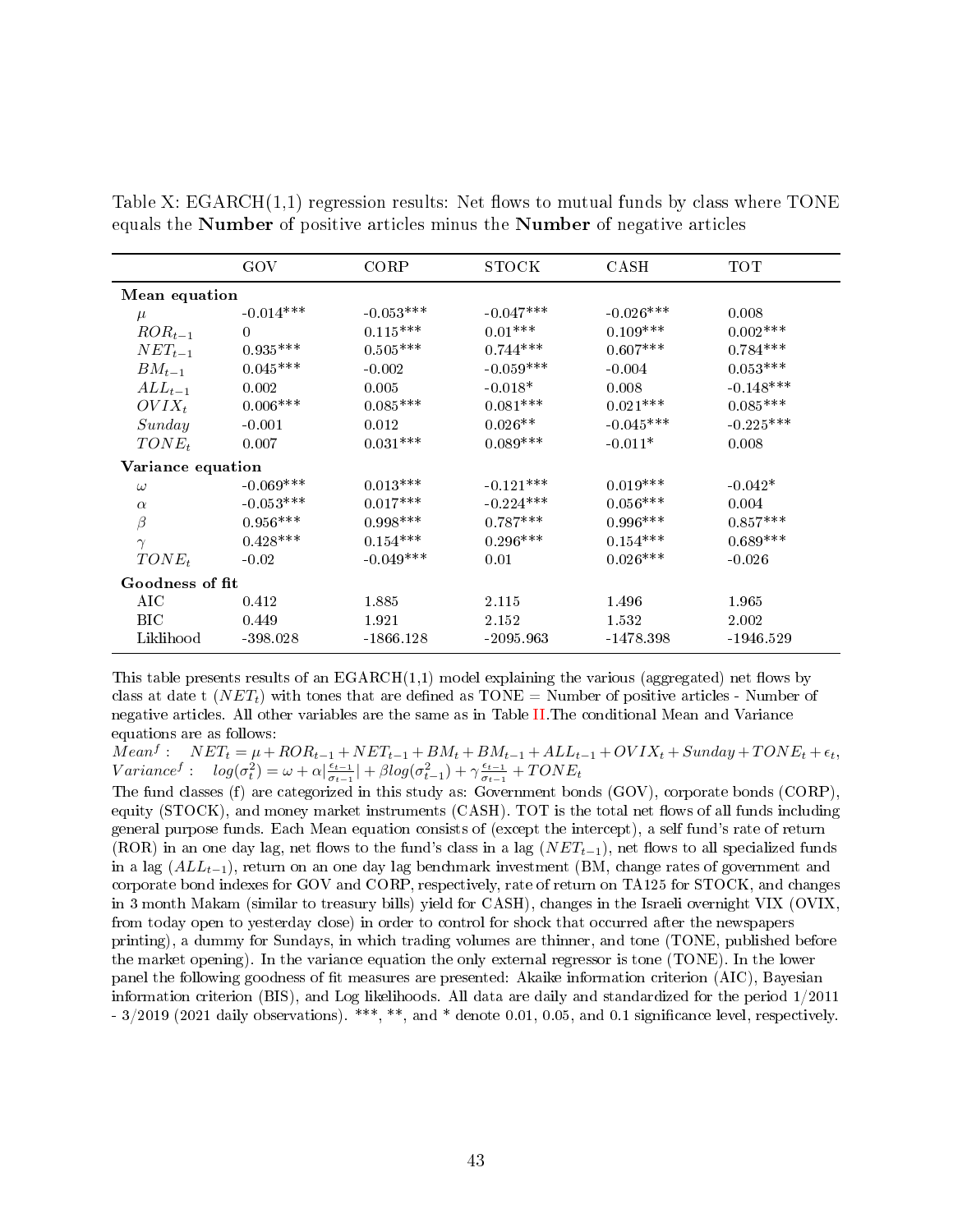|                            | GOV                         | CORP        | <b>STOCK</b> | CASH        | <b>TOT</b>       |
|----------------------------|-----------------------------|-------------|--------------|-------------|------------------|
| Mean equation - Weekly     |                             |             |              |             |                  |
| $\mu$                      | $\theta$                    | $-0.013***$ | $-0.017*$    | 0.001       | $-0.02***$       |
| $ROR_{t-1}$                | 0.001                       | $-0.01$     | $0.012***$   | $-0.012$    | 0.012            |
| $NET_{t-1}$                | $0.988***$                  | $0.989***$  | $0.969***$   | $1.017***$  | $0.966***$       |
| $BM_{t-1}$                 | $0.028***$                  | $0.047***$  | $0.047*$     | $0.019***$  | $0.07***$        |
| $ALL_{t-1}$                | $-0.016***$                 | 0.013       | 0.019        | $-0.002$    | $0.005\,$        |
| $TONE_t$                   | $-0.007$                    | $-0.042***$ | 0.01         | $-0.008**$  | $0.028**$        |
| Variance equation - Weekly |                             |             |              |             |                  |
| $\omega$                   | $-0.273**$                  | $-0.487***$ | $-2.83***$   | $-0.033$    | $-1.5***$        |
| $\alpha$                   | $-0.011$                    | $-0.331***$ | $-0.147$     | 0.017       | $-0.202***$      |
| $\beta$                    | $0.935***$                  | $0.835***$  | 0.114        | $0.97***$   | $0.542***$       |
| $\gamma$                   | $0.453***$                  | $0.732***$  | $0.513***$   | $0.618***$  | $0.74***$        |
| $TONE_t$                   | $-0.097$                    | $0.121**$   | $-0.342**$   | 0.111       | $-0.386***$      |
| Goodness of fit - Weekly   |                             |             |              |             |                  |
| <b>AIC</b>                 | $-2.148$                    | $-0.52$     | $-0.374$     | $-1.011$    | $-0.567$         |
| <b>BIC</b>                 | $-2.044$                    | $-0.416$    | $-0.269$     | $-0.906$    | $-0.462$         |
| Liklihood                  | 468.585                     | 121.86      | 90.659       | 226.362     | 131.726          |
| Mean equation - Monthly    |                             |             |              |             |                  |
| $\mu$                      | $\theta$                    | $\mathbf 0$ | $0.01***$    | $-0.006**$  | $\boldsymbol{0}$ |
| $ROR_{t-1}$                | $-0.005$                    | 0.034       | $0.014***$   | $-0.098***$ | $-0.001$         |
| $NET_{t-1}$                | $1.001***$                  | $1.004***$  | $0.997***$   | $1.014***$  | $0.991***$       |
| $BM_{t-1}$                 | $0.042***$                  | $-0.009$    | $0.052***$   | $-0.038***$ | $0.07***$        |
| $ALL_{t-1}$                | $-0.001$                    | $-0.002$    | $-0.005***$  | $-0.036***$ | $-0.001$         |
| $TONE_t$                   | $-0.007$                    | $-0.023$    | $0.001***$   | $0.022***$  | $0.005***$       |
|                            | Variance equation - Monthly |             |              |             |                  |
| $\omega$                   | $-1.143***$                 | $-3.488*$   | $-1.153***$  | $-2.6***$   | $-0.659*$        |
| $\alpha$                   | $-0.365***$                 | $-0.282$    | $0.425***$   | $0.455***$  | $0.325***$       |
| $\beta$                    | $0.853***$                  | 0.481       | $0.816***$   | $0.605***$  | $0.903***$       |
| $\gamma$                   | $0.692***$                  | $0.986***$  | $-0.582***$  | $1.386***$  | $0.738***$       |
| $TONE_t$                   | 0.713                       | $-0.571$    | $0.462***$   | $1.665***$  | 0.427            |
| Goodness of fit - Monthly  |                             |             |              |             |                  |
| AIC                        | $-4.661$                    | $-3.766$    | $-3.636$     | $-3.424$    | $-3.51$          |
| <b>BIC</b>                 | $-4.371$                    | $-3.476$    | $-3.346$     | $-3.134$    | -3.219           |
| Liklihood                  | 239 376                     | 195.532     | 189.169      | 178.767     | 182.971          |

<span id="page-43-0"></span>Table XI:  $EGARCH(1,1)$  regression results of various frequencies: Net flows to mutual funds by class and tone

This table compares results of weekly and monthly  $EGARCH(1,1)$  model explaining the various classes' net flows as in Table [II.](#page-34-0) Weekly and monthly data are based on the average daily data in a week/month. The conditional Mean and Variance equations are as follows:

 $Mean: \quad NET_t^f = \mu + ROR_{t-1} + NET_{t-1} + BM_{t-1} + ALL_{t-1} + TONE_t + \epsilon_t,$ Variance:  $log(\sigma_t^2) = \omega + \alpha \vert \frac{\epsilon_{t-1}}{\sigma_{t-1}}$  $\frac{\epsilon_{t-1}}{\sigma_{t-1}}$  +  $\beta log(\sigma_{t-1}^2) + \gamma \frac{\epsilon_{t-1}}{\sigma_{t-1}}$  $\frac{\epsilon_{t-1}}{\sigma_{t-1}}+TONE_t$ 

The fund classes (f) as well as equation variables and goodness of fit statistics are the same as in Table [II.](#page-34-0) All data are standardized for the period  $1/2011 - 3/2019$ . \*\*\*, \*\*, and \* denote 0.01, 0.05, and 0.1 significance level, respectively.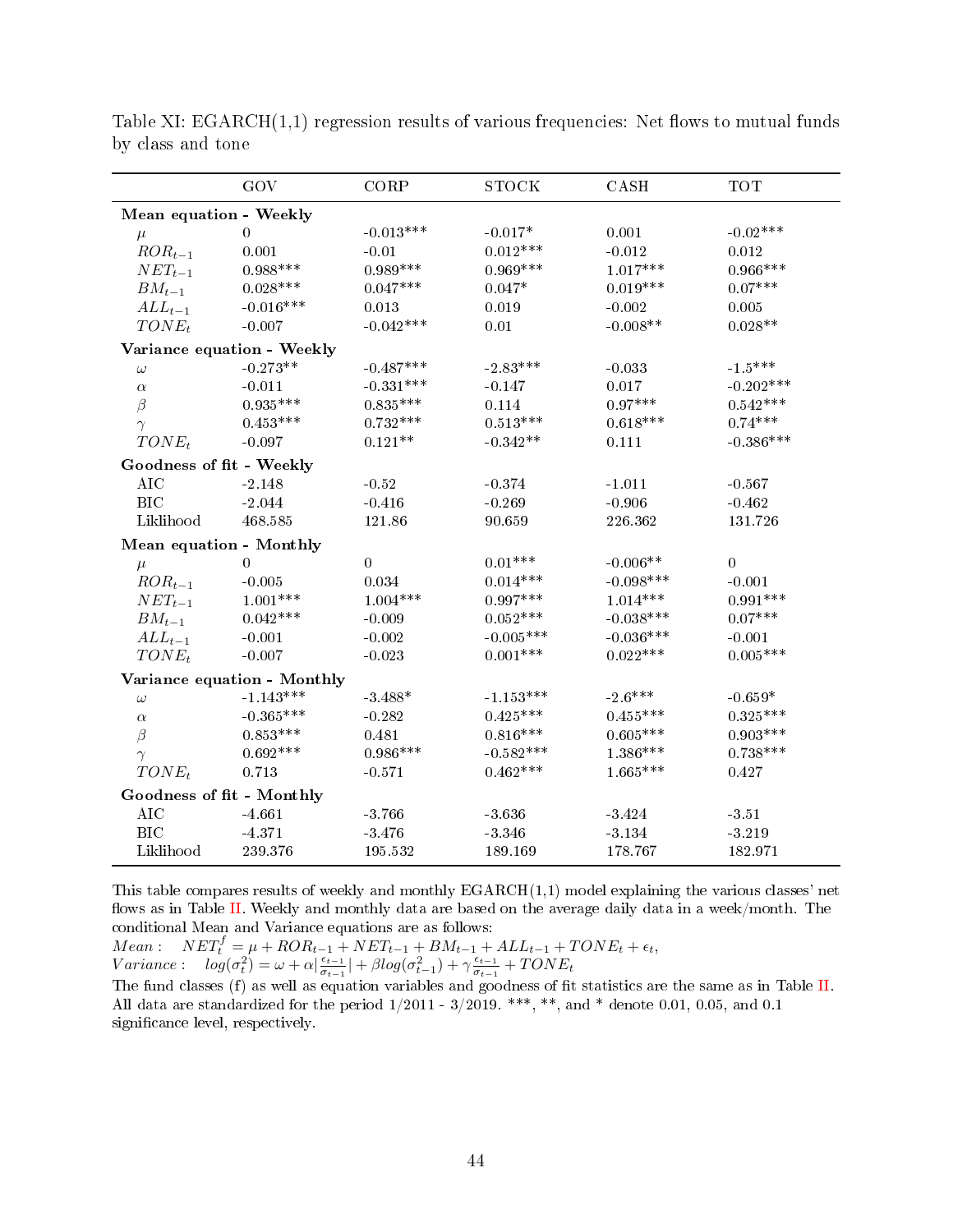|                   | GOV           | CORP        | <b>STOCK</b> | CASH        | <b>TOT</b>  |  |  |  |  |
|-------------------|---------------|-------------|--------------|-------------|-------------|--|--|--|--|
|                   | Mean equation |             |              |             |             |  |  |  |  |
| $\mu$             | $-0.016***$   | $-0.046***$ | $-0.042***$  | $-0.02***$  | $0.017***$  |  |  |  |  |
| $ROR_{t-1}$       | 0.003         | $0.072***$  | $0.477***$   | $0.12***$   | $0.305***$  |  |  |  |  |
| $NET_{t-1}$       | $0.916***$    | $0.534***$  | $0.591***$   | $0.461***$  | $0.581***$  |  |  |  |  |
| $BM_{t-1}$        | $0.044***$    | $0.029***$  | $-0.125***$  | $0.011***$  | $-0.014**$  |  |  |  |  |
| $ALL_{t-1}$       | $0.001***$    | $0.025***$  | $-0.028***$  | $0.131***$  | 0.009       |  |  |  |  |
| $OVIX_t$          | $-0.014***$   | $-0.088***$ | $-0.064***$  | $0.03***$   | $-0.064***$ |  |  |  |  |
| Sunday            | $-0.015$      | $0.04***$   | 0.021        | $-0.053***$ | $-0.214***$ |  |  |  |  |
| $TONE_t$          | $0.013***$    | 0.006       | $0.087***$   | $-0.018***$ | $0.039***$  |  |  |  |  |
| $TONE_{t-1}$      | $-0.007***$   | $-0.009***$ | $-0.014***$  | 0.002       | $-0.019***$ |  |  |  |  |
| $TONE_{t-2}$      | $0.009***$    | $0.024***$  | $0.019***$   | 0.001       | $0.025***$  |  |  |  |  |
| $TONE_{t-3}$      | $-0.003$      | $-0.005$    | $0.026***$   | $-0.013***$ | $-0.033***$ |  |  |  |  |
| $TONE_{t-4}$      | $-0.001$      | $0.025***$  | $0.023***$   | $-0.006**$  | $0.037***$  |  |  |  |  |
| Variance equation |               |             |              |             |             |  |  |  |  |
| $\omega$          | $-0.051**$    | $0.01***$   | $\mathbf 0$  | $0.014***$  | $0.025***$  |  |  |  |  |
| $\alpha$          | $-0.012$      | $0.027***$  | $-0.004$     | $0.07***$   | $-0.043***$ |  |  |  |  |
| $\beta$           | $0.966***$    | $0.997***$  | $0.988***$   | $0.997***$  | $0.975***$  |  |  |  |  |
| $\gamma$          | $0.452***$    | $0.136***$  | $0.11***$    | $0.113***$  | $0.361***$  |  |  |  |  |
| $TONE_t$          | $-0.228***$   | $-0.159***$ | $-0.136***$  | $0.125***$  | $-0.059***$ |  |  |  |  |
| $TONE_{t-1}$      | 0.07          | $0.116**$   | 0.036        | $-0.164***$ | $-0.069$    |  |  |  |  |
| $TONE_{t-2}$      | $0.152***$    | $-0.012$    | 0.036        | 0.037       | $0.092*$    |  |  |  |  |
| $TONE_{t-3}$      | $-0.013$      | $-0.014$    | 0.03         | 0.024       | $0.155***$  |  |  |  |  |
| $TONE_{t-4}$      | 0.023         | $0.067**$   | $0.076***$   | $-0.006$    | $-0.104***$ |  |  |  |  |
| Goodness of fit   |               |             |              |             |             |  |  |  |  |
| AIC               | 0.45          | 1.974       | 2.018        | 1.73        | 2.028       |  |  |  |  |
| <b>BIC</b>        | 0.524         | 2.049       | 2.092        | 1.804       | 2.102       |  |  |  |  |
| Liklihood         | $-318.636$    | $-1468.751$ | $-1501.545$  | $-1284.387$ | $-1508.964$ |  |  |  |  |

<span id="page-44-0"></span>Table XII:  $EGARCH(1,1)$  regression results: Net flows to mutual funds by class with many lags in tone

This table presents results of an  $EGARCH(1,1)$  model explaining the various classes' (aggregate) net flows at date t  $(NET<sub>t</sub>)$  by more than one lag. The conditional Mean and Variance equations are as follows:  $Mean:$   $NET_t = \mu + ROR_{t-1} + NET_{t-1} + BM_{t-1} + ALL_{t-1} + OVIX_t + Sunday + \sum_{i=0}^{4} NET_{t-i} + \epsilon_t,$ Variance:  $log(\sigma_t^2) = \omega + \alpha \vert \frac{\epsilon_{t-1}}{\sigma_{t-1}}$  $\frac{\epsilon_{t-1}}{\sigma_{t-1}}$  +  $\beta log(\sigma_{t-1}^2) + \gamma \frac{\epsilon_{t-1}}{\sigma_{t-1}}$  $\frac{\epsilon_{t-1}}{\sigma_{t-1}} + \sum_{i=0}^4 NET_{t-i}$ 

All variables are the same as in Table [II](#page-34-0) except the additional tone lags. As  $TONE_t$  is determined before the market open it is equivalent to  $NET_{t-1}$  and  $ROR_{t-1}$ . This holds also for  $TONE_{t-i}$ . All data are daily and standardized for the period  $1/2011 - 3/2019$  (2021 daily observations). \*\*\*, \*\*, and \* denote 0.01, 0.05, and 0.1 signicance level, respectively.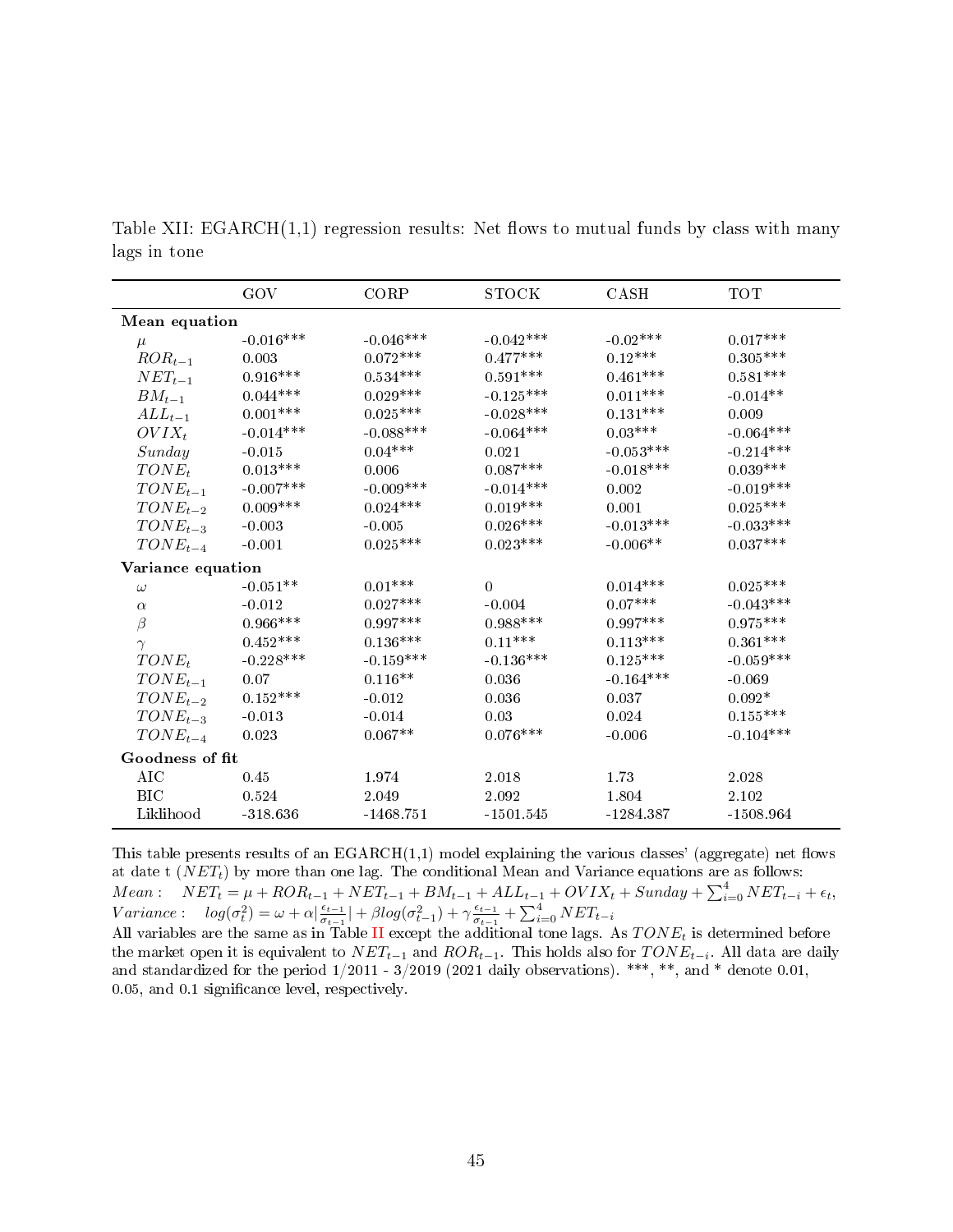|                   | GOV         | CORP        | STOCK       | CASH        | <b>TOT</b>  |  |  |
|-------------------|-------------|-------------|-------------|-------------|-------------|--|--|
| Mean equation     |             |             |             |             |             |  |  |
| $\mu$             | $-0.012***$ | $-0.042***$ | $-0.025**$  | $-0.001$    | 0.009       |  |  |
| $ROR_{t-1}$       | $\Omega$    | $0.158***$  | 0.017       | $0.113***$  | 0.007       |  |  |
| $NET_{t-1}$       | $0.934***$  | $0.55***$   | $0.719***$  | $0.542***$  | $0.652***$  |  |  |
| $BM_t$            | $0.022***$  | $0.292***$  | $0.322***$  | $-0.012***$ | $0.157***$  |  |  |
| $BM_{t-1}$        | $0.041***$  | $-0.071***$ | $-0.044***$ | 0.002       | $0.039***$  |  |  |
| $ALL_{t-1}$       | $0.005*$    | $-0.018$    | $-0.011$    | $0.112***$  | $-0.06***$  |  |  |
| $OVIX_t$          | $-0.005***$ | $-0.002$    | $-0.001$    | $0.025***$  | $-0.002$    |  |  |
| Sunday            | $-0.018$    | $-0.044$    | $-0.057***$ | $-0.058***$ | $-0.237***$ |  |  |
| $TONE_t$          | $0.019***$  | 0.004       | $0.078***$  | $-0.017***$ | $0.03***$   |  |  |
| Variance equation |             |             |             |             |             |  |  |
| $\omega$          | $-0.086***$ | $0.009***$  | $-0.423***$ | $0.012***$  | 0.009       |  |  |
| $\alpha$          | $-0.034$    | $0.035***$  | $-0.152***$ | $0.07***$   | $-0.051**$  |  |  |
| $\beta$           | $0.947***$  | $0.995***$  | $0.517***$  | $0.998***$  | $0.934***$  |  |  |
| $\gamma$          | $0.45***$   | $0.154***$  | $0.401***$  | $0.088***$  | $0.536***$  |  |  |
| $TONE_t$          | $-0.054***$ | $-0.021***$ | $-0.118***$ | $0.017***$  | $-0.022$    |  |  |
| Goodness of fit   |             |             |             |             |             |  |  |
| AIC               | 0.446       | 1.788       | 1.895       | 1.573       | 1.949       |  |  |
| BIC.              | 0.487       | 1.83        | 1.937       | 1.615       | 1.991       |  |  |
| Liklihood         | $-398.273$  | $-1640.24$  | $-1738.717$ | $-1441.18$  | -1788.595   |  |  |

<span id="page-45-0"></span>Table XIII: EGARCH(1,1) regression results with contemporaneous benchmark (BM): Net flows to mutual fund classes and tone

This table presents results of an  $EGARCH(1,1)$  model explaining the net flows as in Table [II](#page-34-0) except the addition of  $BM_t$ . This additional variable may control for a possible same day net flows. In contrast, we do not consider the influence of net flows on  $BM_t$  since our net flows are quite small compared to the benchmark indexes. The conditional Mean and Variance equations are as follows:

 $Mean:$   $NET_t^f = \mu + ROR_{t-1} + NET_{t-1} + BM_t + BM_{t-1} + TOTAL_{t-1} + Sunday + TONE_t + \epsilon_t,$ Variance:  $log(\sigma_t^2) = \omega + \alpha \vert \frac{\epsilon_{t-1}}{\sigma_{t-1}}$  $\frac{\epsilon_{t-1}}{\sigma_{t-1}}$  +  $\beta log(\sigma_{t-1}^2) + \gamma \frac{\epsilon_{t-1}}{\sigma_{t-1}}$  $\frac{\epsilon_{t-1}}{\sigma_{t-1}}+TONE_t$ 

The fund classes (f) are categorized in this study as: Cash money (CASH), government bonds (GOV), corporate bonds (CORP), equity (STOCK), all funds including general funds (TOT). All data are daily and standardized for the period  $1/2011 - 3/2019$ . \*\*\*, \*\*, and \* denote 0.01, 0.05, and 0.1 significance level, respectively.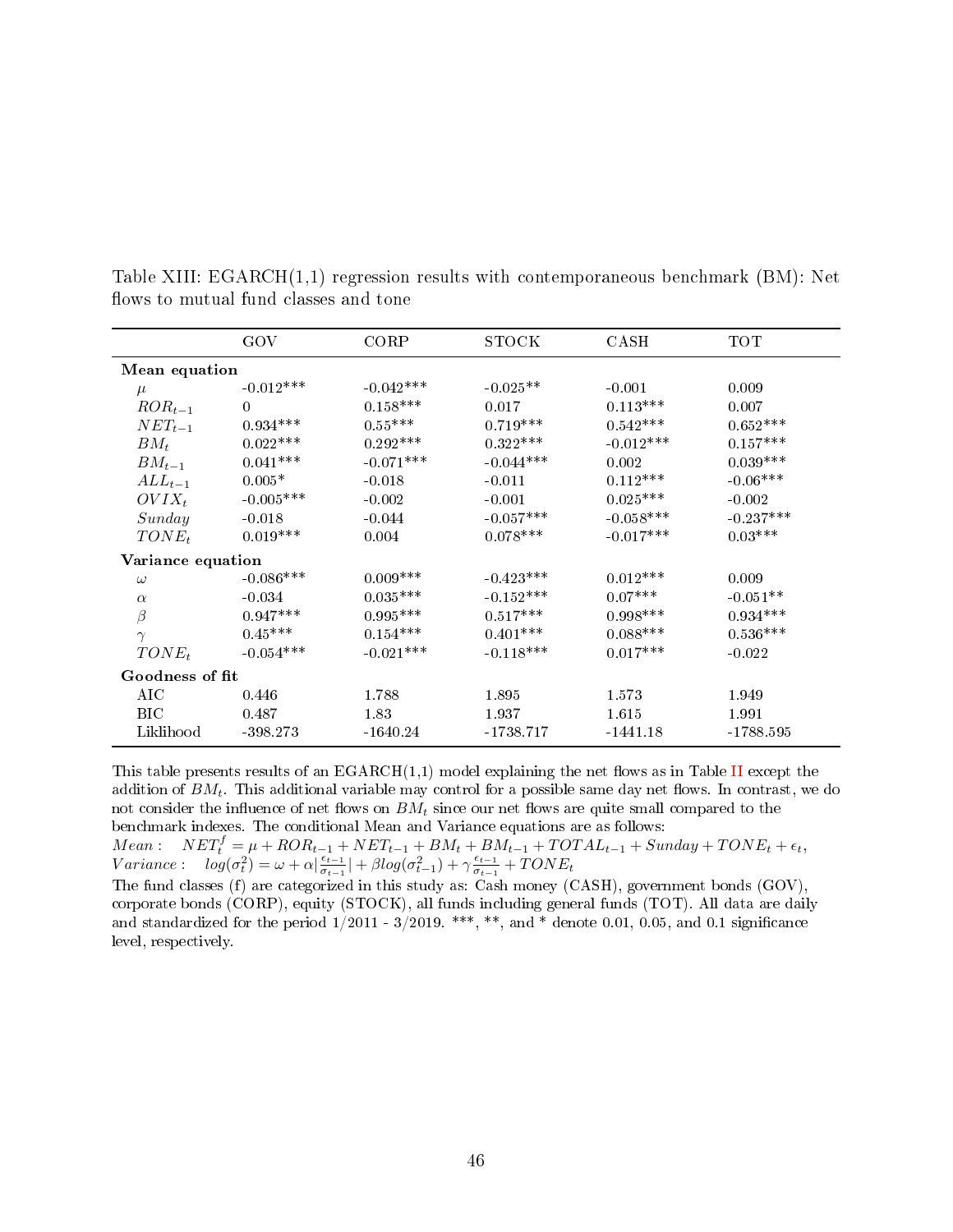|                   | GOV         | CORP        | STOCK       | CASH        | TOT         |  |
|-------------------|-------------|-------------|-------------|-------------|-------------|--|
| Mean equation     |             |             |             |             |             |  |
| $\mu$             | $-0.011***$ | $-0.041***$ | $-0.037*$   | $-0.026***$ | $-0.005$    |  |
| $ROR_{t-1}$       | 0.001       | $0.116***$  | 0.011       | $0.089***$  | 0.01        |  |
| $NET_{t-1}$       | $0.885***$  | $0.468***$  | $0.518***$  | $0.38***$   | $0.592***$  |  |
| $BM_{t-1}$        | $0.048***$  | 0.003       | 0.009       | $0.014*$    | $0.051***$  |  |
| $ALL_{t-1}$       | $-0.001$    | $\Omega$    | $-0.037***$ | $0.064***$  | $-0.158***$ |  |
| Sunday            | $-0.009***$ | $-0.052***$ | $-0.05***$  | $0.022***$  | $-0.041***$ |  |
| $OVIX_t$          | $-0.017***$ | $-0.02$     | 0.046       | $-0.058***$ | $-0.186***$ |  |
| $TONE_t$          | $\theta$    | 0.007       | $0.036*$    | $-0.02***$  | $-0.024*$   |  |
| Variance equation |             |             |             |             |             |  |
| $\omega$          | $-0.027$    | $-0.04***$  | $-0.016*$   | 0.001       | $-0.067**$  |  |
| $\alpha$          | $-0.031*$   | 0.018       | $0.025***$  | $0.026***$  | 0.004       |  |
| $\beta$           | $0.979***$  | $0.959***$  | $0.976***$  | $0.994***$  | $0.925***$  |  |
| $\gamma$          | $0.293***$  | $0.211***$  | $0.166***$  | $0.092***$  | $0.346***$  |  |
| $TONE_t$          | $-0.03***$  | $-0.055***$ | $-0.036**$  | 0.009       | $-0.095***$ |  |
| Goodness of fit   |             |             |             |             |             |  |
| AIC               | 0.342       | 1.59        | 1.814       | 1.202       | 1.687       |  |
| BIC               | 0.381       | 1.63        | 1.853       | 1.242       | 1.727       |  |
| Liklihood         | $-296.346$  | $-1424.694$ | $-1630.433$ | $-1075.635$ | $-1515.015$ |  |

<span id="page-46-0"></span>Table XIV:  $EGARCH(1,1)$  regression results without outliers (winsorized at the  $1/99$  percent): Net flows to mutual fund classes and tone

This table presents results of an  $EGARCH(1,1)$  model explaining the various classes' net flows as Table [II](#page-34-0) except the fact that all outliers above the percentile 0.99 and below 0.01 of the dependent variable, were removed (40 observations). The conditional Mean and Variance equations are as follows:

 $Mean:$   $NET_t^f = \mu + ROR_{t-1} + NET_{t-1} + BM_{t-1} + ALL_{t-1} + Sunday + TONE_t + \epsilon_t,$ Variance:  $log(\sigma_t^2) = \omega + \alpha \vert \frac{\epsilon_{t-1}}{\sigma_{t-1}}$  $\frac{\epsilon_{t-1}}{\sigma_{t-1}}$  +  $\beta log(\sigma_{t-1}^2) + \gamma \frac{\epsilon_{t-1}}{\sigma_{t-1}}$  $\frac{\epsilon_{t-1}}{\sigma_{t-1}}+TONE_t$ 

The fund classes (f) are categorized in this study as: Government bonds (GOV), corporate bonds (CORP), equity (STOCK), and money market instruments (CASH). Each mean equation consists of (except the intercept), a self fund's rate of return  $(ROR)$  in an one day lag, net flows to the fund's class in a lag  $(NET_{t-1})$ , net flows to all specialized funds in a lag (ALL), rate of return on an one day lag benchmark investment (BM), a dummy for Sundays, in which trading volumes are thinner, and tone (published before the market opening). In the variance equation the only external regressor is tone. In the lower panel the following goodness of fit measures are presented: Akaike information criterion (AIC), Bayesian information criterion (BIS), and Log likelihoods. All data are daily and standardized for the period 1/2011 - 3/2019. \*\*\*, \*\*, and \* denote 0.01, 0.05, and 0.1 significance level, respectively.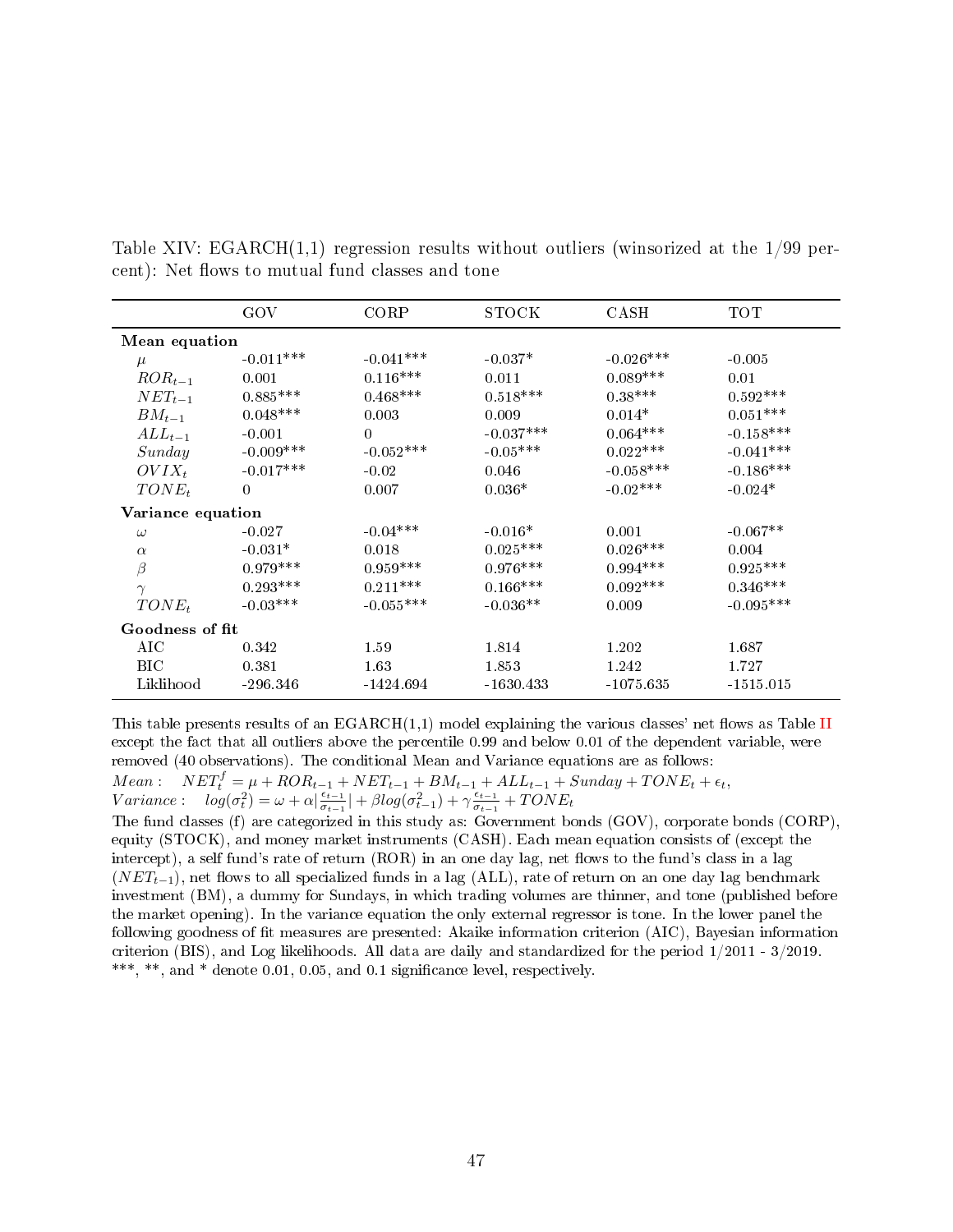|                   | GOV         | CORP        | STOCK       | CASH        | <b>TOT</b>  |  |
|-------------------|-------------|-------------|-------------|-------------|-------------|--|
| Mean equation     |             |             |             |             |             |  |
| $\mu$             | $-0.015***$ | $-0.032***$ | $-0.019$    | $-0.007$    | $0.005*$    |  |
| $ROR_{t-1}$       | 0.002       | $0.174***$  | $0.01***$   | $0.115***$  | 0.007       |  |
| $NET_{t-1}$       | $0.933***$  | $0.504***$  | $0.713***$  | $0.531***$  | $0.7***$    |  |
| $BM_{t-1}$        | $0.053***$  | 0.006       | $-0.029*$   | $0.011**$   | $0.063***$  |  |
| $ALL_{t-1}$       | $\Omega$    | $0.007*$    | $-0.021$    | $0.095***$  | $-0.127***$ |  |
| $OVIX_t$          | $0.012***$  | $0.095***$  | $0.116***$  | $0.022**$   | $0.112***$  |  |
| Sunday            | $-0.022***$ | 0.015       | $-0.008$    | $-0.07***$  | $-0.236***$ |  |
| $TONE.Adj_t$      | 0.003       | 0.003       | $0.049***$  | $-0.021*$   | $0.03***$   |  |
| Variance equation |             |             |             |             |             |  |
| $\omega$          | $-0.068***$ | $0.014***$  | $-0.131***$ | $0.015***$  | $-0.026$    |  |
| $\alpha$          | $-0.047**$  | $0.013*$    | $-0.178***$ | $0.071***$  | $-0.002$    |  |
| $\beta$           | $0.955***$  | $0.996***$  | $0.762***$  | $0.998***$  | $0.871***$  |  |
| $\gamma$          | $0.432***$  | $0.169***$  | $0.32***$   | $0.104***$  | $0.658***$  |  |
| $TONE.Adj_t$      | $-0.012$    | $-0.048***$ | $-0.01$     | $0.012*$    | $-0.064***$ |  |
| Goodness of fit   |             |             |             |             |             |  |
| AIC               | 0.503       | 1.944       | 2.153       | 1.63        | 2.032       |  |
| BIC.              | 0.543       | 1.984       | 2.194       | 1.67        | 2.072       |  |
| Liklihood         | -426 55     | $-1686.693$ | -1869.739   | $-1412.221$ | $-1763.862$ |  |

<span id="page-47-0"></span>Table XV:  $EGARCH(1,1)$  regression results: Net flows to mutual fund classes and tone adjusted for newspapers heterogeneity

This table presents results of an  $EGARCH(1,1)$  model explaining the various classes' net flows as Table [II](#page-34-0) except the tone which is adjusted for newspapers heterogeneity i.e.,  $TONE.Adj_t = \frac{TONE_t}{Std(TONE_{it})}$  where,  $TONE_{it} = POS_{it} - NEG_{it}$ , is the difference in shekels between the monetary value of newspaper i ( $i \in$ 1..6) positive tone  $(POS_{it})$  and negative tone  $(NEG_{it})$  in day t, and  $TONE_t = \Sigma TONE_{it}$  where i (i ∈ 1..6) is a daily newspaper: Yediot Aharonot, Ma'ariv, Israel Hayom, Globes, TheMarker, Calcalist. Both POS and NEG are the monetary equivalent values of articles had they were advertisements depending on the newspaper circulation, the place within the newspaper and the article size (See Appendix [A](#page-52-0) for more details on TONE calculations). A larger  $Std(TONE_{it})$  reflects less homogeneity between newspapers' tone thus, a smaller  $TONE. Adj$  and vice versa.

The conditional mean and variance in the  $EGARCH(1,1)$  equations are as follows:

 $Mean<sup>f</sup>: \quad NET_t = \mu + ROR_{t-1} + NET_{t-1} + BM_{t-1} + ALL_{t-1} + Sunday + TONE.Adj_t + \epsilon_t,$  $Variance^f: log(\sigma_t^2) = \omega + \alpha \vert \frac{\epsilon_{t-1}}{\sigma_{t-1}}$  $\frac{\epsilon_{t-1}}{\sigma_{t-1}}$  +  $\beta log(\sigma_{t-1}^2) + \gamma \frac{\epsilon_{t-1}}{\sigma_{t-1}}$  $\frac{\epsilon_{t-1}}{\sigma_{t-1}}$  + TONE.Adj<sub>t</sub>

The fund classes (f) are categorized in this study as: Government bonds (GOV), corporate bonds (CORP), equity (STOCK), and money market instruments (CASH). Each mean equation consists of (except the intercept), a self fund's rate of return  $(ROR)$  in an one day lag, net flows to the fund's class in a lag  $(NET_{t-1})$ , net flows to all specialized funds in a lag (ALL), rate of return on an one day lag benchmark investment (BM), a dummy for Sundays, in which trading volumes are thinner, and tone (published before the market opening). In the variance equation the only external regressor is tone. In the lower panel the following goodness of fit measures are presented: Akaike information criterion (AIC), Bayesian information criterion (BIS), and Log likelihoods. All data are daily and standardized for the period 1/2011 - 3/2019. \*\*\*, \*\*, and \* denote 0.01, 0.05, and 0.1 significance level, respectively.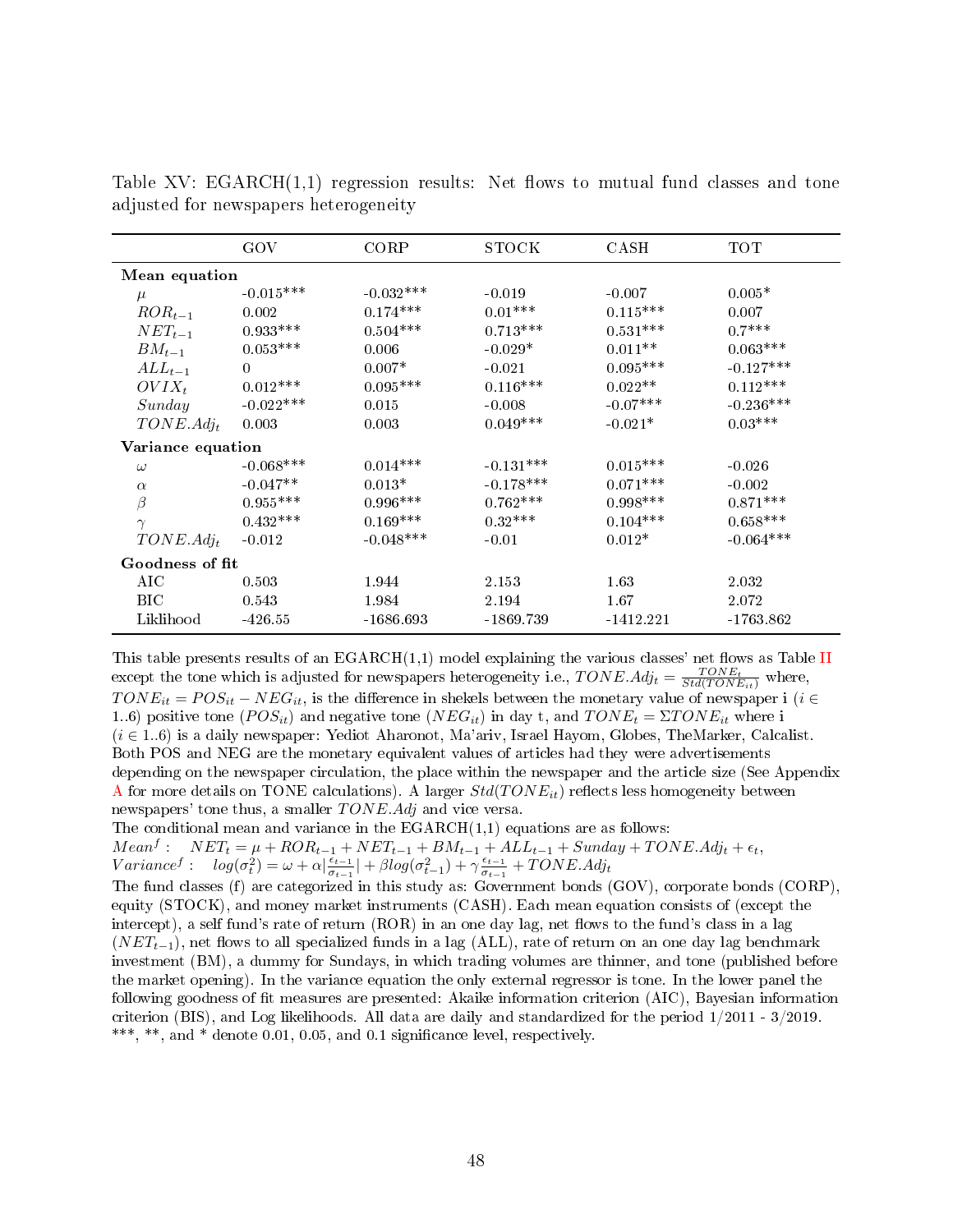|                 | GOV            | CORP        | <b>STOCK</b>   | CASH         | <b>TOT</b>   |  |
|-----------------|----------------|-------------|----------------|--------------|--------------|--|
| LS equation     |                |             |                |              |              |  |
| $\mathcal{C}$   | $-0.73$        | $-0.03$     | $-0.14$        | $7.65**$     | $13.17***$   |  |
| $ROR_{t-1}$     | 32.64          | $159.15***$ | 9.35           | 6145.57      | 1114.36      |  |
| $NET_{t-1}$     | $0.87***$      | 0.54        | $0.58***$      | 0.83         | 0.7          |  |
| $BM_{t-1}$      | 33.5           | $-0.58$     | $0.84*$        | 99.91        | 80.31***     |  |
| $ALL_{t-1}$     | $\Omega$       | $\Omega$    | $\overline{0}$ | $-0.38$      | $-0.26$      |  |
| $OVIX_t$        | $1.48***$      | 0.73        | 2.45           | $-0.9$       | 19.64        |  |
| Sunday          | 0.28           | $-0.31$     | $-0.02$        | $-23.12***$  | $-49.45$     |  |
| $TONE_t$        | $18.81*$       | 1.2         | $29.9***$      | $-197.35***$ | 28.95        |  |
| Goodness of fit |                |             |                |              |              |  |
| $R^2$           | 0.799          | 0.327       | 0.402          | 0.235        | 0.389        |  |
| $Adj.R^2$       | 0.798          | 0.324       | 0.4            | 0.232        | 0.387        |  |
| LogLik.         | $-8218.766$    | $-5389.218$ | $-7631.002$    | $-11737.877$ | $-12172.494$ |  |
| D.W.            | 2.242          | 2.13        | 2.128          | 2.162        | 2.175        |  |
| TOBIT equation  |                |             |                |              |              |  |
| $\mathcal{C}$   | $-3.36***$     | $-0.98***$  | $-0.55$        | $-67.19***$  | $-12.28*$    |  |
| $ROR_{t-1}$     | 2112.67        | 232.23      | 7.82           | 8086.73      | 979.7        |  |
| $NET_{t-1}$     | $0.92***$      | 0.74        | $0.62***$      | 0.55         | 0.84         |  |
| $BM_{t-1}$      | 13.06***       | $-0.14$     | $-0.47$        | 108.96       | 39.45        |  |
| $ALL_{t-1}$     | $\overline{0}$ | $\Omega$    | $-0.01***$     | 0.02         | $-0.43$      |  |
| $OVIX_t$        | 0.19           | 0.62        | 1.57           | 0.05         | $7.66**$     |  |
| Sunday          | 1.71           | 0.02        | $-0.18$        | $-33.84**$   | $-55.11$     |  |
| $TONE_t$        | 15.48          | 2.97        | 24.81**        | $-334.51***$ | 137.81       |  |
| Goodness of fit |                |             |                |              |              |  |
| Log(scale)      | $2.95***$      | $1.41***$   | $2.59***$      | $5.26***$    | $5.16***$    |  |
| LogLik.         | $-4358$        | $-2968$     | -4472          | $-5391$      | $-7222$      |  |
| Wald Stat.      | 3840           | 823         | 828            | 250          | 636          |  |

<span id="page-48-0"></span>Table XVI: LS versus TOBIT regressions: Benchmark model when tone is derived from General newspapers only

The table shows the benchmark model results  $(EGARCH(1,1))$  $(EGARCH(1,1))$  $(EGARCH(1,1))$ , see Table 1) regarding General newspapers using both LS and TOBIT regressions. This in order to reveal any biases due to many zeros in General newspapers data (TOBIT). The TOBIT lower bound is set to 0. The fund classes are categorized as: Government bonds (GOV), corporate bonds (CORP), equity (STOCK), money market instruments (CASH), and all funds including general funds (TOT). Each equation consists of (except the intercept), a self fund's rate of return (ROR) in an one day lag, net flows to the fund's class in a lag, net flows to all specialized funds in a lag (ALL), rate of return on an one day lag benchmark investment (BM), a dummy for Sundays, in which trading volumes are thinner, and tone that is derived from General newspapers only thus, contains relatively many zeros (585 compared to 103 in the common tone that derived from all newspapers). The goodness of fit of the TOBIT measures include Log(scale) which is the log of standard deviation of the latent uncensored normal variable. All data are daily but non scaled as in most earlier tables for the period  $1/2011$  -  $3/2019$ . For a comparison with the EGARCH $(1,1)$  and LS regression results of non scaled data for tone that is derived from all newspapers see FN (6). \*\*\*, \*\*, and \* denote 0.01, 0.05, and 0.1 signicance level, respectively.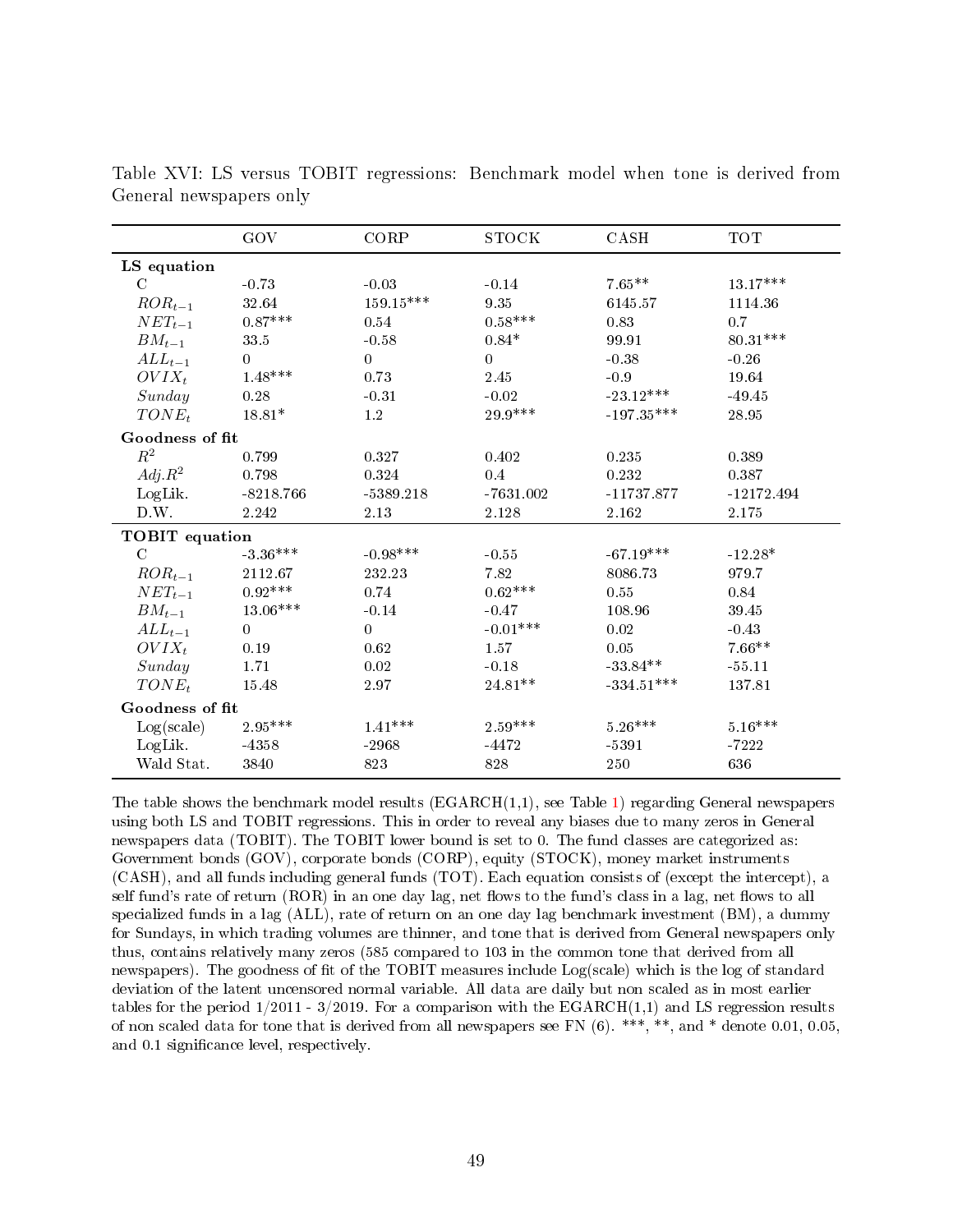# References

- <span id="page-49-0"></span>Akbas, F., Armstrong, W. J., Sorescu, S., Subrahmanyam, A. (2015). Smart money, dumb money, and capital market anomalies, Journal of Financial Economics, 118(2), 355–382.
- <span id="page-49-12"></span>Baba, Y., Engle, R. F., Kraft, D. F., and Kroner, K. F. (1990). Multivariate simultaneous generalized ARCH. Manuscript, University of California, San Diego, Department of Economics.
- <span id="page-49-7"></span>Barber, B. M., Huang, X., and Odean, T. (2016). Which factors matter to investors? Evidence from mutual fund flows. The Review of Financial Studies,  $29(10)$ ,  $2600-2642$ .
- <span id="page-49-14"></span>Ben-David, I., Li, J., Rossi, A., Song, Y. (2019). What do mutual fund investors really care about?. Fisher College of Business, Working Paper (2019-03).
- <span id="page-49-1"></span>Ben-Rephael, A., S. Kandel, and Wohl, A. (2011). The price pressure of aggregate mutual fund flows. Journal of Financial and Quantitative Analysis  $46$  (02):  $585-603$ .
- <span id="page-49-6"></span>Ben-Rephael, A., Kandel, S., and Wohl, A. (2012). Measuring investor sentiment with mutual fund flows. Journal of Financial Economics,  $104(2)$ ,  $363-382$ .
- <span id="page-49-10"></span>Ben-Rephael, A. (2017). Flight to liquidity, market uncertainty, and the actions of mutual fund investors. Journal of Financial Intermediation, 31, 30–44.
- <span id="page-49-4"></span>Berk, J. B., and Green, R. C. (2004). Mutual fund flows and performance in rational markets. Journal of political economy,  $112(6)$ ,  $1269-1295$ .
- <span id="page-49-11"></span>Blocher, J. (2016). Network externalities in mutual funds, Journal of Financial Markets, 30,  $1-26$ .
- <span id="page-49-5"></span>Cao, C., Chang, E. C., and Wang, Y. (2008). An empirical analysis of the dynamic relationship between mutual fund flow and market return volatility. Journal of Banking and Finance,  $32(10)$ ,  $2111-2123$ .
- <span id="page-49-13"></span>Chang, C. L., McAleer, M., and Wang, Y. A. (2018). Modelling volatility spillovers for bioethanol, sugarcane and corn spot and futures prices. Renewable and Sustainable Energy Reviews, 81, 1002-1018.
- <span id="page-49-9"></span>Engle, R. F., and Kroner, K. F. (1995). Multivariate simultaneous generalized ARCH. Econometric theory,  $11(1)$ ,  $122-150$ .
- <span id="page-49-2"></span>Ferguson, N. J., Philip, D., Lam, H., and Guo, J. M. (2015). Media content and stock returns: The predictive power of press. Multinational Finance Journal,  $19(1)$ ,  $1-31$ .
- <span id="page-49-8"></span>Ferreira, M. A., Keswani, A., Miguel, A. F., and Ramos, S. B.  $(2012)$ . The flow-performance relationship around the world. Journal of Banking and Finance,  $36(6)$ ,  $1759-1780$ .
- <span id="page-49-3"></span>Frank, M. Z., and Sanati, A. (2018). How does the stock market absorb shocks?. Journal of Financial Economics,  $129(1)$ ,  $136-153$ .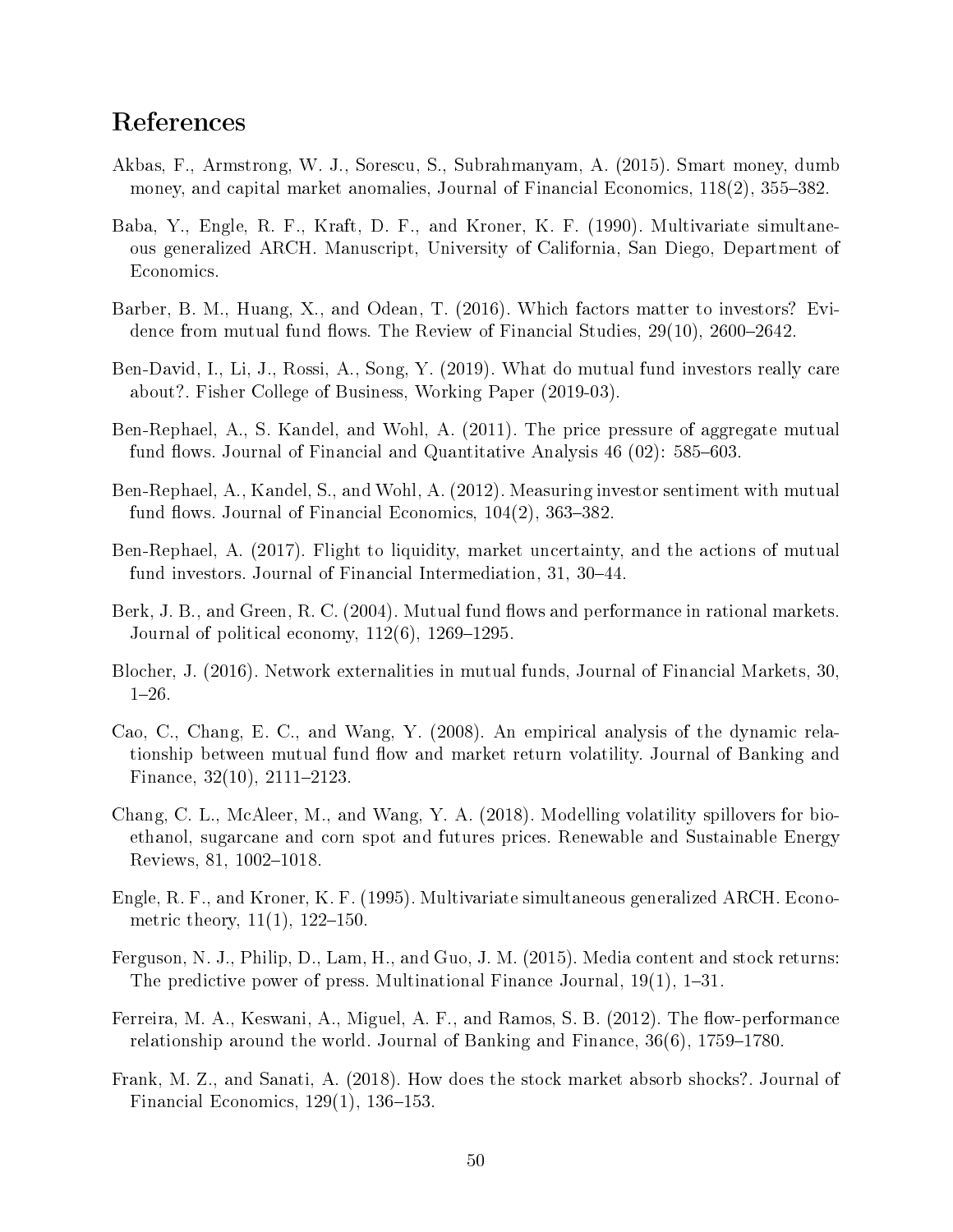- <span id="page-50-9"></span>Franzoni, F., and Schmalz, M. C. (2017). Fund flows and market states. The Review of Financial Studies,  $30(8)$ ,  $2261-2673$ .
- <span id="page-50-13"></span>Gabaix, X., and Koijen, R. S. (2020). In Search of the Origins of Financial Fluctuations: The Inelastic Markets Hypothesis. Available at SSRN.
- <span id="page-50-14"></span>Garz, M. (2014). Good news and bad news: Evidence of media bias in unemployment reports, Public Choice, 161(3-4), 499–515.
- <span id="page-50-8"></span>Goldstein, I., Jiang, H., Ng, D. T.  $(2017)$ . Investor flows and fragility in corporate bond funds, Journal of Financial Economics,  $126(3)$ ,  $592-613$ .
- <span id="page-50-11"></span>Jank, S. (2012). Mutual fund flows, expected returns, and the real economy. Journal of Banking and Finance,  $36(11)$ ,  $3060-3070$ .
- <span id="page-50-4"></span>Jiang, H., and Verardo, M. (2018). Does herding behavior reveal skill? An analysis of mutual fund performance. The Journal of Finance,  $73(5)$ ,  $2229-2269$ .
- <span id="page-50-10"></span>Nigam, R. M., Srivastava, S., and Banwet, D. K. (2018). Behavioral mediators of nancial decision making-a state-of-art literature review. Review of Behavioral Finance,  $10(1)$ , 2-41.
- Pástor, L., Stambaugh, R. F., and Taylor, L. A. (2015). Scale and skill in active management. Journal of Financial Economics,  $116(1)$ ,  $23-45$ .
- <span id="page-50-0"></span>Peress, J. (2014). The media and the diffusion of information in financial markets: Evidence from newspaper strikes, The Journal of Finance, Vol. 69, 5, 2007–2043.
- <span id="page-50-7"></span>Rakowski, D., Wang, X.  $(2009)$ . The dynamics of short-term mutual fund flows and returns: A time-series and cross-sectional investigation, Journal of Banking and Finance, 33(11), 2102-2109.
- <span id="page-50-12"></span>Saadon, Y. Schreiber, Ben Z. (2019). The Effect of Print Media Tone on Stock Indexes, Available at SSRN: https://ssrn.com/abstract=3200113 or http://dx.doi.org/10.2139/ssrn.3200113
- <span id="page-50-6"></span>Sirri, E. R., and Tufano, P. (1998). Costly search and mutual fund flows. The journal of finance,  $53(5)$ ,  $1589-1622$ .
- <span id="page-50-1"></span>Shiller, R. J. (2005). Irrational Exuberance, Princeton University Press.
- <span id="page-50-3"></span>Solomon, D. H., Soltes, E., and Sosyura, D. (2014). Winners in the spotlight: Media coverage of fund holdings as a driver of flows. Journal of Financial Economics,  $113(1)$ ,  $52-73$ .
- <span id="page-50-5"></span>Tetlock, P. C. (2015). The role of media in finance. In Handbook of media Economics (Vol. 1, pp.  $701-721$ ). North-Holland.
- <span id="page-50-2"></span>Tetlock, P. C.  $(2011)$ . All the news that's fit to reprint: Do investors react to stale information?. The Review of Financial Studies, 24(5), 1481-1512.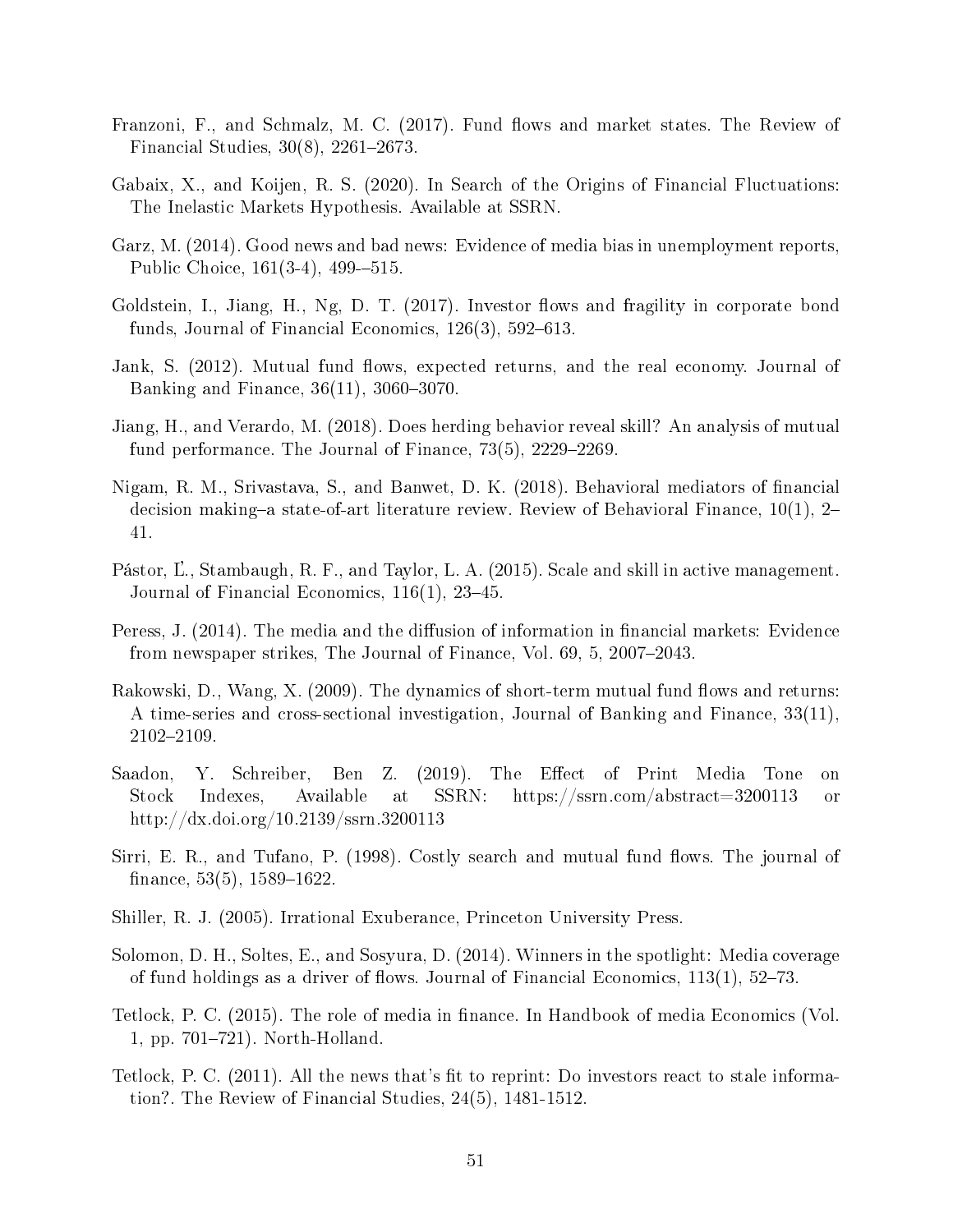- <span id="page-51-0"></span>Tversky, A., Kahneman, D. (1992), Advances in prospect theory: Cumulative representation of uncertainty. Journal of Risk and Uncertainty,  $5(4)$ ,  $297-323$ .
- Wallace, T.D. Hussain, A. (1969). The use of error components models in combining cross section with time series data, Econometrica,  $55-72$ .